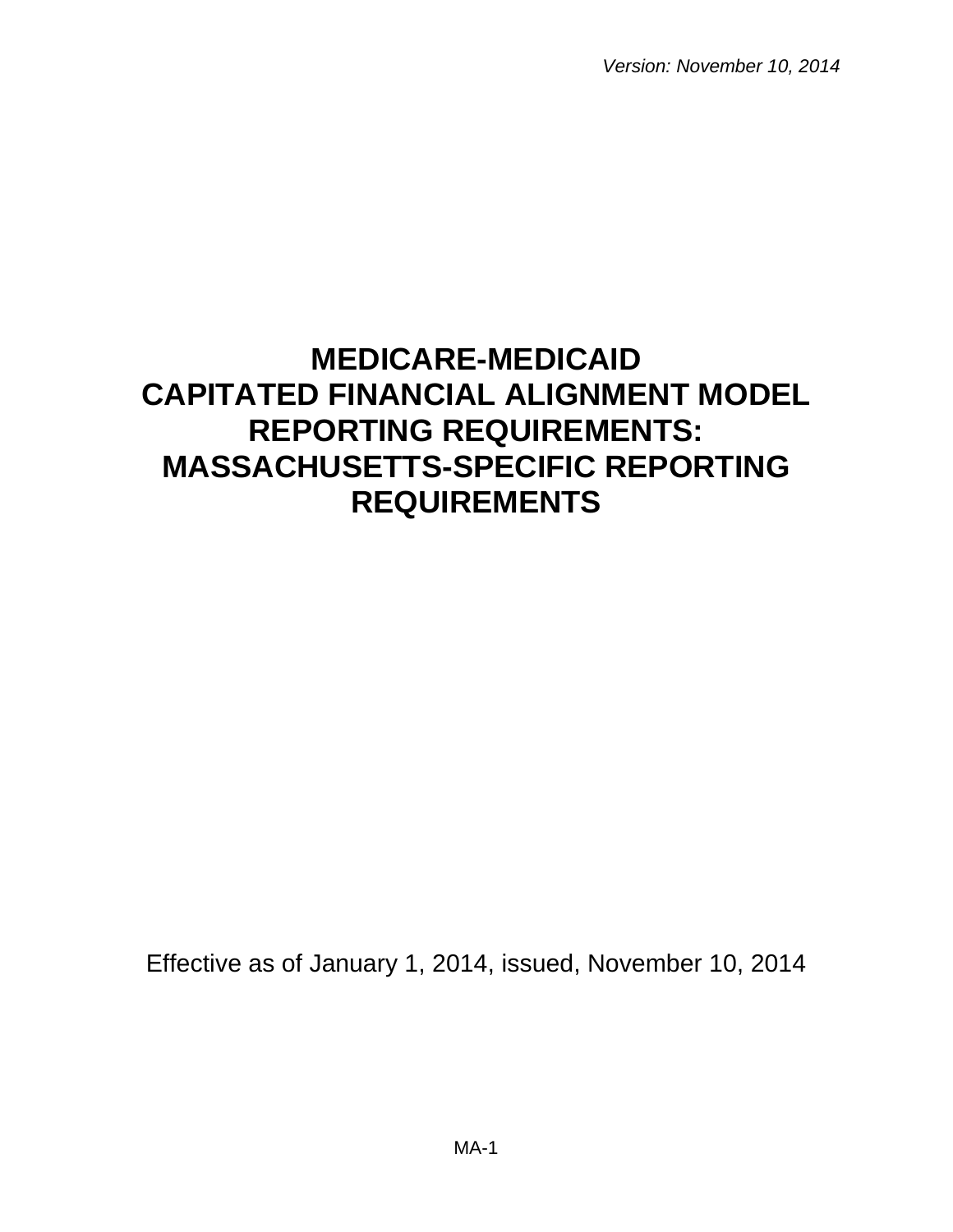# **Table of Contents**

| Introduction 3                                          |  |
|---------------------------------------------------------|--|
| Definitions 3                                           |  |
|                                                         |  |
|                                                         |  |
| Reporting on Disenrolled and Retro-disenrolled Members5 |  |
|                                                         |  |
|                                                         |  |
|                                                         |  |
|                                                         |  |
|                                                         |  |
|                                                         |  |
|                                                         |  |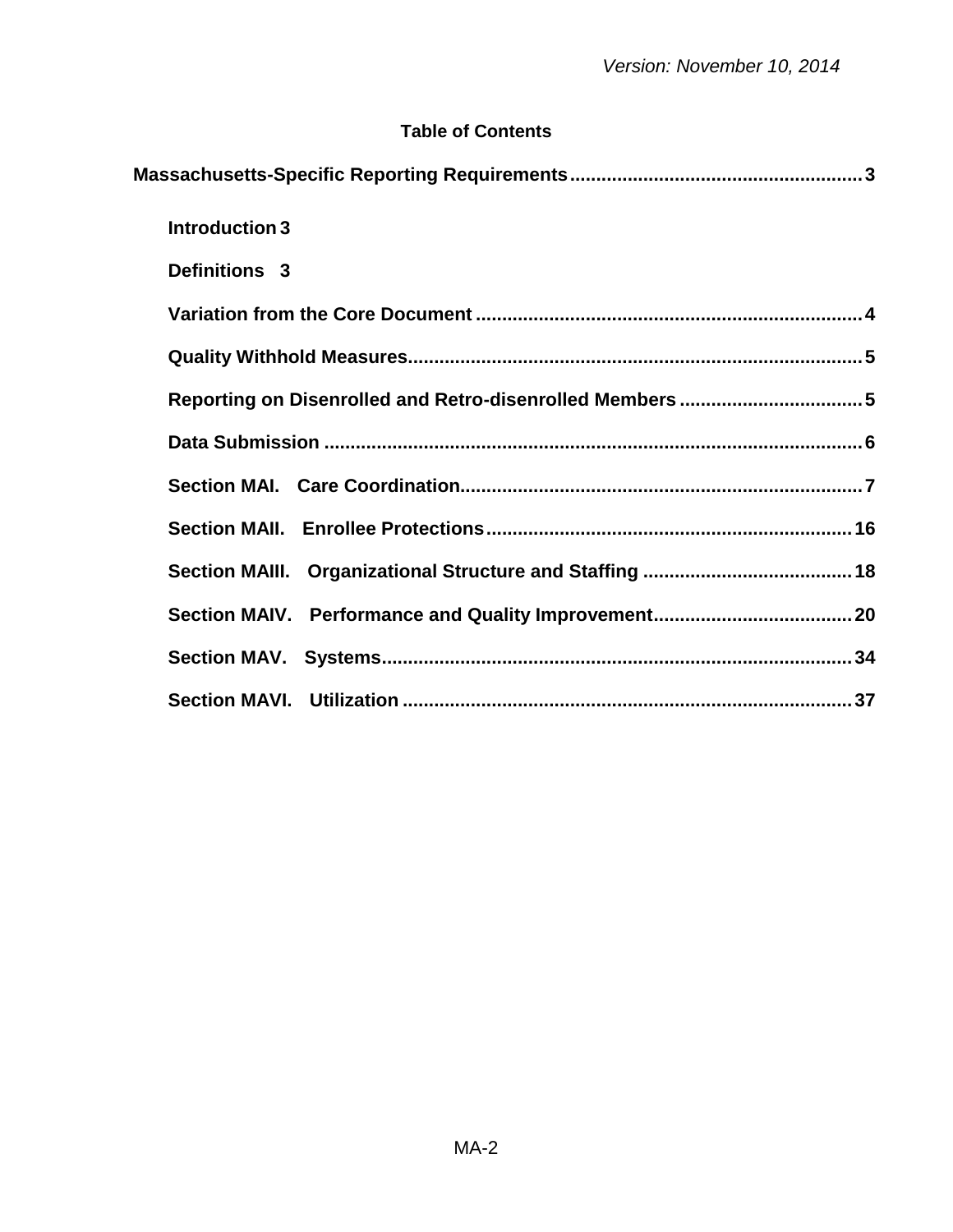## **Massachusetts-Specific Reporting Requirements**

#### <span id="page-2-1"></span><span id="page-2-0"></span>*Introduction*

The measures in this document are required reporting for all MMPs in the Massachusetts One Care Demonstration. CMS and MassHealth reserve the right to update the measures in this document for subsequent demonstration years. These state-specific measures directly supplement the Medicare-Medicaid Capitated Financial Alignment: Core Reporting Requirements, which can be found at the following web address:

[http://www.cms.gov/Medicare-Medicaid-Coordination/Medicare-and-Medicaid-](http://www.cms.gov/Medicare-Medicaid-Coordination/Medicare-and-Medicaid-Coordination/Medicare-Medicaid-Coordination-Office/FinancialAlignmentInitiative/InformationandGuidanceforPlans.html)[Coordination/Medicare-Medicaid-Coordination-](http://www.cms.gov/Medicare-Medicaid-Coordination/Medicare-and-Medicaid-Coordination/Medicare-Medicaid-Coordination-Office/FinancialAlignmentInitiative/InformationandGuidanceforPlans.html)[Office/FinancialAlignmentInitiative/InformationandGuidanceforPlans](http://www.cms.gov/Medicare-Medicaid-Coordination/Medicare-and-Medicaid-Coordination/Medicare-Medicaid-Coordination-Office/FinancialAlignmentInitiative/InformationandGuidanceforPlans.html)

MMPs should refer to the core document for additional details regarding Demonstrationwide definitions, reporting phases and timelines, and sampling methodology except as otherwise specified in this document.

The core and state-specific measures supplement existing Part C and Part D reporting requirements, as well as measures that MMPs report via other vehicles or venues, such as HEDIS $^{\circledast}$  and HOS. CMS and the states will also track key utilization measures, which are not included in this document, using encounter and claims data. The quantitative measures are part of broader oversight, monitoring, and performance improvement processes that include several other components and data sources not described in this document.

#### <span id="page-2-2"></span>*Definitions*

Calendar Year: All annual measures are reported on a calendar year basis. Calendar year 2014 (CY1) will begin on January 1, 2014 and end on December 31, 2014.

Implementation Period: The period of time starting with the first effective passive enrollment date until the end of the second wave of passive enrollment. Massachusetts will have a minimum of two waves of passive enrollment.

Long Term Services and Supports (LTSS): A wide variety of services and supports that help people with disabilities meet their daily needs for assistance and improve the quality of their lives. Examples include assistance with bathing, dressing and other basic activities of daily life and self-care, as well as support for everyday tasks such as laundry, shopping and transportation. LTSS are provided over an extended period, predominantly in homes and communities, but also in facility-based settings such as nursing facilities.

 $\overline{a}$ <sup>1</sup> HEDIS<sup>®</sup> is a registered trademark of the National Committee of Quality Assurance (NCQA).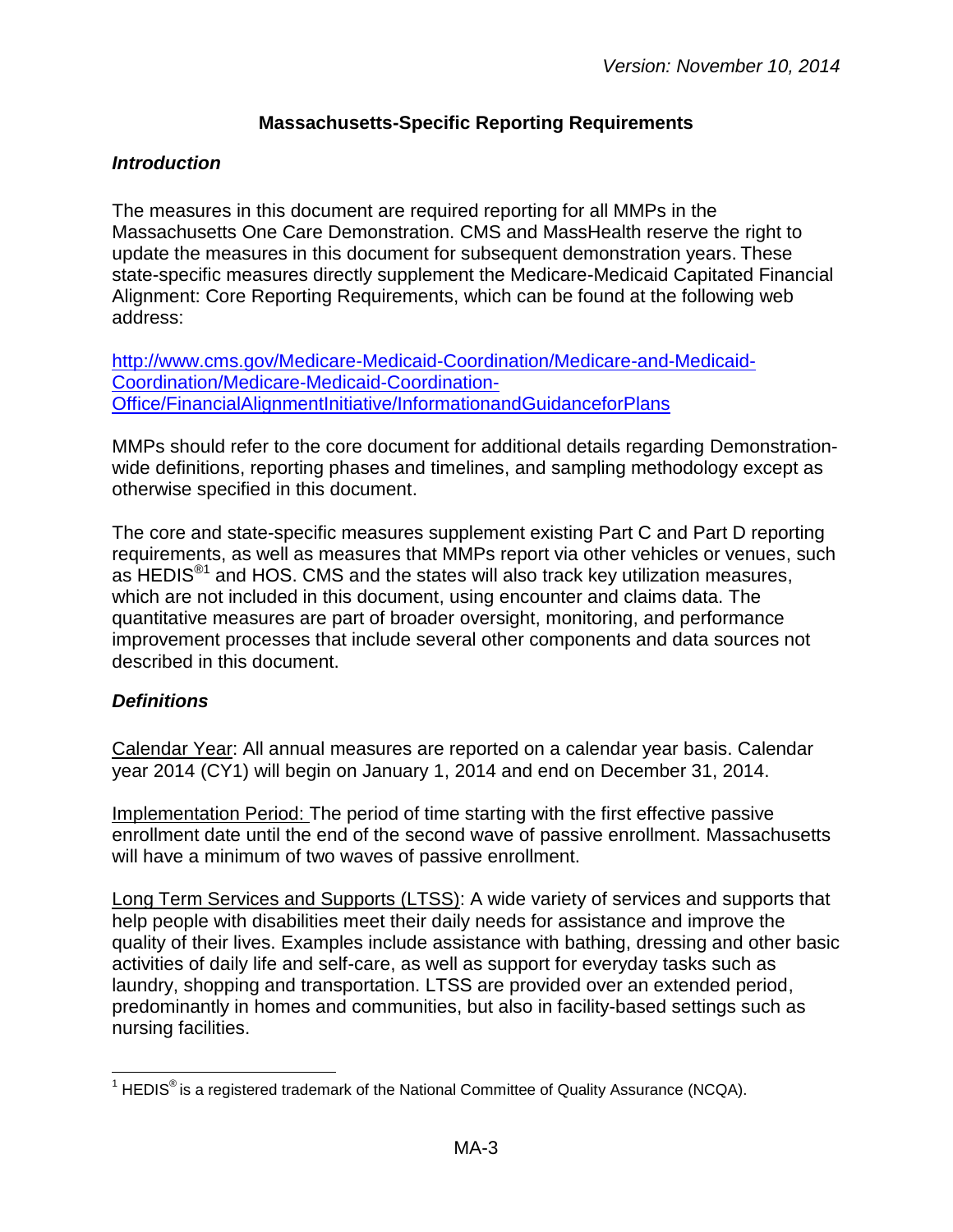Primary Care Provider: Nurse practitioners, physician assistants or physicians who are board certified or eligible for certification in one of the following specialties: family practice, internal medicine, general practice, obstetrics/gynecology, or geriatrics.

#### <span id="page-3-0"></span>*Variation from the Core Document*

For the following measures, the specifications for One Care MMP reporting will differ from the core requirement:

- Core Measure 2.1 Members with an assessment completed within 90 days of enrollment.
	- $\circ$  Data Submission: MMPs will submit data collected for this measure through the MassHealth-developed Monthly Enrollment and Assessment Progress Tracking tool, not HPMS. This measure will be reported monthly for the duration of the demonstration according to the reporting schedule for MassHealth's Monthly Enrollment and Assessment Tracking tool.
- Core Measure 2.2 Members with an assessment completed.
	- $\circ$  Data Submission: MMPs will submit data collected for this measure through the MassHealth-developed Monthly Enrollment and Assessment Progress Tracking tool, not HPMS.
- Core Measure 5.3 Establishment of a consumer advisory board.
	- o Definition: Initially, as the holding of a board meeting that includes Consumers within 90 days of the first Effective Enrollment Date for the Demonstration; and on an ongoing basis, as the holding of a board meeting that includes consumers at least quarterly.
	- o Reporting: During the implementation period, MMPs must submit within 150 days of the first demonstration passive enrollment effective date the meeting minutes for the first board meeting that includes consumers and that is held within 90 days of the first effective enrollment date. During the ongoing reporting period, MMPs must annually submit meeting minutes for board meetings that include consumers and that are held at least quarterly. For the first year, MMPs are required to report both the first meeting minutes during the implementation reporting phase, and subsequent meeting minutes as part of annual reporting for the ongoing reporting phase.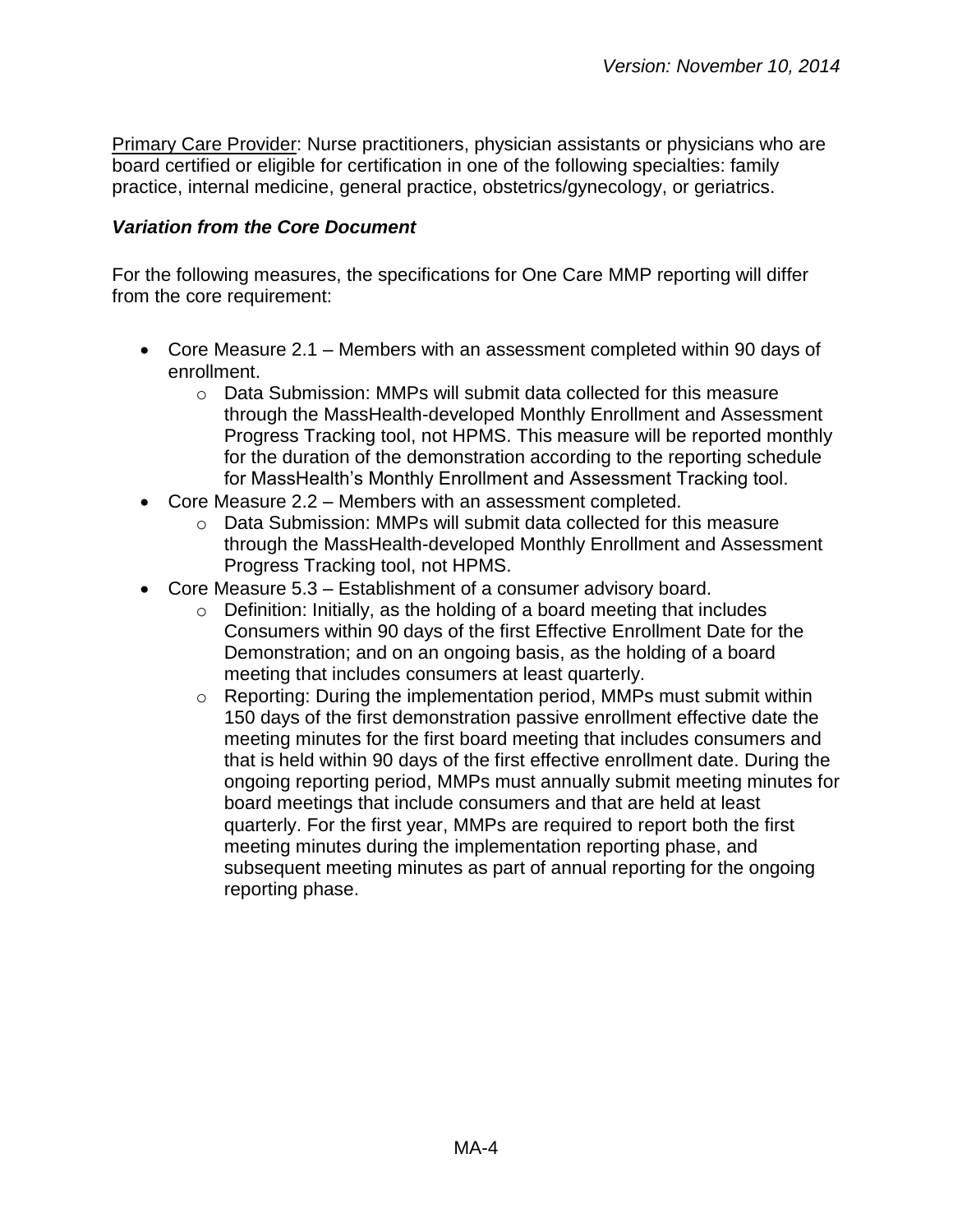#### <span id="page-4-0"></span>*Quality Withhold Measures*

The following measure from The Medicare-Medicaid Capitated Financial Alignment: Core Reporting Requirements will be a Quality Withhold Measure for demonstration years 2 and 3 for MMPs participating in the Massachusetts One Care Demonstration:

 Core Measure 6.1 - Screening for Clinical Depression and Follow-up Plan. (modified from NQF #0418)

State-specific quality withhold measures for demonstration years 2 and 3 will be released in future updates.

#### <span id="page-4-1"></span>*Reporting on Disenrolled and Retro-disenrolled Members*

Unless otherwise indicated in the reporting requirements, MMPs should report on all members enrolled in the demonstration who meet the definition of the data elements, regardless of whether that member was subsequently disenrolled from the MMP. Measure-specific guidance on how to report on disenrolled members is provided under the Notes section of each state-specific measure.

CMS understands that due to retro-disenrollment of members, there may be instances where there is a lag between a member's effective disenrollment date and the date on which the MMP is informed about that disenrollment. This time lag might create occasional data inaccuracies if an MMP includes members in reports who had in fact disenrolled before the start of the reporting period. If MMPs are aware at the time of reporting that a member has been retro-disenrolled with a disenrollment effective date prior to the reporting period (and therefore was not enrolled during the reporting period in question), then MMPs may exclude that member from reporting. Please note that MMPs are *not* required to re-submit corrected data should you be informed of a retrodisenrollment subsequent to a reporting deadline. MMPs should act upon their best and most current knowledge at the time of reporting regarding each member's enrollment status.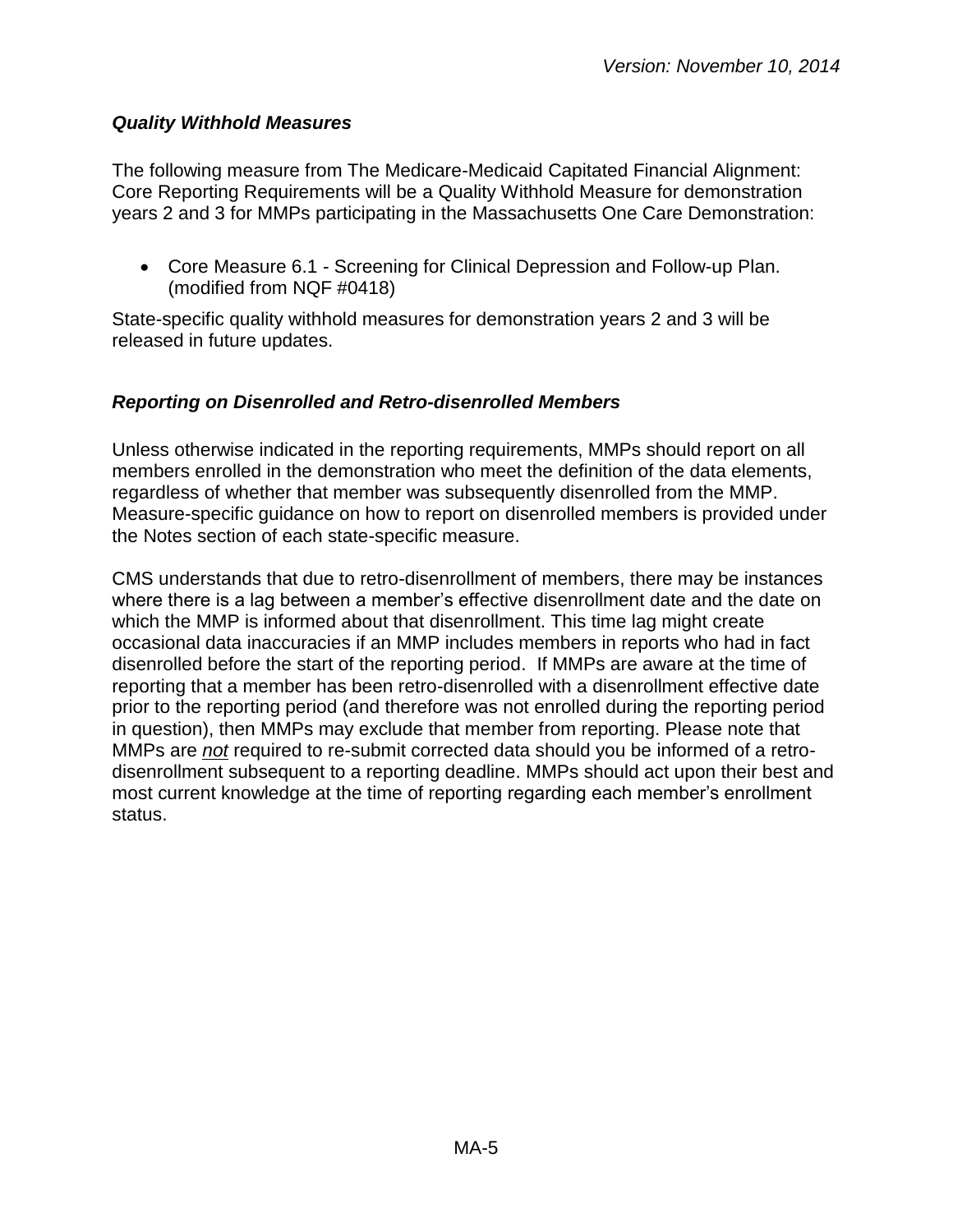| <b>Demonstration Year 1</b> |                              |                             |                                                                          |
|-----------------------------|------------------------------|-----------------------------|--------------------------------------------------------------------------|
|                             | <b>Phase</b>                 | <b>Dates</b>                | <b>Explanation</b>                                                       |
| Continuous                  | <b>Implementation Period</b> | 1-1-14 through 6-30-14      | From January 1 <sup>st</sup> through<br>June 30 <sup>th</sup> , 2014     |
| Reporting                   | <b>Ongoing Period</b>        | 1-1-14 through 12-31-14     | From January 1st through<br>December 31 <sup>st</sup> , 2014.            |
|                             |                              | <b>Demonstration Year 2</b> |                                                                          |
| Continuous<br>Reporting     | <b>Ongoing Period</b>        | 1-1-15 through 12-31-15     | From January 1st through the<br>end of the second<br>demonstration year. |
| <b>Demonstration Year 3</b> |                              |                             |                                                                          |
| Continuous<br>Reporting     | <b>Ongoing Period</b>        | 1-1-16 through 12-31-16     | From January 1st through the<br>end of the third demonstration<br>year.  |

## **Massachusetts Implementation, Ongoing, and Continuous Reporting Periods**

## <span id="page-5-0"></span>*Data Submission*

Beginning November 1, 2014, all MMPs will submit data through the web-based Financial Alignment Initiative (FAI) Data Collection System. All data submissions must be submitted to this site by 5:00p.m. ET on the applicable due date. This site can be accessed at the following web address: [https://Financial-Alignment-Initiative.NORC.org](https://financial-alignment-initiative.norc.org/) 

(Note: Prior to the first use of the system, all MMPs will receive an email notification with the username and password that has been assigned to their plan. This information will be used to log in to the FAI system and complete the data submission.)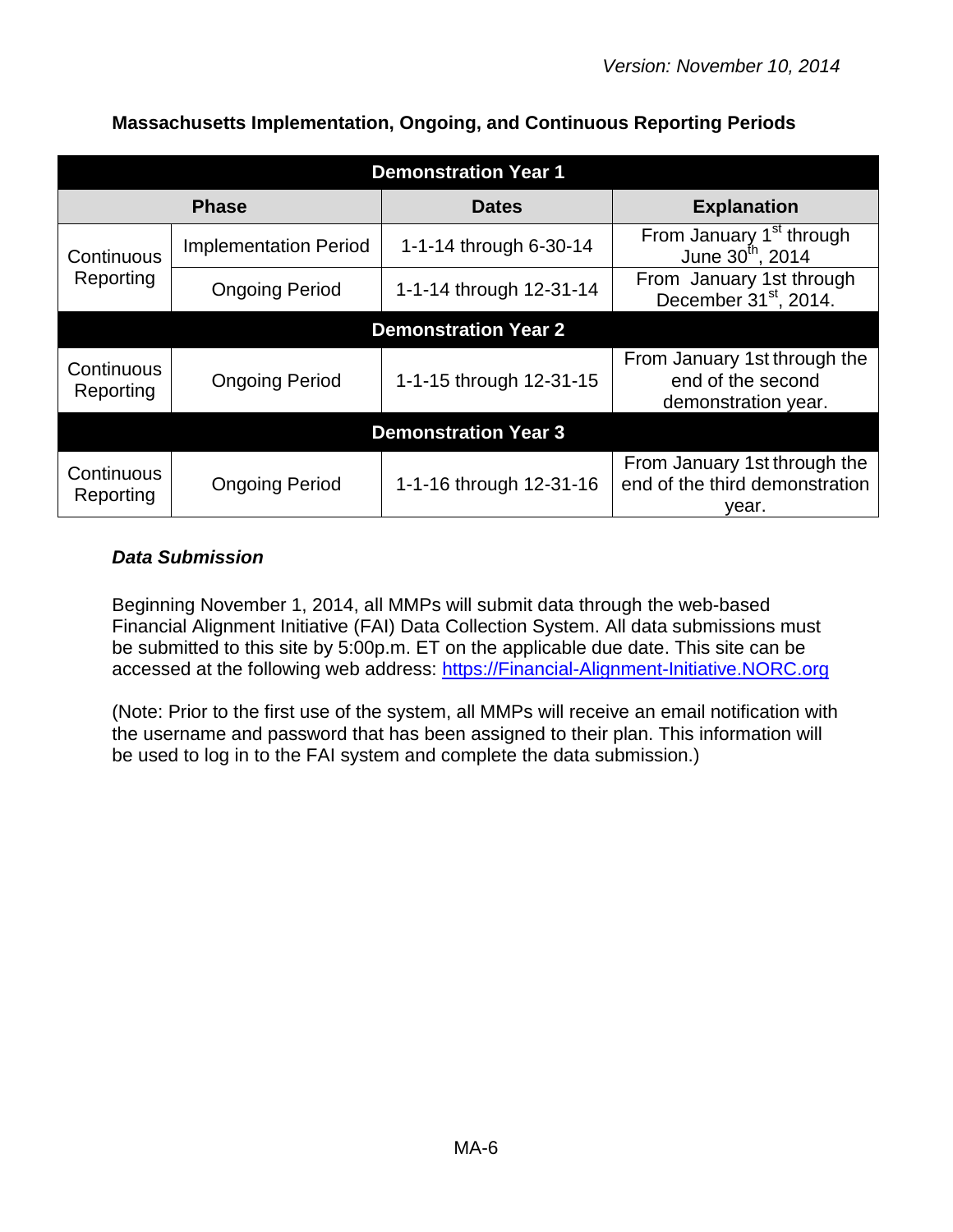## <span id="page-6-0"></span>**Section MAI. Care Coordination**

MA1.1 Members with care plans within 90 days of enrollment.

| <b>IMPLEMENTATION</b>              |                                        |          |                                                                                                     |                                                                                     |
|------------------------------------|----------------------------------------|----------|-----------------------------------------------------------------------------------------------------|-------------------------------------------------------------------------------------|
| <b>Reporting</b><br><b>Section</b> | <b>Reporting</b><br><b>Frequency</b>   | Level    | <b>Reporting</b><br><b>Period</b>                                                                   | Due Date                                                                            |
| MA1. Care<br>Coordination          | Monthly,<br>beginning<br>after 90 days | Contract | Current<br>Month<br>Ex:<br>$1/1 - 1/31$                                                             | By the end of the month<br>following the last day of the<br>reporting period        |
|                                    |                                        |          | <b>ONGOING</b>                                                                                      |                                                                                     |
| <b>Reporting</b><br><b>Section</b> | <b>Reporting</b><br><b>Frequency</b>   | Level    | <b>Reporting</b><br><b>Periods</b>                                                                  | <b>Due Date</b>                                                                     |
| MA1. Care<br>Coordination          | Quarterly                              | Contract | Current<br>Calendar<br>Quarter<br>Ex:<br>$1/1 - 3/31$<br>$4/1 - 6/30$<br>$7/1 - 9/30$<br>10/1-12/31 | By the end of the second<br>month following the last day<br>of the reporting period |

| <b>Element</b><br><b>Letter</b> | <b>Element Name</b>                                                                                                          | <b>Definition</b>                                                                                                                                      | <b>Allowable Values</b>                        |
|---------------------------------|------------------------------------------------------------------------------------------------------------------------------|--------------------------------------------------------------------------------------------------------------------------------------------------------|------------------------------------------------|
| Α.                              | Total number of<br>members enrolled<br>whose 90th day of<br>enrollment occurred<br>within the reporting<br>period.           | Total number of members<br>enrolled whose 90th day of<br>enrollment occurred within<br>the reporting period.                                           | Field Type: Numeric                            |
| <b>B.</b>                       | Total number of<br>members who are<br>documented as<br>unwilling to complete<br>a care plan within 90<br>days of enrollment. | Of the total reported in A,<br>the number of members<br>who are documented as<br>unwilling to complete a<br>care plan within 90 days of<br>enrollment. | Field type: Numeric<br>Note: Is a subset of A. |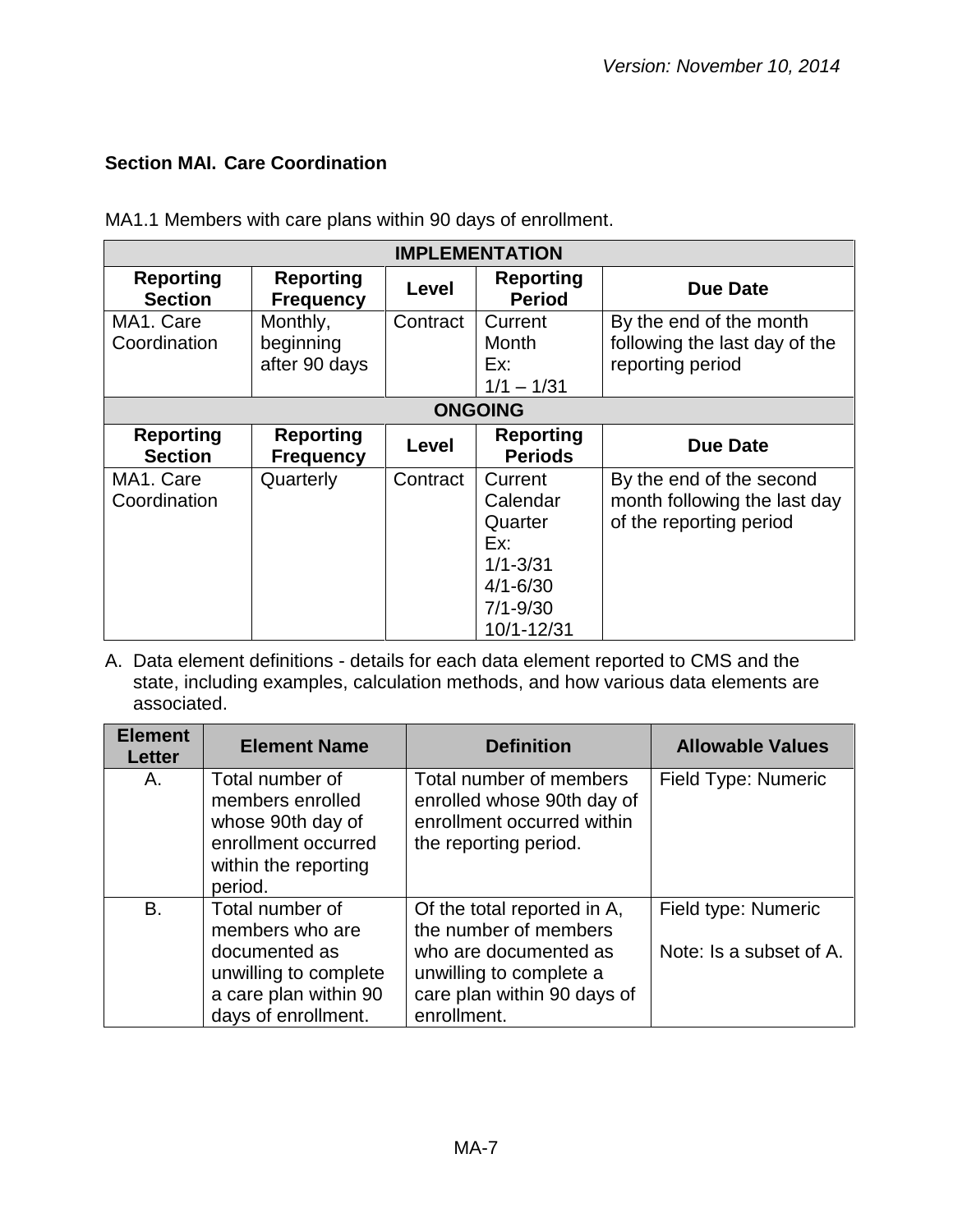| <b>Element</b><br><b>Letter</b> | <b>Element Name</b>                                                                       | <b>Definition</b>                                                                                       | <b>Allowable Values</b>                        |
|---------------------------------|-------------------------------------------------------------------------------------------|---------------------------------------------------------------------------------------------------------|------------------------------------------------|
| $C_{\cdot}$                     | Total number of<br>members the MMP<br>was unable to locate,                               | Of the total reported in A,<br>the number of members<br>the MMP was unable to                           | Field type: Numeric<br>Note: Is a subset of A. |
|                                 | following three<br>documented attempts<br>within 90 days of<br>enrollment.                | locate, following three<br>documented attempts<br>within 90 days of<br>enrollment.                      |                                                |
| D.                              | Total number of<br>members with a care<br>plan completed within<br>90 days of enrollment. | Of the total reported in A,<br>the number of members<br>with a care plan completed<br>within 90 days of | Field Type: Numeric<br>Note: Is a subset of A. |
|                                 |                                                                                           | enrollment.                                                                                             |                                                |

- B. QA Checks/Thresholds procedures used by CMS and the state to establish benchmarks in order to identify outliers or data that are potentially erroneous.
	- CMS and the state will perform an outlier analysis.
	- As data are received from MMPs over time, CMS and the state will apply threshold checks.
- C. Edits and Validation Checks validation checks that should be performed by each MMP prior to data submission.
	- Confirm those data elements listed above as subsets of other elements.
	- MMPs should validate that data elements B, C, and D are less than or equal to data element A.
	- All data elements should be positive values.
- D. Analysis how CMS and the state will evaluate reported data, as well as how other data sources may be monitored. CMS and the state will evaluate the percentage of:
	- Members who refused to have a care plan completed within 90 days of enrollment.
	- Members who were unable to be located to have a care plan completed within 90 days of enrollment.
	- Members who had a care plan completed within 90 days of enrollment.
	- Members that were willing to participate and who could be located who had a care plan completed within 90 days of enrollment.
- E. Notes additional clarifications to a reporting section. This section incorporates previously answered frequently asked questions.
	- MMPs should include all members regardless of whether the member was enrolled through passive enrollment or opt-in enrollment. Medicaid-only members should not be included.
	- MMPs should include all members who meet the criteria outlined in Element A, regardless if they are disenrolled as of the end of the reporting period (i.e., include all members regardless if they are currently enrolled or disenrolled as of the last day of the reporting period).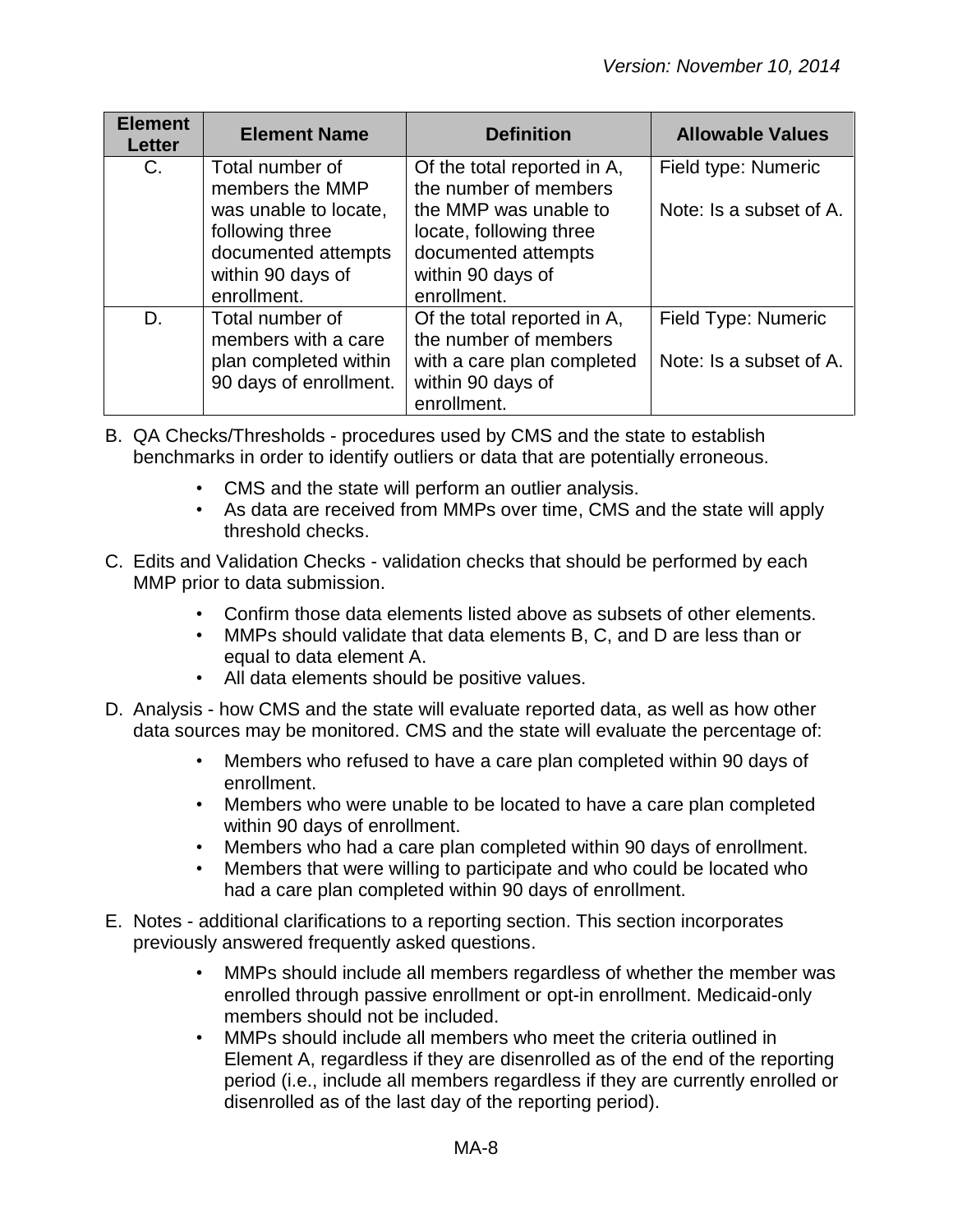- The 90th day of enrollment should be based on each member's effective date of enrollment. For the purposes of reporting this measure, 90 days of enrollment will be equivalent to three full calendar months.
- The effective date of enrollment is the first date of the member's coverage through the MMP.
- MMPs should refer to the Massachusetts MOU and three-way contract for specific requirements pertaining to care plans.
- Failed attempts to contact a member to complete a care plan must be documented and CMS and the state may validate this number.

F. Data Submission - how MMPs will submit data collected to CMS and the state.

• MMPs will submit data collected for this measure in the above specified format through a secure data collection site established by CMS. This site can be accessed at the following web address: [https://Financial-](https://financial-alignment-initiative.norc.org/)[Alignment-Initiative.NORC.org](https://financial-alignment-initiative.norc.org/) 

| <b>IMPLEMENTATION</b>              |                                      |                |                                                                                                     |                                                                                     |
|------------------------------------|--------------------------------------|----------------|-----------------------------------------------------------------------------------------------------|-------------------------------------------------------------------------------------|
| <b>Reporting</b><br><b>Section</b> | <b>Reporting</b><br><b>Frequency</b> | Level          | <b>Reporting</b><br><b>Period</b>                                                                   | <b>Due Date</b>                                                                     |
| MA1. Care<br>Coordination          | Monthly                              | Contract       | Current<br>Month<br>Ex:<br>$1/1 - 1/31$                                                             | By the end of the month<br>following the last day of the<br>reporting period        |
|                                    |                                      | <b>ONGOING</b> |                                                                                                     |                                                                                     |
| <b>Reporting</b><br><b>Section</b> | <b>Reporting</b><br><b>Frequency</b> | Level          | <b>Reporting</b><br><b>Periods</b>                                                                  | <b>Due Date</b>                                                                     |
| MA1. Care<br>Coordination          | Quarterly                            | Contract       | Current<br>Calendar<br>Quarter<br>Ex:<br>$1/1 - 3/31$<br>$4/1 - 6/30$<br>$7/1 - 9/30$<br>10/1-12/31 | By the end of the second<br>month following the last<br>day of the reporting period |

MA1.2 Members with documented discussions of care goals.<sup>1</sup>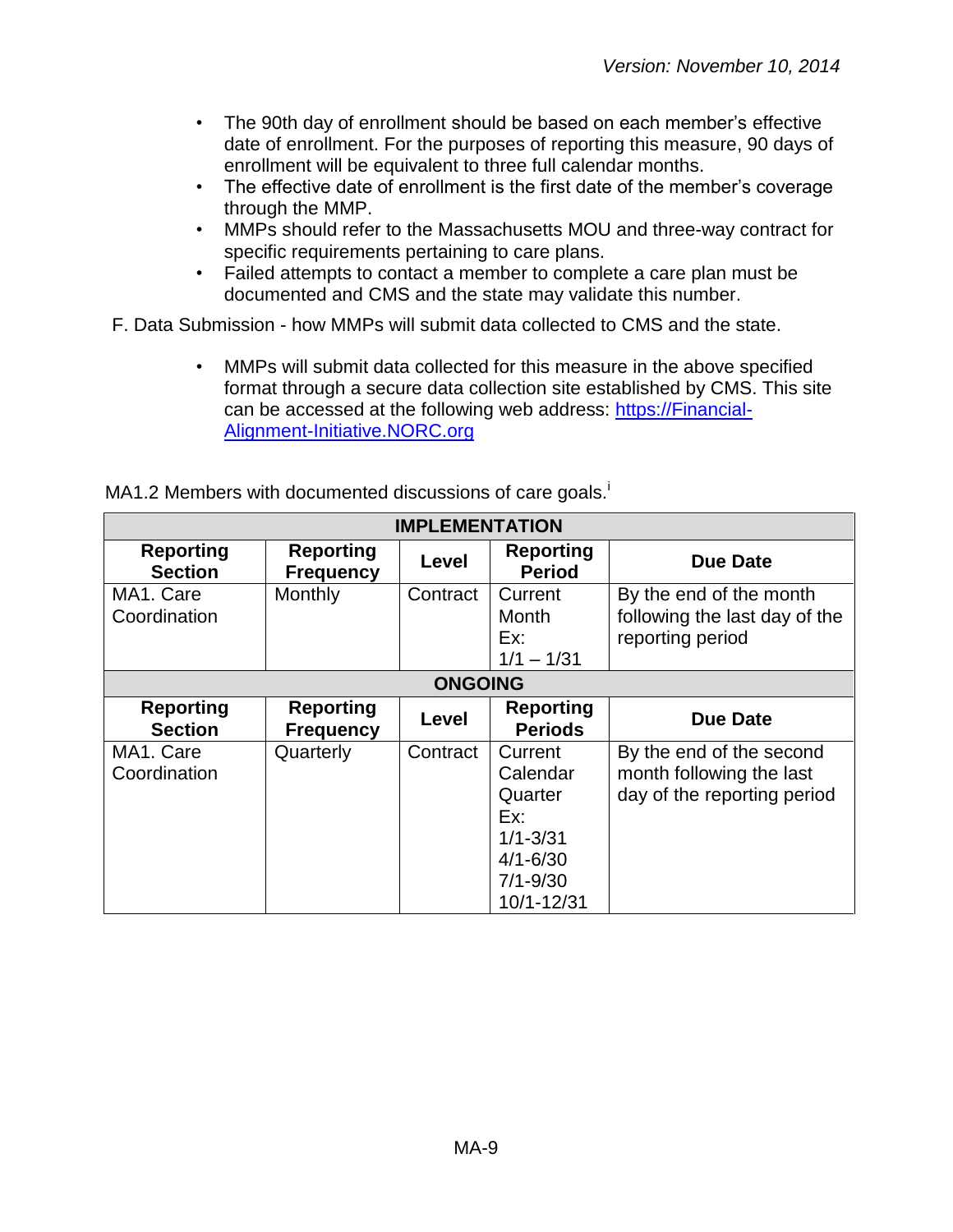| <b>Element</b><br><b>Letter</b> | <b>Element Name</b>                                                                                         | <b>Definition</b>                                                                                                                        | <b>Allowable Values</b>                        |
|---------------------------------|-------------------------------------------------------------------------------------------------------------|------------------------------------------------------------------------------------------------------------------------------------------|------------------------------------------------|
| Α.                              | Total number of<br>members with a care<br>plan developed.                                                   | Total number of members<br>with a care plan<br>developed during the<br>reporting period.                                                 | Field Type: Numeric                            |
| <b>B.</b>                       | Total number of<br>members with at least<br>one documented<br>discussion of care<br>goals in the care plan. | Of the total reported in A,<br>the number of members<br>with at least one<br>documented discussion<br>of care goals in the care<br>plan. | Field Type: Numeric<br>Note: Is a subset of A. |

- B. QA Checks/Thresholds procedures used by CMS and the state to establish benchmarks in order to identify outliers or data that are potentially erroneous.
	- Percentage achieved by highest scoring ICO minus 10 points. Note: For withhold purposes, the measure is calculated as follows:
		- o Denominator: Total members with a care plan developed (Data Element A) summed over four quarters.
		- o Numerator: Total members with at least one documented discussion of care goals (Data Element B) summed over four quarters.
		- o By summing the denominators and numerators before calculating the rate, the final calculation is adjusted for volume.
- C. Edits and Validation Checks validation checks that should be performed by each MMP prior to data submission.
	- Confirm those data elements listed above as subsets of other elements.
	- MMPs should validate that data element B is less than or equal to data element A.
	- All data elements should be positive values.
- D. Analysis how CMS and the state will evaluate reported data, as well as how other data sources may be monitored.
	- CMS and the state will evaluate the percentage of members who had a care plan developed in the reporting period who had at least one documented discussion of care goals in the care plan.
	- CMS and the state will evaluate the percentage of members who had a care plan developed as of the end of the reporting period.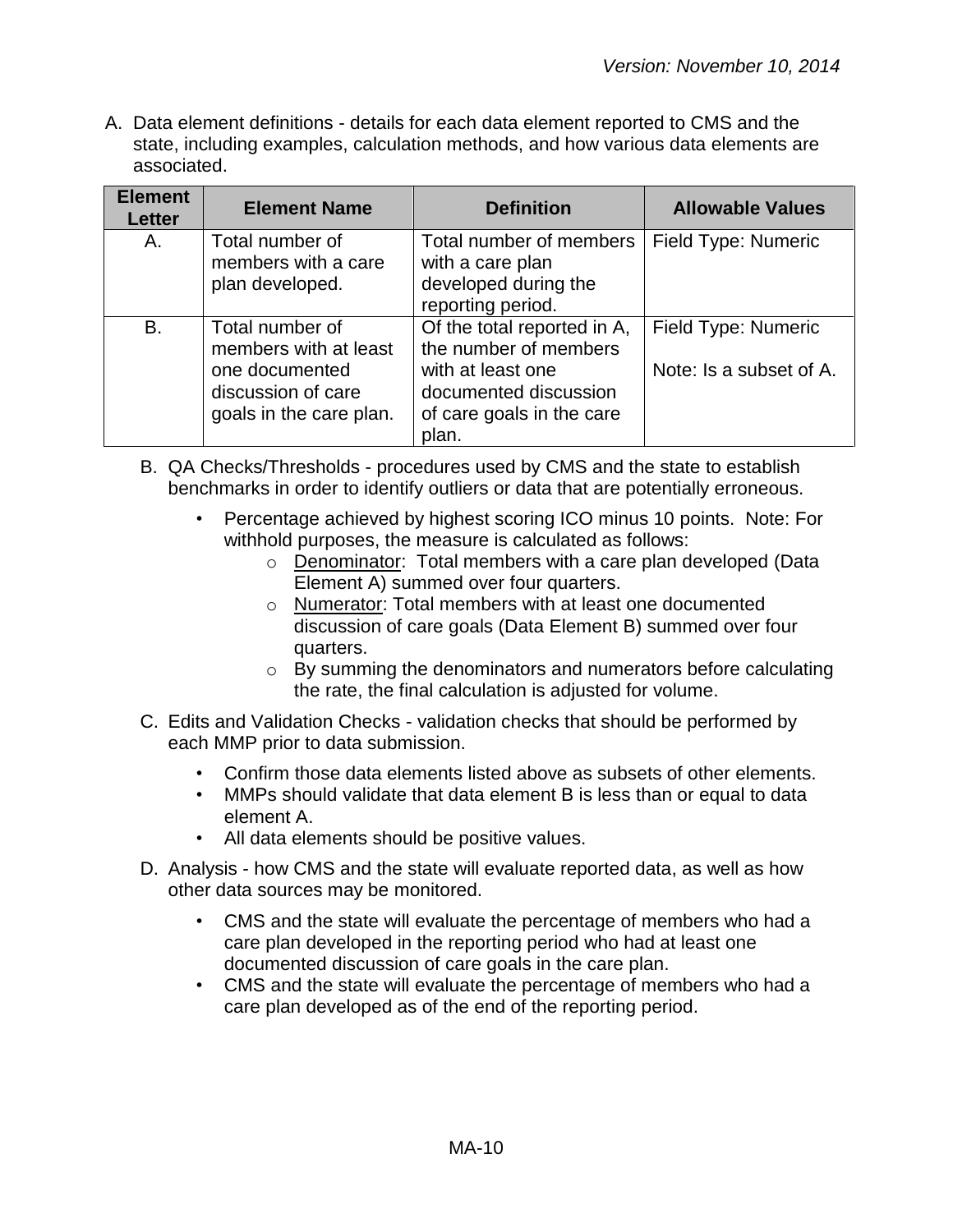- E. Notes additional clarifications to a reporting section. This section incorporates previously answered frequently asked questions.
	- MMPs should include all members regardless of whether the member was enrolled through passive enrollment or opt-in enrollment. Medicaid-only members should not be included.
	- MMPs should include all members who meet the criteria outlined in Element A, regardless if they are disenrolled as of the end of the reporting period (i.e., include all members regardless if they are currently enrolled or disenrolled as of the last day of the reporting period).
	- Development of the original care plan can be counted as a discussion of care goals if goals are clearly documented in the care plan.
	- Documented discussions of care goals will be recorded in a member's electronic health record (EHR).
- F. Data Submission how MMPs will submit data collected to CMS and the state.
	- MMPs will submit data collected for this measure in the above specified format through a secure data collection site established by CMS. This site can be accessed at the following web address: [https://Financial-](https://financial-alignment-initiative.norc.org/)[Alignment-Initiative.NORC.org](https://financial-alignment-initiative.norc.org/)

| <b>CONTINUOUS REPORTING</b>        |                                        |          |                                         |                                                                                                                                    |
|------------------------------------|----------------------------------------|----------|-----------------------------------------|------------------------------------------------------------------------------------------------------------------------------------|
| <b>Reporting</b><br><b>Section</b> | <b>Reporting</b><br><b>Frequency</b>   | Level    | <b>Reporting</b><br><b>Period</b>       | Due Date                                                                                                                           |
| MA1. Care<br>Coordination          | Monthly,<br>beginning<br>after 90 days | Contract | Current<br>Month<br>Ex:<br>$1/1 - 1/31$ | According to the<br>MassHealth reporting<br>schedule for MassHealth's<br>Monthly Enrollment and<br><b>Assessment Tracking tool</b> |

A. Data element definitions - details for each data element reported to CMS and the state, including examples, calculation methods, and how various data elements are associated. Cell references under "Allowable Values" correspond to the MassHealth Monthly Enrollment and Assessment Tracking Tool.

| <b>Element</b><br><b>Letter</b> | <b>Element Name</b>                                                         | <b>Definition</b>                                                           | <b>Allowable Values</b>  |
|---------------------------------|-----------------------------------------------------------------------------|-----------------------------------------------------------------------------|--------------------------|
| A.                              | Total number of<br>members enrolled                                         | Total number of<br>members enrolled                                         | Field Type: Numeric      |
|                                 | whose 90th day of<br>enrollment occurred<br>within the reporting<br>period. | whose 90th day of<br>enrollment occurred<br>within the reporting<br>period. | Corresponds to cell B28. |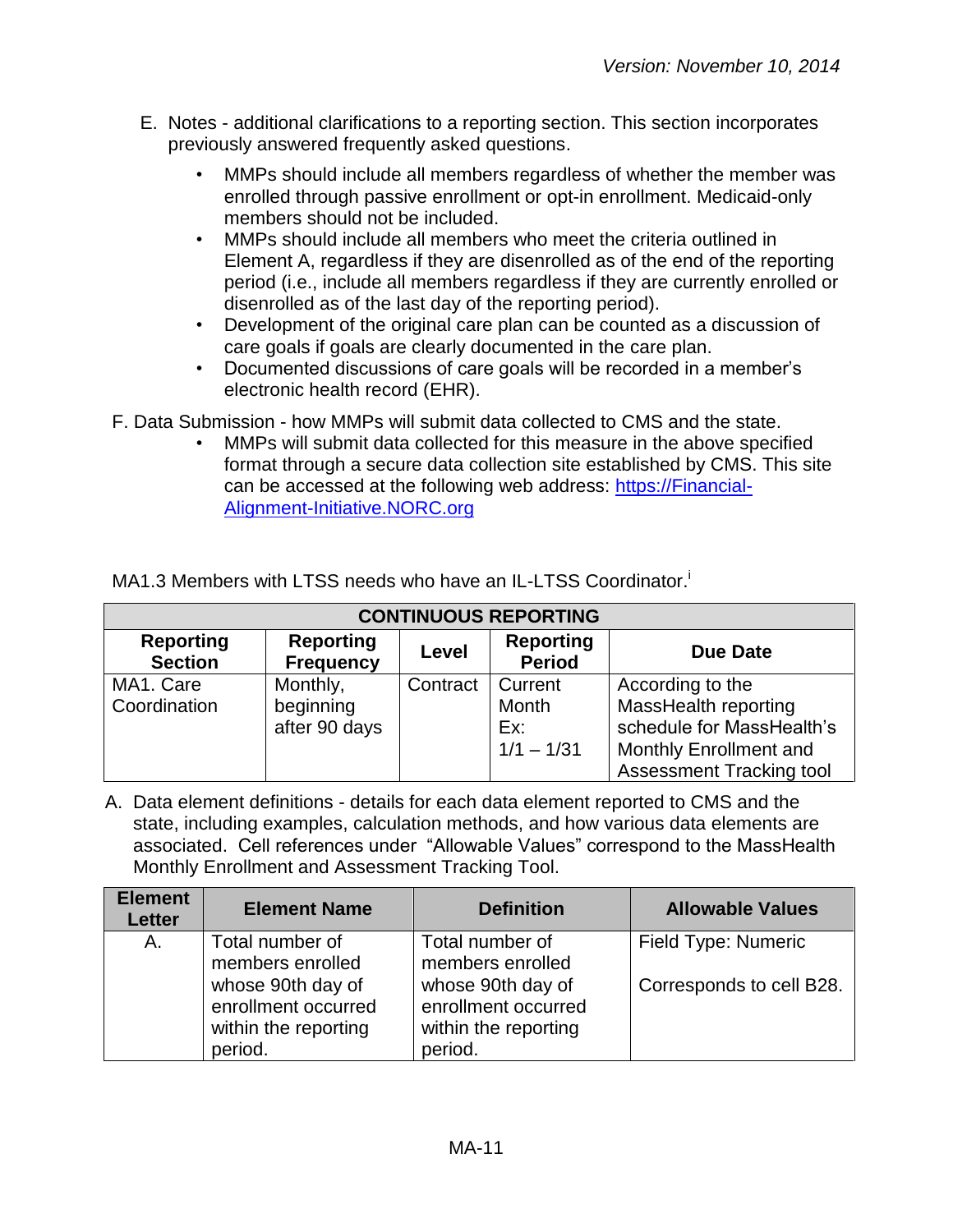| <b>Element</b><br><b>Letter</b> | <b>Element Name</b>                                                                                                                                                                 | <b>Definition</b>                                                                                                                                                                                                    | <b>Allowable Values</b>                                                           |
|---------------------------------|-------------------------------------------------------------------------------------------------------------------------------------------------------------------------------------|----------------------------------------------------------------------------------------------------------------------------------------------------------------------------------------------------------------------|-----------------------------------------------------------------------------------|
| B.                              | Total number of<br>members identified<br>with LTSS needs                                                                                                                            | Of the total reported in<br>A, the number of<br>members identified with                                                                                                                                              | Field Type: Numeric<br>Note: Is a subset of A.                                    |
|                                 | within 90 days of<br>enrollment.                                                                                                                                                    | LTSS needs within 90<br>days of enrollment.                                                                                                                                                                          | Corresponds to cell A25.                                                          |
| C.                              | Total number of<br>members with LTSS<br>needs who refused an<br>IL-LTSS coordinator<br>within 90 days of<br>enrollment.                                                             | Of the total reported in<br>B, the number of<br>members with LTSS<br>needs who refused an<br><b>IL-LTSS coordinator</b><br>within 90 days of                                                                         | <b>Field Type: Numeric</b><br>Note: Is a subset of B.<br>Corresponds to cell B25. |
| D.                              | Total number of<br>members with LTSS                                                                                                                                                | enrollment.<br>Of the total reported in<br>B, the number of                                                                                                                                                          | Field Type: Numeric                                                               |
|                                 | needs who have a<br>referral to an IL-LTSS<br>coordinator within 90<br>days of enrollment.                                                                                          | members with LTSS<br>needs who have a<br>referral to an IL-LTSS<br>coordinator within 90<br>days of enrollment.                                                                                                      | Note: Is a subset of B.<br>Corresponds to cell C25.                               |
| Ε.                              | Total number of<br>members with LTSS<br>needs that are in the<br>C3 and F1 rating<br>categories.                                                                                    | Of the total reported in<br>B, the number of<br>members with LTSS<br>needs that are in the C3<br>and F1 rating                                                                                                       | Field Type: Numeric<br>Note: Is a subset of B.<br>Corresponds to cell D25.        |
| F.                              | Total number of<br>members with LTSS<br>needs who are in the<br>C3 and F1 rating<br>categories who refused<br>an IL-LTSS coordinator<br>within 90 days of<br>enrollment.            | categories.<br>Of the total reported in<br>E, the number of<br>members with LTSS<br>needs who are in the<br>C3 and F1 rating<br>categories who refused<br>an IL-LTSS coordinator<br>within 90 days of<br>enrollment. | Field Type: Numeric<br>Note: Is a subset of E.<br>Corresponds to cell E25.        |
| G.                              | Total number of<br>members with LTSS<br>needs who are in the<br>C3 and F1 rating<br>categories who have a<br>referral to an IL-LTSS<br>coordinator within 90<br>days of enrollment. | Of the total reported in<br>E, the number of<br>members with LTSS<br>needs who are in the<br>C3 and F1 rating<br>categories who have a<br>referral to an IL-LTSS<br>coordinator within 90<br>days of enrollment.     | Field Type: Numeric<br>Note: Is a subset of E.<br>Corresponds to cell F25.        |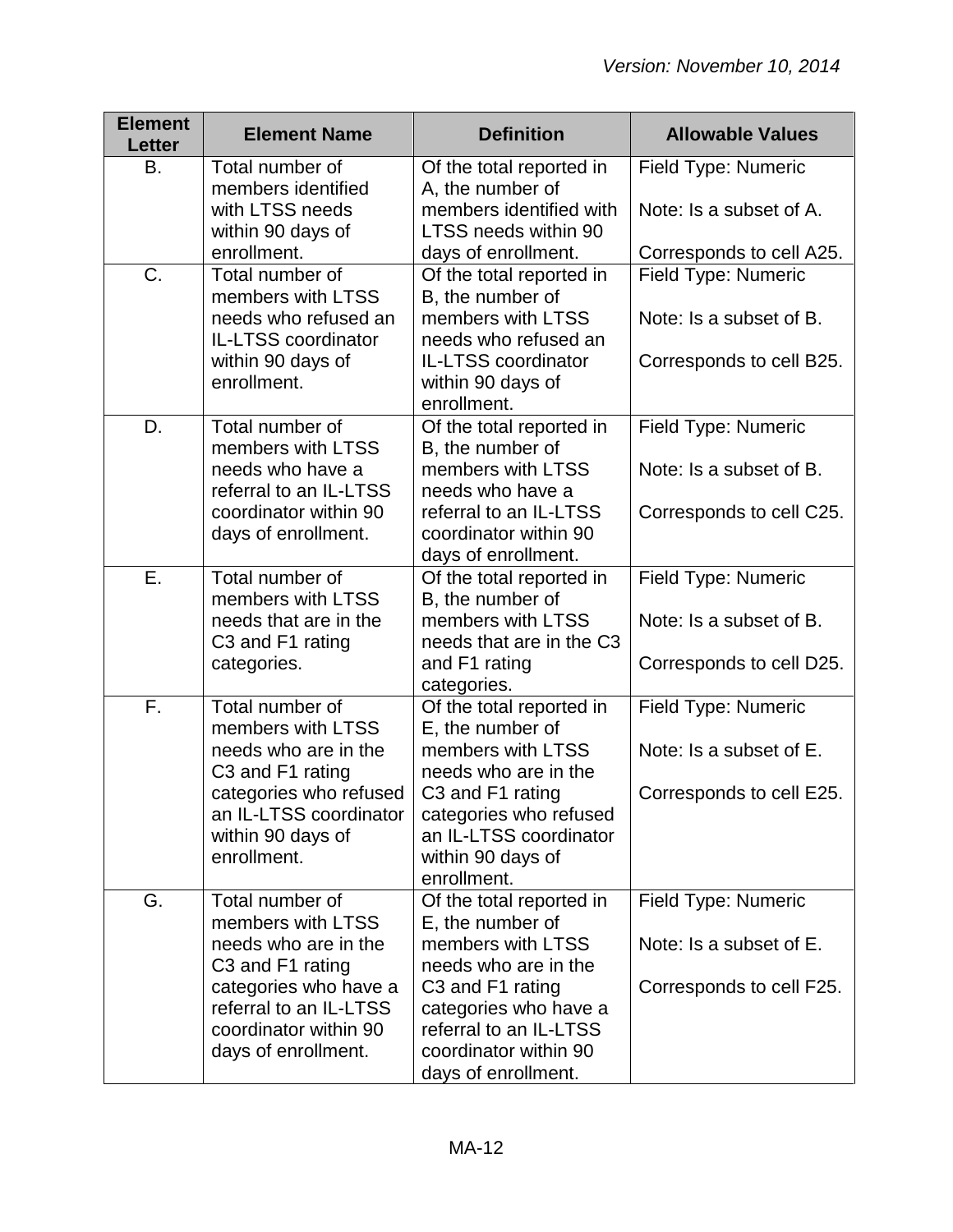| <b>Element</b><br><b>Letter</b> | <b>Element Name</b>                                                                        | <b>Definition</b>                                                                                              | <b>Allowable Values</b>  |
|---------------------------------|--------------------------------------------------------------------------------------------|----------------------------------------------------------------------------------------------------------------|--------------------------|
| Η.                              | Total number of<br>members with LTSS                                                       | Of the total reported in<br>E, the number of                                                                   | Field Type: Numeric      |
|                                 | needs who are in the<br>C3 and F1 rating                                                   | members with LTSS<br>needs who are in the                                                                      | Note: Is a subset of E.  |
|                                 | categories who have<br>met with an IL-LTSS<br>coordinator within 90<br>days of enrollment. | C3 and F1 rating<br>categories who have<br>met with an IL-LTSS<br>coordinator within 90<br>days of enrollment. | Corresponds to cell H25. |

- B. QA Checks/Thresholds procedures used by CMS and the state to establish benchmarks in order to identify outliers or data that are potentially erroneous.
	- Percentage achieved by highest scoring ICO minus 10 points. Note: For withhold purposes, the measure is calculated as follows:
		- o Denominator: Members with LTSS needs (Date Element B) minus members who refuse a coordinator (Data Element C) summed over four quarters.
		- o Numerator: Subset of the denominator who have a referral to an IL-LTSS coordinator within 90 days of enrollment (Data Element D) summed over four quarters.
		- o By summing the denominators and numerators before calculating the rate, the final calculation is adjusted for volume.
- C. Edits and Validation Checks validation checks that should be performed by each MMP prior to data submission.
	- Confirm those data elements listed above as subsets of other elements.
	- MMPs should validate that data element B is less than or equal to data element A.
	- MMPs should validate that data elements C, D, and E are less than or equal to data element B.
	- MMPs should validate that data elements F, G, and H are less than or equal to data element E.
	- All data elements should be positive values.
- D. Analysis how CMS will evaluate reported data, as well as how other data sources may be monitored. CMS and the state will evaluate the percentage of members:
	- With LTSS needs identified within 90 days of enrollment. (B/A)
	- Who refused an IL-LTSS coordinator within 90 days of enrollment. (C/B)
	- Who have a referral to an IL-LTSS coordinator within 90 days of enrollment. (D/B)
	- With LTSS needs identified who are in the C3 and F1 rating categories. (E/B)
	- Who are in the C3 and F1 rating categories who refused an IL-LTSS coordinator within 90 days of enrollment. (F/E)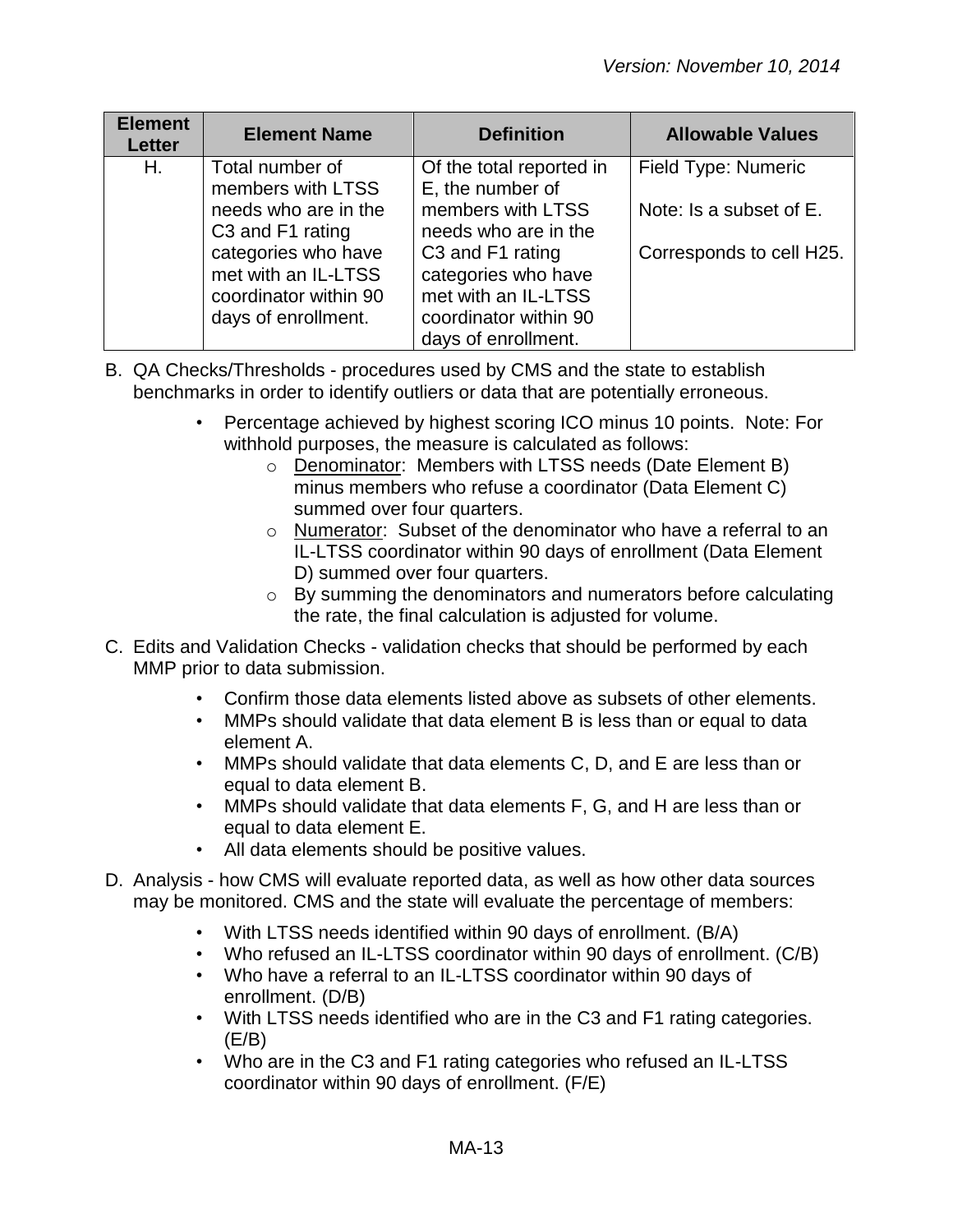- Who are in the C3 and F1 rating categories who have a referral to an IL-LTSS coordinator within 90 days of enrollment. (G/E)
- Who are in the C3 and F1 rating categories who have met with an IL-LTSS coordinator within 90 days of enrollment. (H/E)
- E. Notes additional clarifications to a reporting section. This section incorporates previously answered frequently asked questions.
	- MMPs should include all members regardless of whether the member was enrolled through passive enrollment or opt-in enrollment. Medicaid-only members should not be included.
	- MMPs should include all members who meet the criteria outlined in Element A, regardless if they are disenrolled as of the end of the reporting period (i.e., include all members regardless if they are currently enrolled or disenrolled as of the last day of the reporting period).
	- The 90th day of enrollment should be based on each member's effective date of enrollment. For the purposes of reporting this measure, 90 days of enrollment will be equivalent to three full calendar months.
	- MMPs should refer to the Massachusetts MOU and three-way contract for specific requirements pertaining to an IL-LTSS coordinator.
	- LTSC refers to long term services and supports coordinator.
	- CBO refers to Community Based Organization.
	- F1 refers to facility-based care individuals identified as having a long-term facility stay of more than 90 days.
	- C3 refers to community tier 3 high community need. Individuals who have a daily skilled need; two or more activities of daily living (ADL). Limitations and three days of skilled nursing need; and individuals with four or more ADL limitations.
	- Identified LTSS members refers to members who were identified during the reporting period as having LTSS needs.
	- Meeting with Coordinator refers to a face-to-face meeting with an IL-LTSS coordinator.
	- Refuse refers to anyone who refuses an IL-LTSS coordinator.
	- The effective date of enrollment is the first date of the member's coverage through the MMP.
	- Element A: See cell B28 ("Total Enrollment") on the Monthly Enrollment and Assessment Progress Tracking tool.
	- Element B: See cell A25 ("Total LTSS need identified") on the Monthly Enrollment and Assessment Progress Tracking tool.
	- Element C: See cell B25 ("Total refused LTSC referrals") on the Monthly Enrollment and Assessment Progress Tracking tool.
	- Element D: See cell C25 ("Total LTSC referrals made to CBOs" on the Monthly Enrollment and Assessment Progress Tracking tool.
	- Element E: See cell D25 ("C3/F1 LTSS needs identified") on the Monthly Enrollment and Assessment Progress Tracking tool.
	- Element F: See cell E25 ("C3/F1 refused LTSC referrals") on the Monthly Enrollment and Assessment Progress Tracking tool.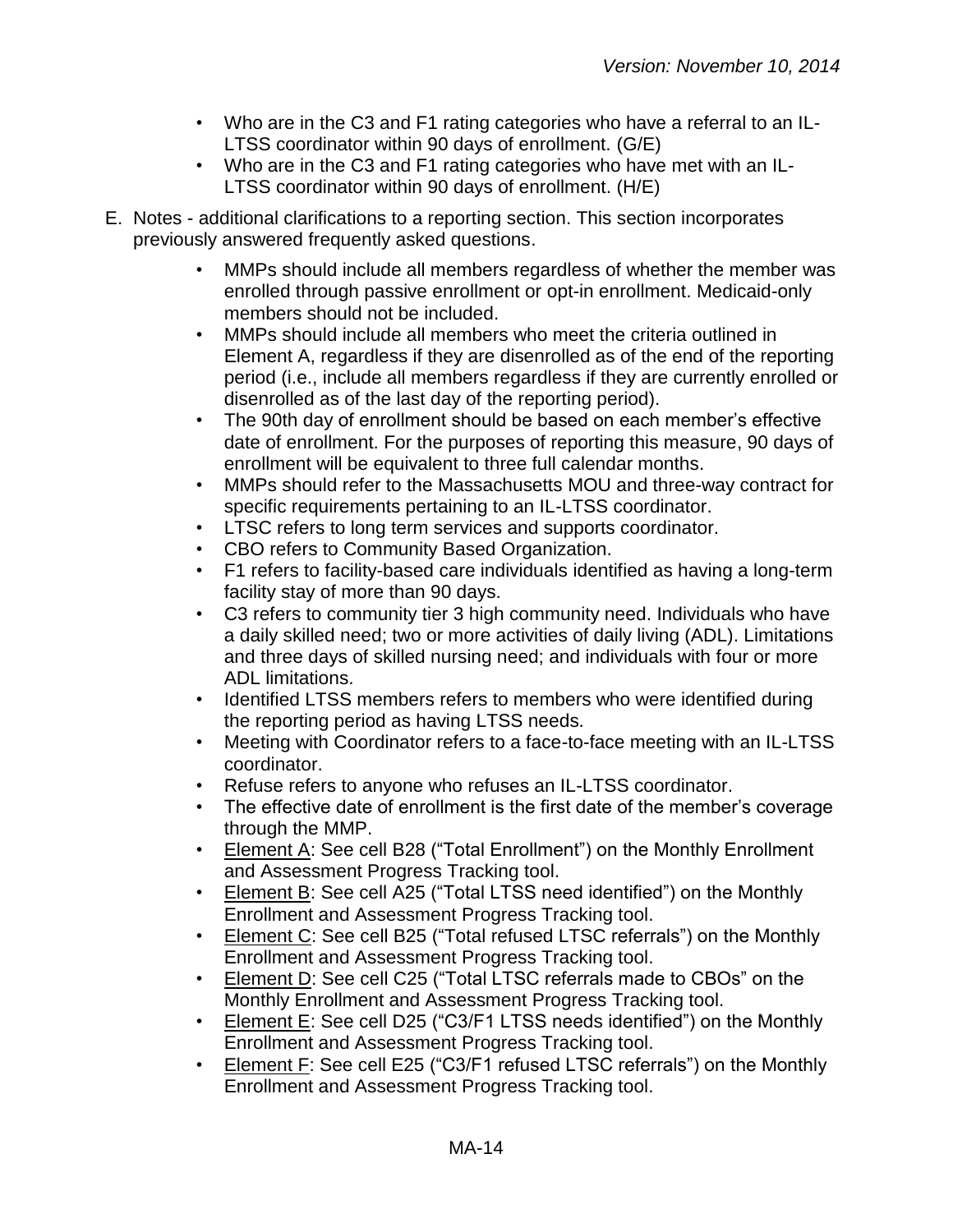- Element G: See cell F25 ("C3/F1 LTSC referrals made to CBOs") on the Monthly Enrollment and Assessment Progress Tracking tool.
- Element H: See cell H25 ("C3/F1 initial encounters by LTSCs") on the Monthly Enrollment and Assessment Progress Tracking tool.

F. Data Submission - how MMPs will submit data collected to CMS and the state.

• MMPs will submit data collected for this measure in the above specified format to MassHealth using MassHealth's Monthly Enrollment and Assessment Tracking tool.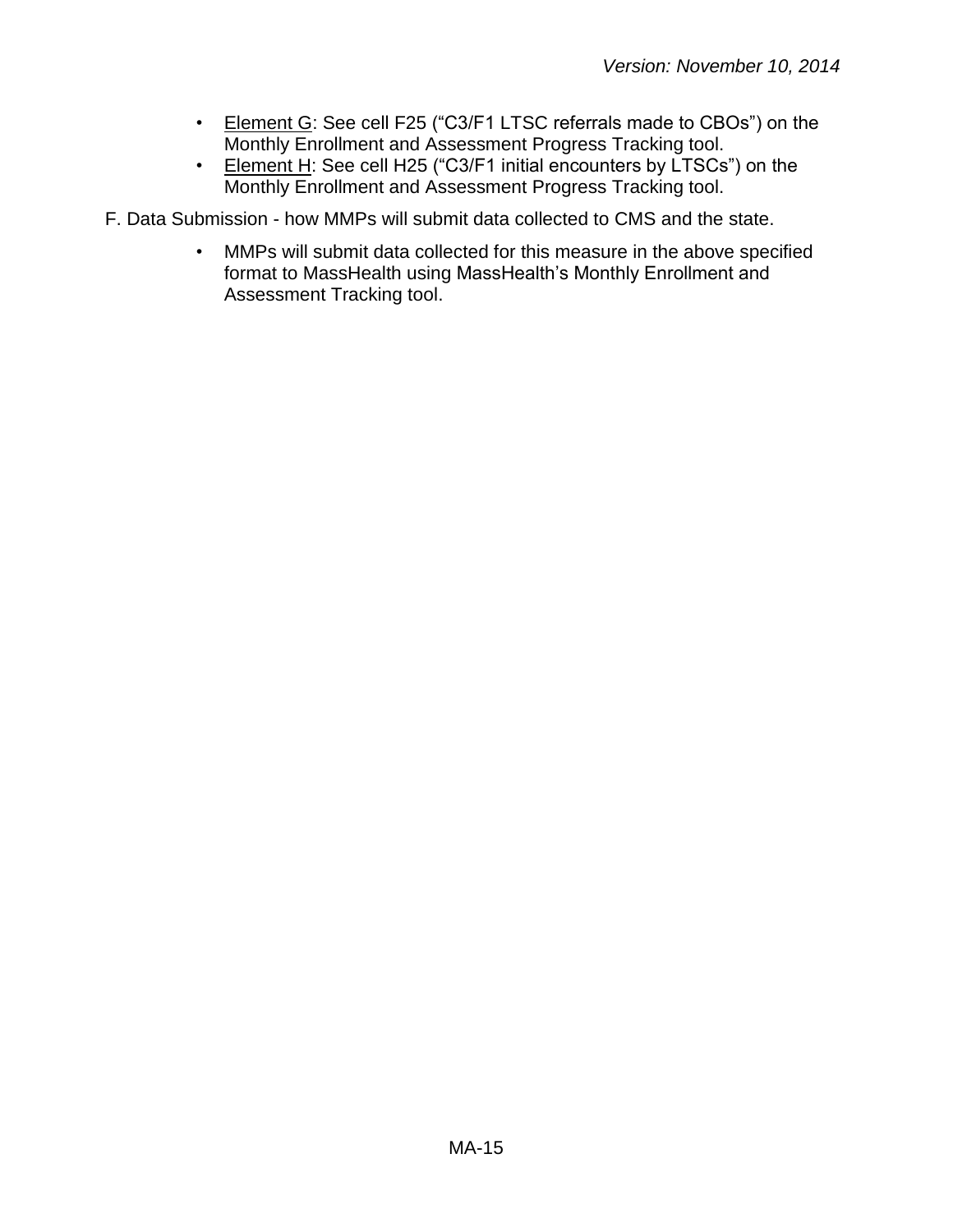#### <span id="page-15-0"></span>**Section MAII. Enrollee Protections**

| <b>IMPLEMENTATION</b>               |                                      |          |                                                                                                     |                                                                                        |  |
|-------------------------------------|--------------------------------------|----------|-----------------------------------------------------------------------------------------------------|----------------------------------------------------------------------------------------|--|
| <b>Reporting</b><br><b>Section</b>  | <b>Reporting</b><br><b>Frequency</b> | Level    | <b>Reporting</b><br><b>Period</b>                                                                   | Due Date                                                                               |  |
| MA2. Enrollee<br><b>Protections</b> | Monthly                              | Contract | <b>Current Month</b><br>Ex: $1/1 - 1/31$                                                            | By the end of the<br>month following the<br>last day of the<br>reporting period        |  |
|                                     | <b>ONGOING</b>                       |          |                                                                                                     |                                                                                        |  |
| <b>Reporting</b><br><b>Section</b>  | <b>Reporting</b><br><b>Frequency</b> | Level    | <b>Reporting</b><br><b>Periods</b>                                                                  | <b>Due Date</b>                                                                        |  |
| MA2. Enrollee<br><b>Protections</b> | Quarterly                            | Contract | Current<br>Calendar<br>Quarter<br>Ex:<br>$1/1 - 3/31$<br>$4/1 - 6/30$<br>$7/1 - 9/30$<br>10/1-12/31 | By the end of the<br>second month<br>following the last day<br>of the reporting period |  |

MA2.1 The number of critical incident and abuse reports for members receiving LTSS.

| <b>Element</b><br><b>Letter</b> | <b>Element Name</b>                                        | <b>Definition</b>                                                                                                     | <b>Allowable</b><br><b>Values</b> |
|---------------------------------|------------------------------------------------------------|-----------------------------------------------------------------------------------------------------------------------|-----------------------------------|
| Α.                              | Total number of<br>members receiving<br>LTSS.              | Total number of members<br>receiving LTSS during the<br>reporting period.                                             | Field Type: Numeric               |
| <b>B.</b>                       | Total number of critical<br>incident and abuse<br>reports. | Of the members reported<br>in A, the number of critical<br>incident and abuse reports<br>during the reporting period. | Field Type: Numeric               |

- B. QA Checks/Thresholds procedures used by CMS and the state to establish benchmarks in order to identify outliers or data that are potentially erroneous.
	- CMS and the state will perform an outlier analysis.
	- As data are received from MMPs over time, CMS and the state will apply threshold checks.
- C. Edits and Validation checks validation checks that should be performed by each MMP prior to data submission.
	- All data elements should be positive values.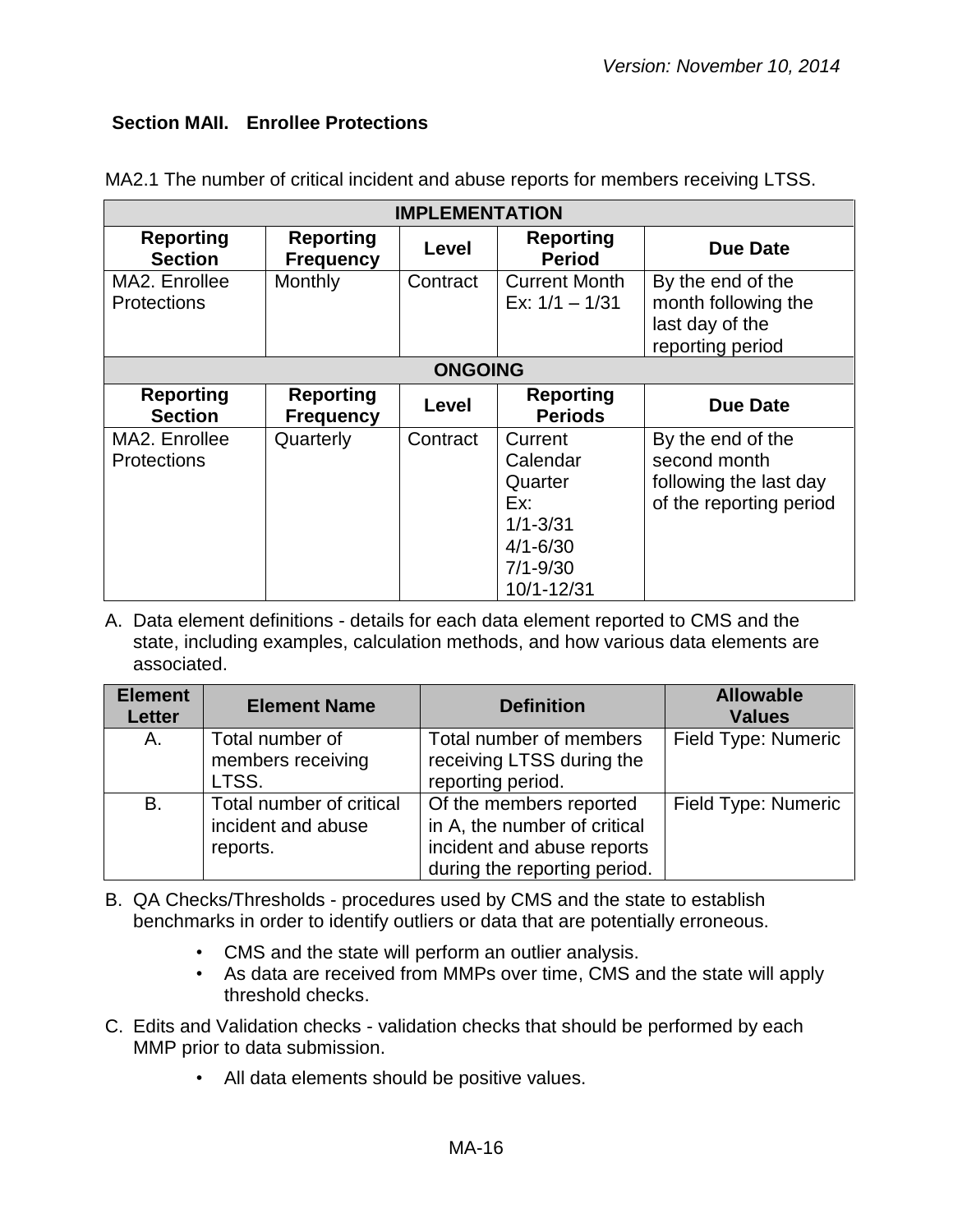- D. Analysis how CMS and the state will evaluate reported data, as well as how other data sources may be monitored.
	- CMS and the state will evaluate the number of critical incident and abuse reports per 1,000 members receiving LTSS.
- E. Notes additional clarifications to a reporting section. This section incorporates previously answered frequently asked questions.
	- MMPs should include all members regardless of whether the member was enrolled through passive enrollment or opt-in enrollment. Medicaid-only members should not be included.
	- MMPs should include all members who meet the criteria outlined in Element A, regardless if they are disenrolled as of the end of the reporting period (i.e., include all members regardless if they are currently enrolled or disenrolled as of the last day of the reporting period).
	- It is possible for members to have more than one critical incident and/or abuse report during the reporting period. All critical incident and abuse reports during the reporting period should be counted.
	- Critical incident refers to any actual or alleged event or situation that creates a significant risk of substantial or serious harm to the physical or mental health, safety or well-being of a member.
	- Abuse refers to:
		- 1. Willful use of offensive, abusive, or demeaning language by a caretaker that causes mental anguish;
		- 2. Knowing, reckless, or intentional acts or failures to act which cause injury or death to an individual or which places that individual at risk of injury or death;
		- 3. Rape or sexual assault;
		- 4. Corporal punishment or striking of an individual;
		- 5. Unauthorized use or the use of excessive force in the placement of bodily restraints on an individual; and
		- 6. Use of bodily or chemical restraints on an individual which is not in compliance with federal or state laws and administrative regulations.
- F. Data Submission how MMPs will submit data collected to CMS and the state.
	- MMPs will submit data collected for this measure in the above specified format through a secure data collection site established by CMS. This site can be accessed at the following web address: [https://Financial-](https://financial-alignment-initiative.norc.org/)[Alignment-Initiative.NORC.org](https://financial-alignment-initiative.norc.org/)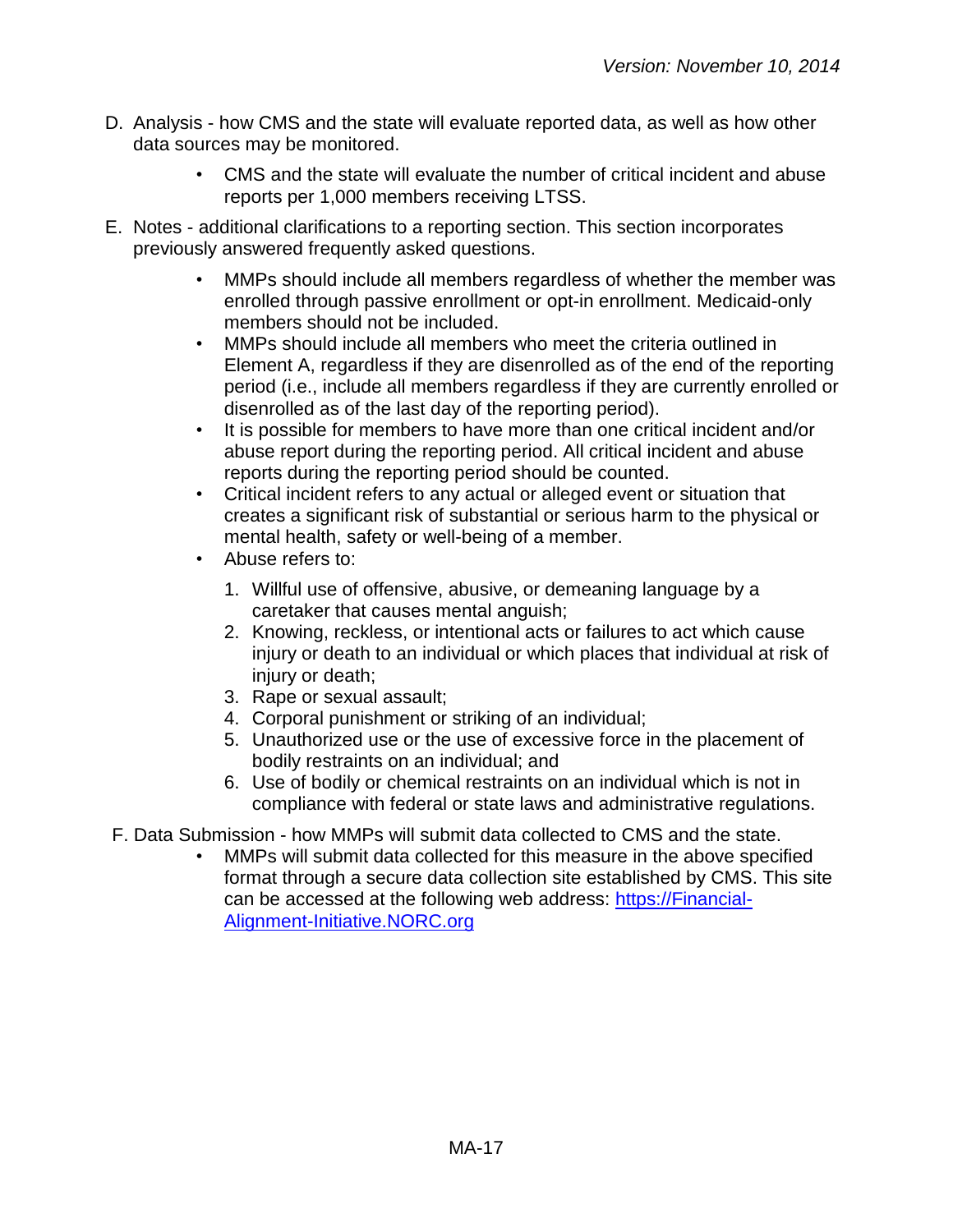## <span id="page-17-0"></span>**Section MAIII. Organizational Structure and Staffing**

MA3.1 Care coordinator training for supporting self-direction under the demonstration.

|                                    | <b>CONTINUOUS REPORTING</b>          |       |                                   |                        |  |
|------------------------------------|--------------------------------------|-------|-----------------------------------|------------------------|--|
| <b>Reporting</b><br><b>Section</b> | <b>Reporting</b><br><b>Frequency</b> | Level | <b>Reporting</b><br><b>Period</b> | <b>Due Date</b>        |  |
| MA3.                               | Annually                             |       | Contract   Calendar Year          | By the end of the      |  |
| Organizational                     |                                      |       |                                   | second month following |  |
| Structure and                      |                                      |       |                                   | the last day of the    |  |
| Staffing                           |                                      |       |                                   | reporting period       |  |

A. Data element definitions – details for each data element reported to CMS and the state, including examples, calculation methods, and how various data elements are associated.

| <b>Element</b><br><b>Letter</b> | <b>Element Name</b>                                                                                                                                       | <b>Definition</b>                                                                                                                                                                  | <b>Allowable</b><br><b>Values</b>              |
|---------------------------------|-----------------------------------------------------------------------------------------------------------------------------------------------------------|------------------------------------------------------------------------------------------------------------------------------------------------------------------------------------|------------------------------------------------|
| Α.                              | Total number of new<br>care coordinators.                                                                                                                 | Total number of new care<br>coordinators in the MMP<br>during the reporting<br>period.                                                                                             | Field Type: Numeric                            |
| B.                              | Total number of new<br>care coordinators that<br>have undergone state-<br>based training for<br>supporting self-<br>direction under the<br>demonstration. | Of the total reported in A,<br>the number of new care<br>coordinators that have<br>undergone state-based<br>training for supporting self-<br>direction under the<br>demonstration. | Field Type: Numeric<br>Note: Is a subset of A. |

B. QA Checks/Thresholds – procedures used by CMS and the state to establish benchmarks in order to identify outliers or data that are potentially erroneous.

- CMS and the state will perform an outlier analysis.
- As data are received from MMPs over time, CMS and the state will apply threshold checks.
- C. Edits and Validation checks validation checks that should be performed by each MMP prior to data submission.
	- Confirm those data elements listed above as subsets of other elements.
	- MMPs should validate that data element B is less than or equal to data element A.
	- All data elements should be positive values.
- D. Analysis how CMS and the state will evaluate reported data, as well as how other data sources may be monitored.
	- CMS and the state will evaluate the percentage of new care coordinators that have undergone state-based training for supporting self-direction.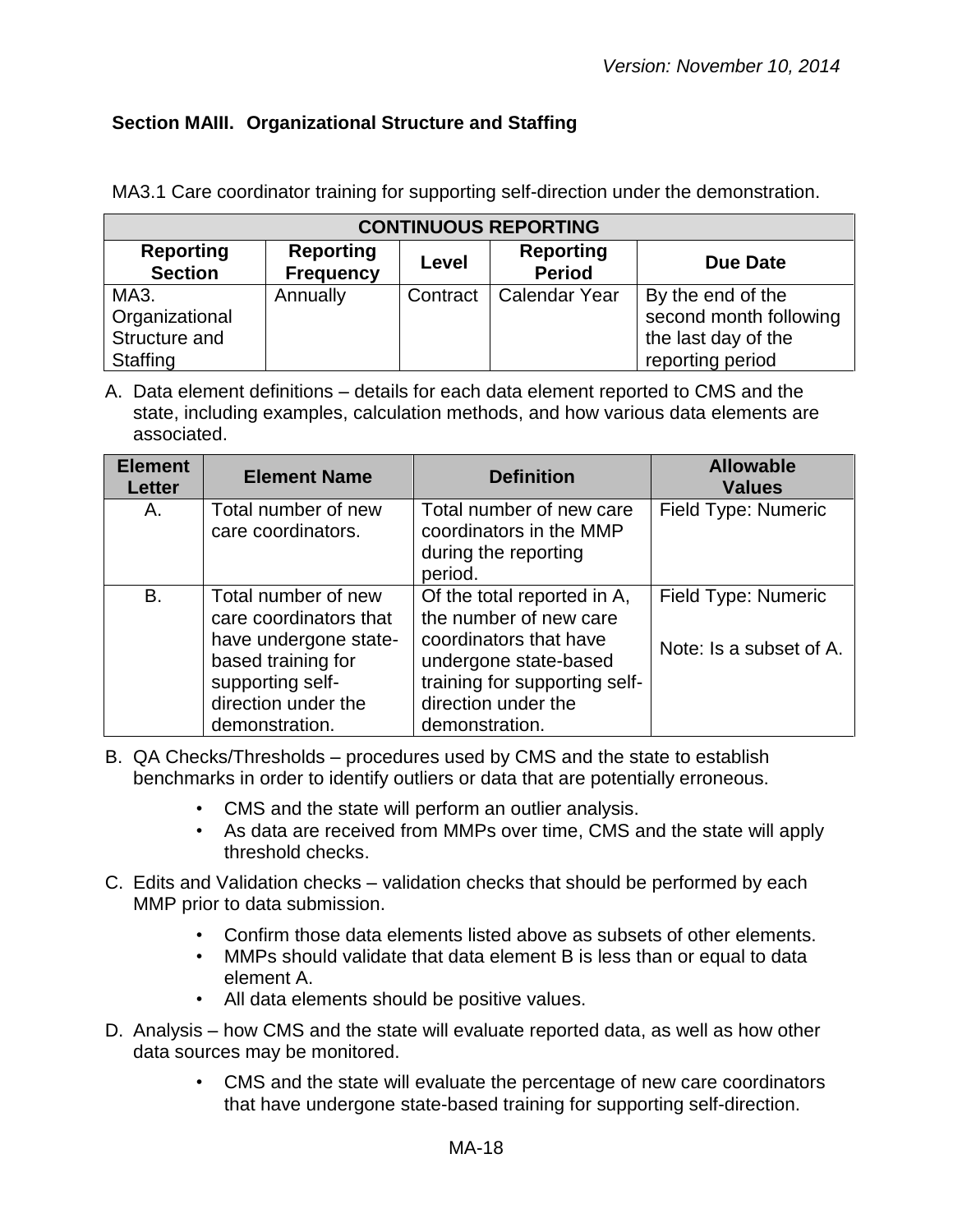- E. Notes additional clarifications to a reporting section. This section incorporates previously answered frequently asked questions.
	- MMPs should refer to the Massachusetts MOU and three-way contract for specific requirements pertaining to a care coordinator.
	- MMPs should refer to the Massachusetts MOU and three-way contract for specific requirements pertaining to training for supporting self-direction.
- F. Data Submission how MMPs will submit data collected to CMS and the state.
	- MMPs will submit data collected for this measure in the above specified format through a secure data collection site established by CMS. This site can be accessed at the following web address: [https://Financial-](https://financial-alignment-initiative.norc.org/)[Alignment-Initiative.NORC.org](https://financial-alignment-initiative.norc.org/)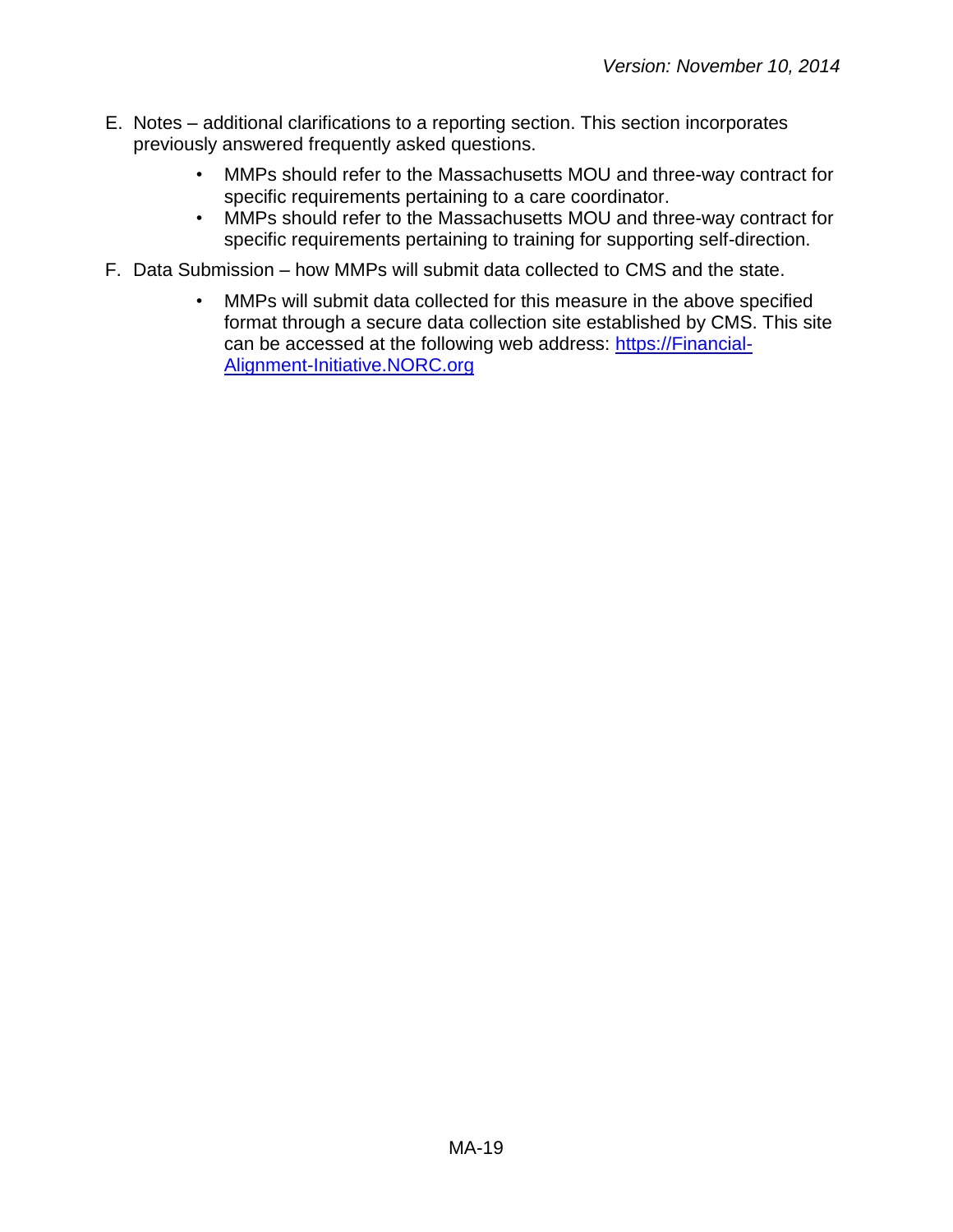## <span id="page-19-0"></span>**Section MAIV. Performance and Quality Improvement**

MA4.1 Mental Health Recovery Measure (MHRM $^{\copyright}$ ).

**Note:** The results of this measure will be obtained from a survey that the state will administer. MMPs will not be required to report for this measure.

MA4.2 Screening and brief counseling for unhealthy alcohol use.

|                                                | <b>CONTINUOUS REPORTING</b>          |          |                                   |                                                                                       |  |
|------------------------------------------------|--------------------------------------|----------|-----------------------------------|---------------------------------------------------------------------------------------|--|
| <b>Reporting</b><br><b>Section</b>             | <b>Reporting</b><br><b>Frequency</b> | Level    | <b>Reporting</b><br><b>Period</b> | Due Date                                                                              |  |
| MA4. Performance<br>and Quality<br>Improvement | Annually                             | Contract | Two years                         | By the end of the sixth<br>month following the last<br>day of the reporting<br>period |  |

| <b>Element</b><br>Letter | <b>Element Name</b>                                                                                                                                                               | <b>Definition</b>                                                                                                                                                                                                                                    | <b>Allowable Values</b>                        |
|--------------------------|-----------------------------------------------------------------------------------------------------------------------------------------------------------------------------------|------------------------------------------------------------------------------------------------------------------------------------------------------------------------------------------------------------------------------------------------------|------------------------------------------------|
| А.                       | Total number of<br>members who had at<br>least one visit during<br>the two-year reporting<br>period.                                                                              | Total number of members<br>who were enrolled as of<br>December 31 of the prior<br>year as well as December<br>31 of the current reporting<br>period who had at least<br>one visit or telephonic<br>contact during the two-<br>year reporting period. | Field Type: Numeric                            |
| B.                       | Total number of<br>members who were<br>screened for unhealthy<br>alcohol use at least<br>once during the two-<br>year reporting period<br>using a standardized<br>screening tool. | Of the total reported in A,<br>the number of members<br>who were screened for<br>unhealthy alcohol use at<br>least once during the two-<br>year reporting period<br>using a standardized<br>screening tool (e.g.,<br>AUDIT, CAGE, or AUDIT-<br>C).   | Field Type: Numeric<br>Note: Is a subset of A. |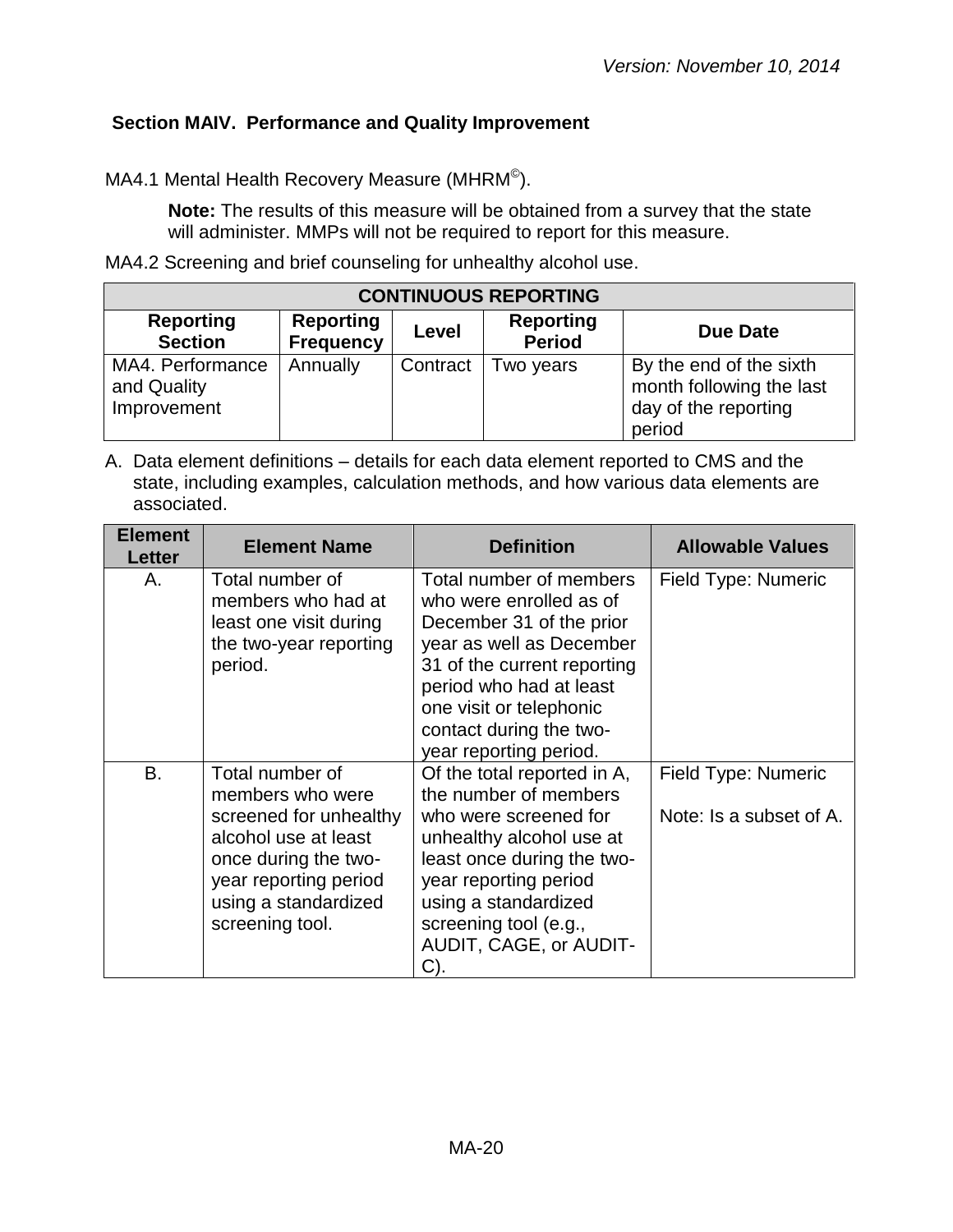| <b>Element</b><br><b>Letter</b> | <b>Element Name</b>                                                        | <b>Definition</b>                                                                                                                                 | <b>Allowable Values</b>                        |
|---------------------------------|----------------------------------------------------------------------------|---------------------------------------------------------------------------------------------------------------------------------------------------|------------------------------------------------|
| C.                              | Total number of<br>members who were<br>positively identified as            | Of the total reported in B,<br>the number of members<br>who were positively                                                                       | Field Type: Numeric<br>Note: Is a subset of B. |
|                                 | an unhealthy alcohol<br>user during the two-<br>year reporting period.     | identified as an unhealthy<br>alcohol user based on the<br>results of the standardized<br>screening tool during the<br>two-year reporting period. |                                                |
| D.                              | Total number of<br>members who received                                    | Of the total reported in C,<br>the number of members                                                                                              | Field Type: Numeric                            |
|                                 | an appropriate<br>intervention during the<br>two-year reporting<br>period. | who received an<br>appropriate intervention<br>(brief counseling or<br>referral) during the two-<br>year reporting period.                        | Note: Is a subset of C.                        |

- B. QA Checks/Thresholds procedures used by CMS and the state to establish benchmarks in order to identify outliers or data that are potentially erroneous.
	- CMS and the state will perform an outlier analysis.
	- As data are received from MMPs over time, CMS and the state will apply threshold checks.
- C. Edits and Validation Checks validation checks that should be performed by each MMP prior to data submission.
	- Confirm those data elements listed above as subsets of other elements.
	- MMPs should validate that data element B is less than or equal to data element A.
	- MMPs should validate that data element C is less than or equal to data element B.
	- MMPs should validate that data element D is less than or equal to data element C.
	- All data elements should be positive values.
- D. Analysis how CMS and the state will evaluate reported data, as well as how other data sources may be monitored. CMS and the state will evaluate the percentage of:
	- Members who were screened for unhealthy alcohol use at least once during the two-year reporting period using a standardized screening tool.
	- Members identified as an unhealthy alcohol user who received an appropriate intervention (brief counseling or referral) during the two-year reporting period.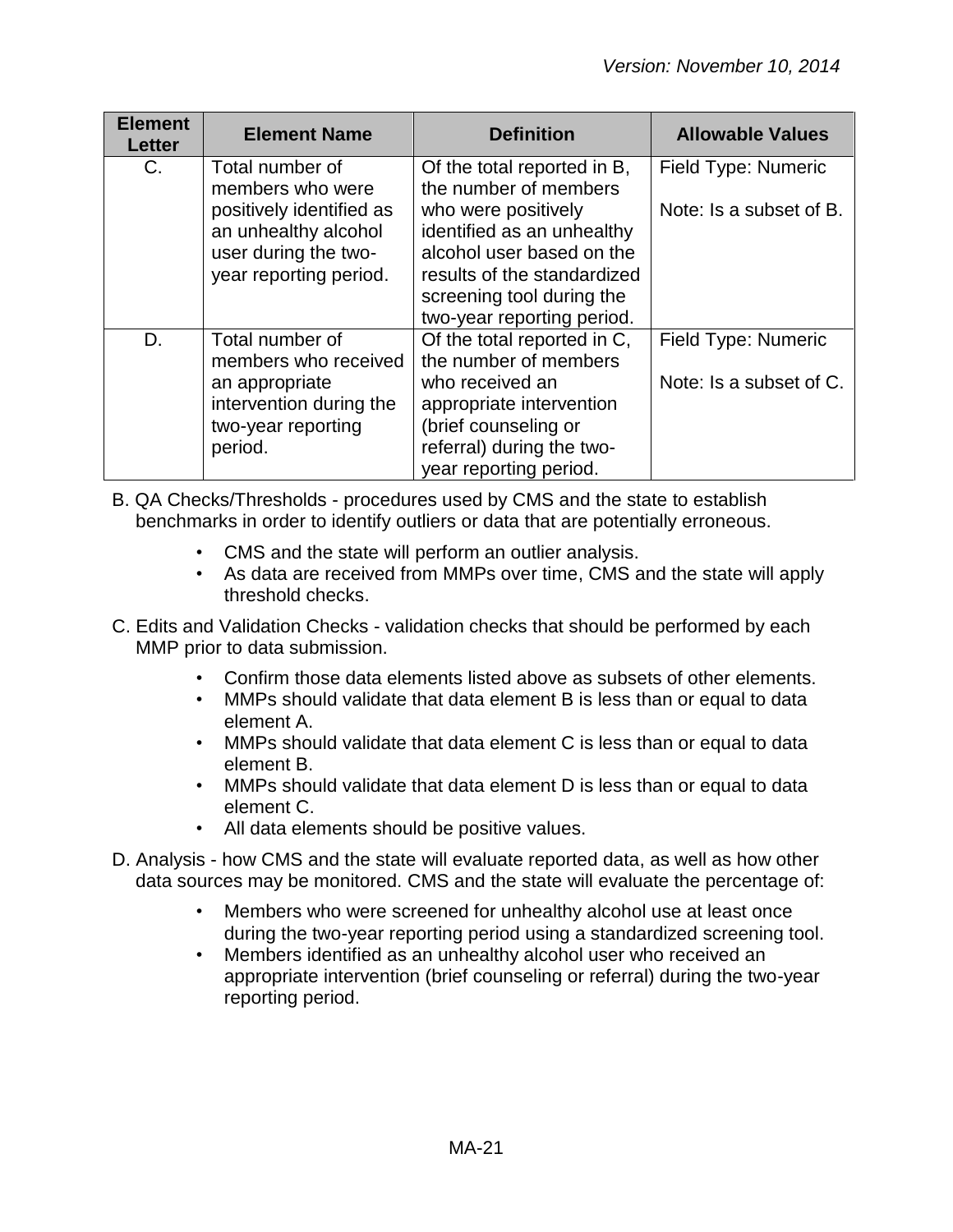- E. Notes additional clarifications to a reporting section. This section incorporates previously answered frequently asked questions.
	- MMPs should include all members aged 23 years and older as of the last day of the reporting period, regardless of whether the member was enrolled through passive enrollment or opt-in enrollment. Medicaid-only members should not be included.
	- MMPs should only include members who were enrolled as of December 31st of the current reporting period and December 31st of the prior year.
	- For reporting Element A, visits may include telephonic visits.
	- For reporting Elements B-D, the Centralized Enrollee Record (CER) may be used to determine screening status and screening outcome.
	- Appropriate intervention includes documentation of a brief (15 minutes or less) or more extensive (15 minutes or more) intervention regarding alcohol use or a referral to a substance abuse program.
	- The reporting period for this measure is two years, but reporting will occur on an annual basis. The first reporting period will consist of data from CY14 and CY15, with the first data submission due three months after the end of CY15. The second reporting period will consist of data from CY15 and CY16 with data submission due three months after the end of CY16.
	- AUDIT (The Alcohol Use Disorders Identification Test), CAGE, AUDIT-C, or MDS-HC assessment question MDS7 are the standardized screening tools used for screening unhealthy alcohol use.

F. Data Submission - how MMPs will submit data collected to CMS and the state.

• MMPs will submit data collected for this measure in the above specified format through a secure data collection site established by CMS. This site can be accessed at the following web address: [https://Financial-](https://financial-alignment-initiative.norc.org/)[Alignment-Initiative.NORC.org](https://financial-alignment-initiative.norc.org/) 

MA4.3 Tobacco use: screening and cessation.

|                                                | <b>CONTINUOUS REPORTING</b>          |          |                                   |                                                                                       |
|------------------------------------------------|--------------------------------------|----------|-----------------------------------|---------------------------------------------------------------------------------------|
| <b>Reporting</b><br><b>Section</b>             | <b>Reporting</b><br><b>Frequency</b> | Level    | <b>Reporting</b><br><b>Period</b> | Due Date                                                                              |
| MA4. Performance<br>and Quality<br>Improvement | Annually                             | Contract | Two years                         | By the end of the sixth<br>month following the last<br>day of the reporting<br>period |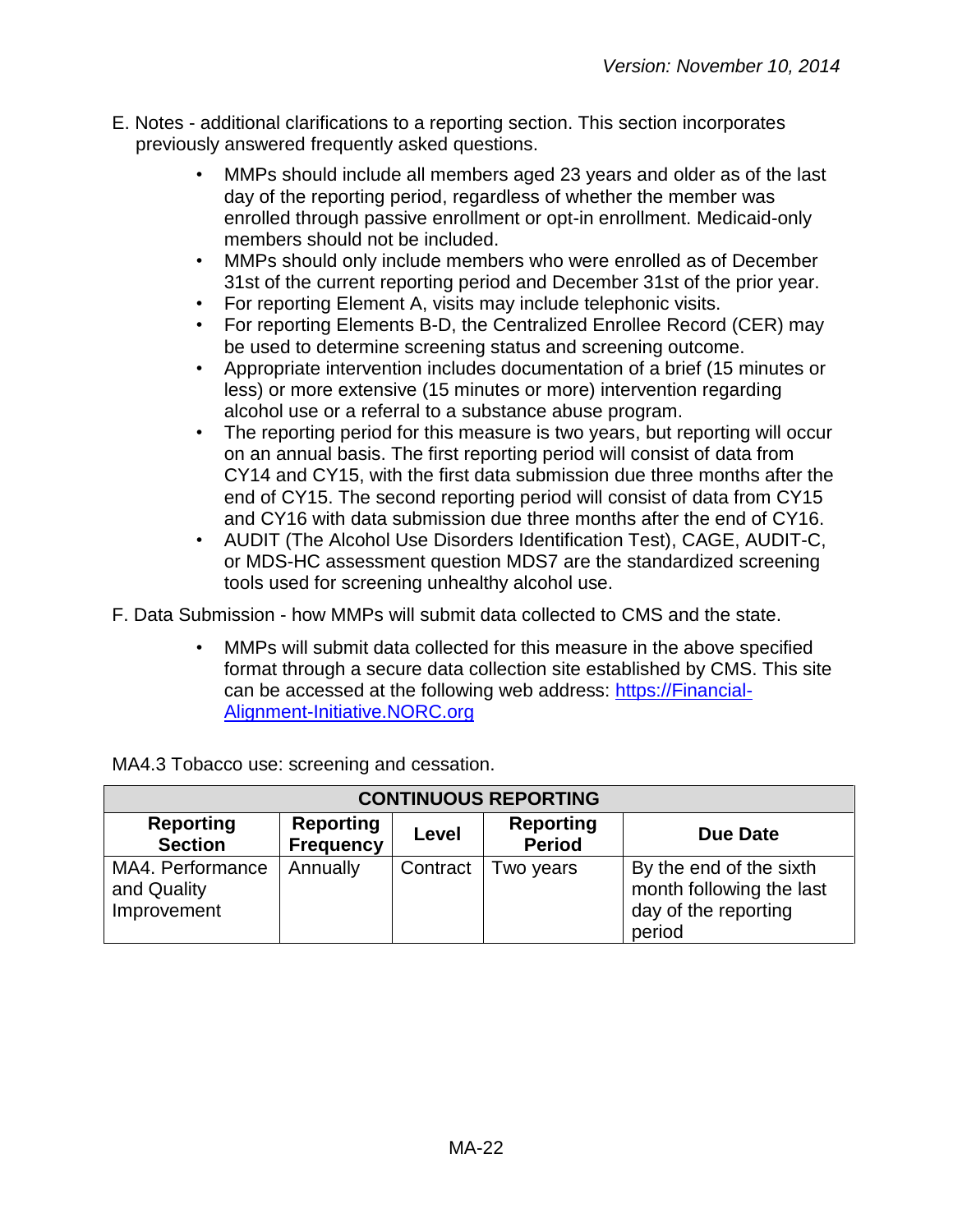| <b>Element</b><br><b>Letter</b> | <b>Element Name</b>                                                                                                                 | <b>Definition</b>                                                                                                                                                                                                                                    | <b>Allowable Values</b>                        |
|---------------------------------|-------------------------------------------------------------------------------------------------------------------------------------|------------------------------------------------------------------------------------------------------------------------------------------------------------------------------------------------------------------------------------------------------|------------------------------------------------|
| Α.                              | Total number of<br>members who had at<br>least one visit during<br>the two-year reporting<br>period.                                | Total number of members<br>who were enrolled as of<br>December 31 of the prior<br>year as well as December<br>31 of the current reporting<br>period who had at least<br>one visit or telephonic<br>contact during the two-<br>year reporting period. | Field Type: Numeric                            |
| B.                              | Total number of<br>members who were<br>screened for tobacco<br>use at least once<br>during the two-year<br>reporting period.        | Of the total reported in A,<br>the number of members<br>who were screened for<br>tobacco use at least once<br>during the two-year<br>reporting period.                                                                                               | Field Type: Numeric<br>Note: Is a subset of A. |
| C.                              | Total number of<br>members who were<br>positively identified as<br>a tobacco user during<br>the two-year reporting<br>period.       | Of the total reported in B,<br>the number of members<br>who were positively<br>identified as a tobacco<br>user based on results of<br>the tobacco screening<br>during the two-year<br>reporting period.                                              | Field Type: Numeric<br>Note: Is a subset of B. |
| D.                              | Total number of<br>members who received<br>tobacco cessation<br>counseling intervention<br>during the two-year<br>reporting period. | Of the total reported in C,<br>the number of members<br>who received tobacco<br>cessation counseling<br>intervention during the<br>two-year reporting period.                                                                                        | Field Type; Numeric<br>Note: Is a subset of C. |

- B. QA Checks/Thresholds procedures used by CMS and the state to establish benchmarks in order to identify outliers or data that are potentially erroneous.
	- CMS and the state will perform an outlier analysis.
	- As data are received from MMPs over time, CMS and the state will apply threshold checks.
- C. Edits and Validation Checks validation checks that should be performed by each MMP prior to data submission.
	- Confirm those data elements listed above as subsets of other elements.
	- MMPs should validate that data element B is less than or equal to data element A.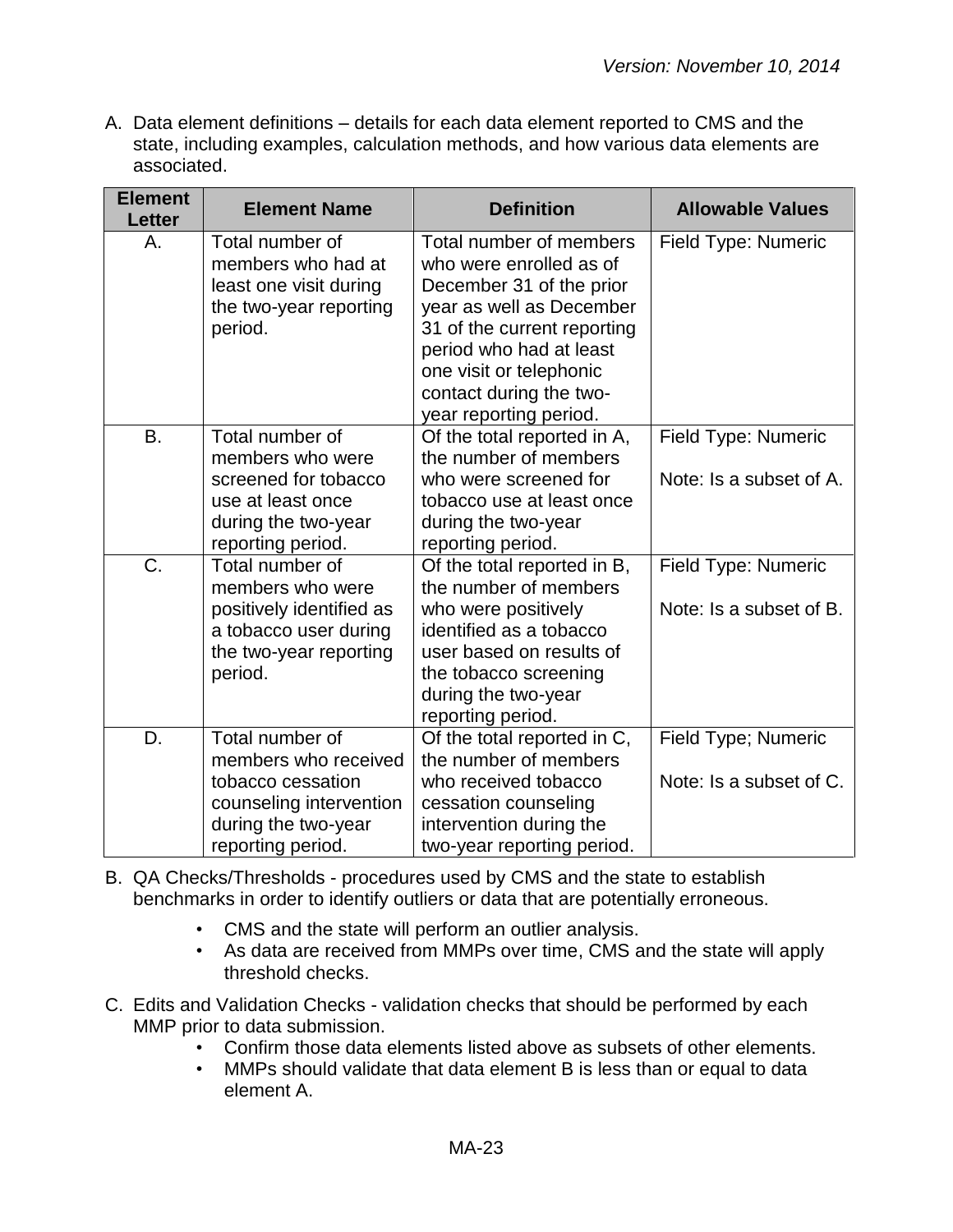- MMPs should validate that data element C is less than or equal to data element B.
- MMPs should validate that data element D is less than or equal to data element C.
- All data elements should be positive values.
- D. Analysis how CMS and the state will evaluate reported data, as well as how other data sources may be monitored. CMS and the state will evaluate the percentage of:
	- Members who were screened for tobacco use at least once during the two-year reporting period.
	- Members identified as a tobacco user who received tobacco cessation counseling intervention during the two-year reporting period.
- E. Notes additional clarifications to a reporting section. This section incorporates previously answered frequently asked questions.
	- MMPs should include all members aged 23 years and older as of the last day of the reporting period, regardless of whether the member was enrolled through passive enrollment or opt-in enrollment. Medicaid-only members should not be included.
	- MMPs should only include members who were enrolled as of December 31st of the current reporting period and December 31st of the prior year.
	- For reporting Element A, visits may include telephonic visits.
	- For reporting Elements B-D, the Centralized Enrollee Record (CER) may be used to determine screening status and screening outcome.
	- Tobacco use includes any type of tobacco.
	- Tobacco cessation counseling intervention includes counseling, pharmacotherapy counseling with pharmacotherapy, or referral to a smoking cessation program.
	- Exclude members diagnosed with a terminal illness.
	- The reporting period for this measure is two years, but reporting will occur on an annual basis. The first reporting period will consist of data from CY14 and CY15, with the first data submission due three months after the end of CY2. The second reporting period will consist of data from CY15 and CY16 with data submission due three months after the end of CY16.
	- F. Data Submission how MMPs will submit data collected to CMS and the state.
		- MMPs will submit data collected for this measure in the above specified format through a secure data collection site established by CMS. This site can be accessed at the following web address: [https://Financial-](https://financial-alignment-initiative.norc.org/)[Alignment-Initiative.NORC.org](https://financial-alignment-initiative.norc.org/)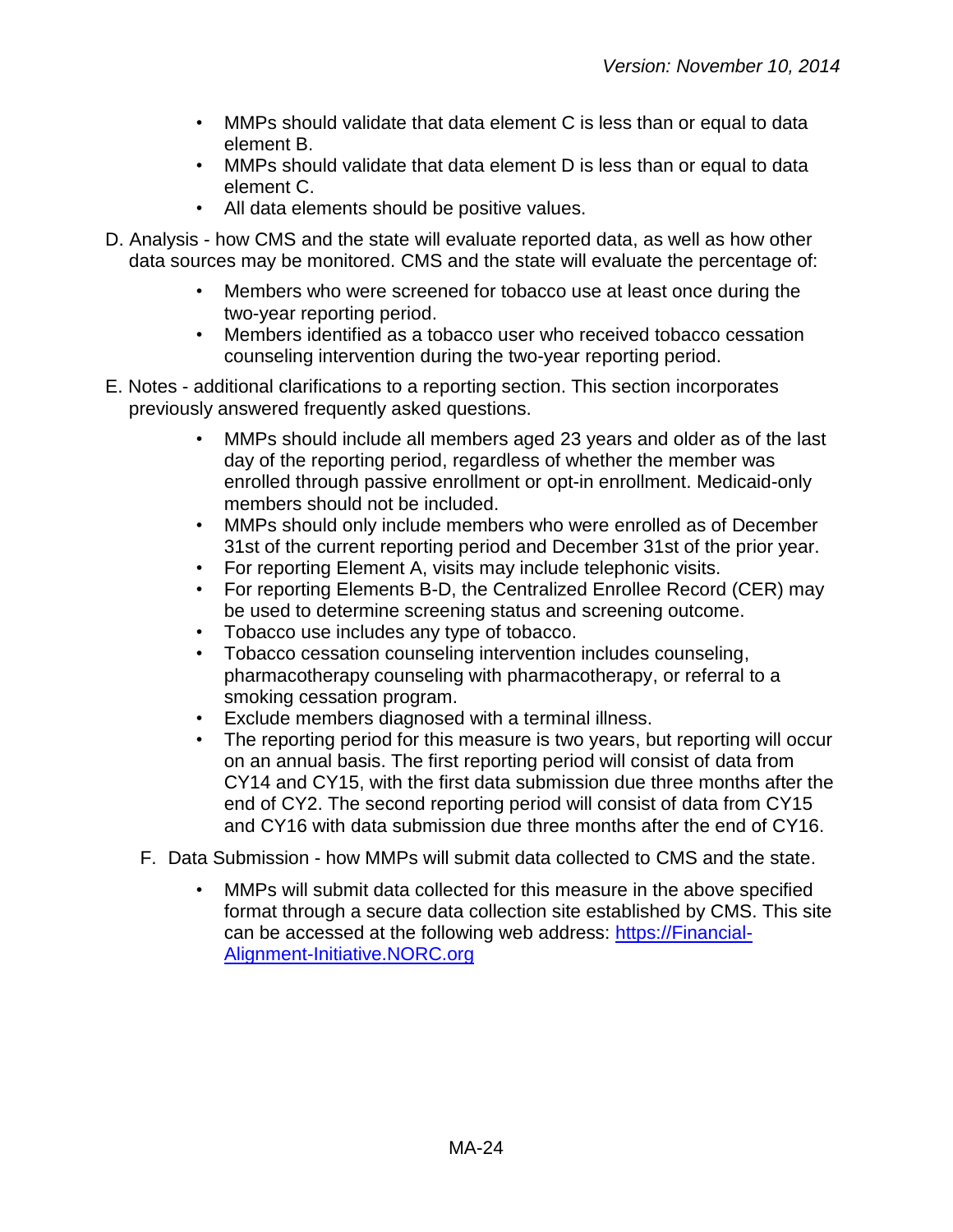MA4.4 Medication reconciliation post-discharge.

| <b>CONTINUOUS REPORTING</b>                    |                                      |          |                                   |                                                                                       |
|------------------------------------------------|--------------------------------------|----------|-----------------------------------|---------------------------------------------------------------------------------------|
| <b>Reporting</b><br><b>Section</b>             | <b>Reporting</b><br><b>Frequency</b> | Level    | <b>Reporting</b><br><b>Period</b> | Due Date                                                                              |
| MA4. Performance<br>and Quality<br>Improvement | Annually                             | Contract | <b>Calendar Year</b>              | By the end of the sixth<br>month following the last<br>day of the reporting<br>period |

| <b>Element</b><br><b>Letter</b> | <b>Element Name</b>                                                                                                                                                                                     | <b>Definition</b>                                                                                                                                                                                                            | <b>Allowable Values</b> |
|---------------------------------|---------------------------------------------------------------------------------------------------------------------------------------------------------------------------------------------------------|------------------------------------------------------------------------------------------------------------------------------------------------------------------------------------------------------------------------------|-------------------------|
| Α.                              | Total number of<br>inpatient discharges.                                                                                                                                                                | Field Type: Numeric<br>Total number of inpatient<br>discharges that occurred<br>during the reporting<br>period.                                                                                                              |                         |
| B.                              | Total number of<br>inpatient discharges                                                                                                                                                                 | Of the total reported in<br>A, the number of                                                                                                                                                                                 | Field type: Numeric     |
|                                 | sampled that met<br>inclusion criteria.                                                                                                                                                                 | inpatient discharges<br>sampled that met<br>inclusion criteria.                                                                                                                                                              | Note: Is a subset of A. |
| C.                              | Total number of<br>inpatient discharges                                                                                                                                                                 | Of the total reported in<br>B, the number of                                                                                                                                                                                 | Field Type: Numeric     |
|                                 | that resulted in a<br>medication<br>reconciliation<br>conducted by a<br>prescribing practitioner,<br>clinical pharmacist or<br>registered nurse within<br>30 days following the<br>inpatient discharge. | inpatient discharges that<br>resulted in a medication<br>reconciliation conducted<br>by a prescribing<br>practitioner, clinical<br>pharmacist or registered<br>nurse within 30 days<br>following the inpatient<br>discharge. | Note: Is a subset of B. |

- B. QA Checks/Thresholds procedures used by CMS and the state to establish benchmarks in order to identify outliers or data that are potentially erroneous.
	- CMS and the state will perform an outlier analysis.
	- As data are received from MMPs over time, CMS and the state will apply threshold checks.
- C. Edits and Validation Checks validation checks that should be performed by each MMP prior to data submission.
	- Confirm those data elements listed above as subsets of other elements.
	- MMPs should validate that data element B is less than or equal to data element A.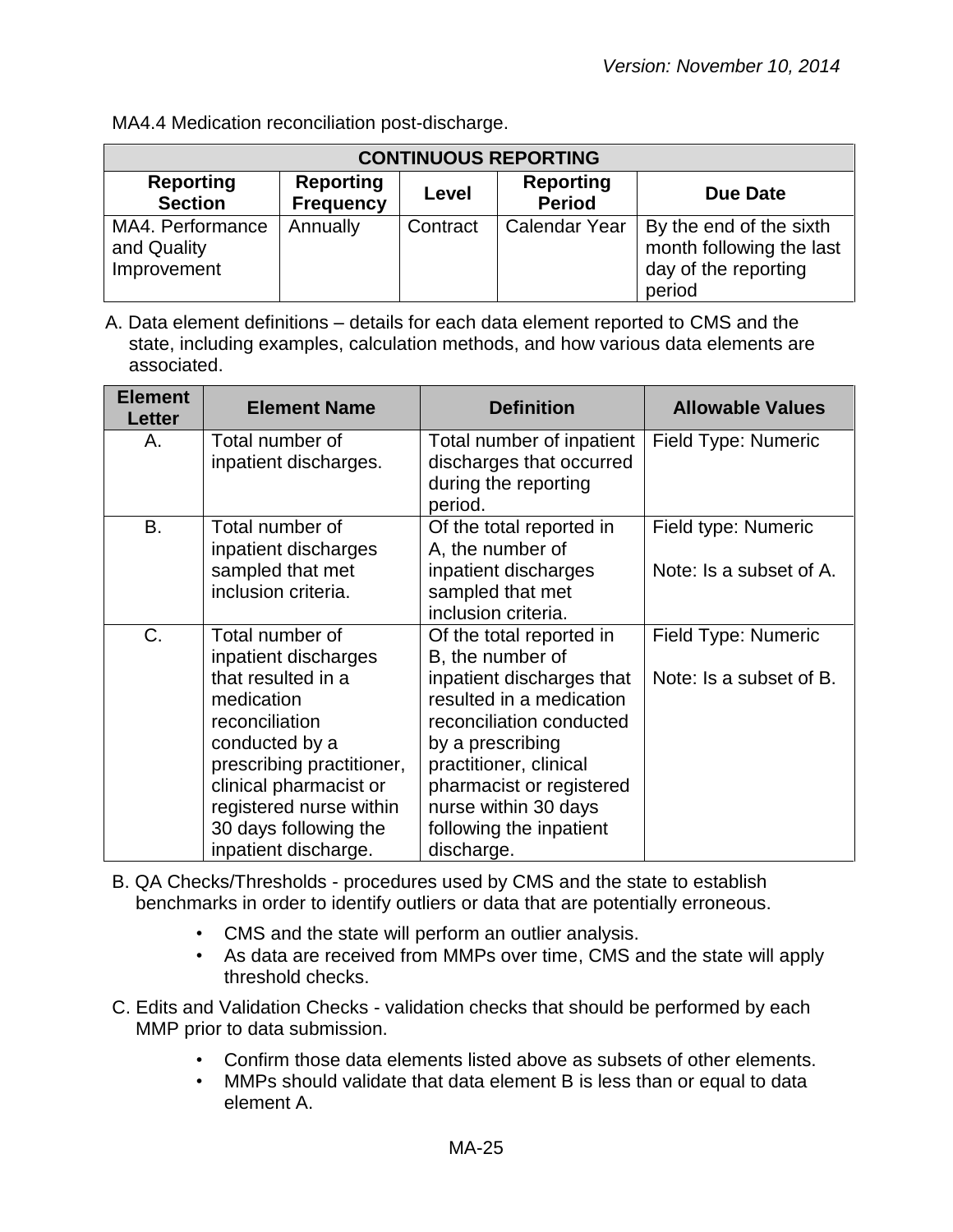- MMPs should validate that data element C is less than or equal to data element B.
- All data elements should be positive values.
- D. Analysis how CMS and the state will evaluate reported data, as well as how other data sources may be monitored.
	- CMS and the state will evaluate the percentage of inpatient discharges that resulted in a medication reconciliation conducted by a prescribing practitioner, clinical pharmacist or registered nurse within 30 days following the inpatient discharge during the reporting period.
- E. Notes additional clarifications to a reporting section. This section incorporates previously answered frequently asked questions.
	- MMPs should include all inpatient discharges for members aged 21 years and older<sup>2</sup>, regardless of whether the member was enrolled through passive enrollment or opt-in enrollment. A subset of all inpatient discharges for members that are eligible will be included in the sample.
	- For reporting, the MMPs may elect to use a hybrid methodology and select a sample. Sampling should be systematic to ensure all eligible individuals have an equal chance of inclusion. The sample size should be 411, plus oversample to allow for substitution. For further instructions on selecting the sample size, please see pages 35-36 of the Medicare-Medicaid Capitated Financial Alignment Model Reporting Requirements on CMS' Web site: [http://www.cms.gov/Medicare-Medicaid-](http://www.cms.gov/Medicare-Medicaid-Coordination/Medicare-and-Medicaid-Coordination/Medicare-Medicaid-Coordination-Office/FinancialAlignmentInitiative/InformationandGuidanceforPlans.html)[Coordination/Medicare-and-Medicaid-Coordination/Medicare-Medicaid-](http://www.cms.gov/Medicare-Medicaid-Coordination/Medicare-and-Medicaid-Coordination/Medicare-Medicaid-Coordination-Office/FinancialAlignmentInitiative/InformationandGuidanceforPlans.html)[Coordination-](http://www.cms.gov/Medicare-Medicaid-Coordination/Medicare-and-Medicaid-Coordination/Medicare-Medicaid-Coordination-Office/FinancialAlignmentInitiative/InformationandGuidanceforPlans.html)
	- [Office/FinancialAlignmentInitiative/InformationandGuidanceforPlans.html](http://www.cms.gov/Medicare-Medicaid-Coordination/Medicare-and-Medicaid-Coordination/Medicare-Medicaid-Coordination-Office/FinancialAlignmentInitiative/InformationandGuidanceforPlans.html)  • If an MMP does not elect to sample, data element B should be equal to
	- data element A.
	- The denominator for this measure is based on discharges, not members. If a member has more than one discharge, include all discharges on or between January 1 and December 1 of the reporting period.
	- Members may not have any gaps in continuous enrollment and need to be continuously enrolled from the date of the inpatient discharge through 30 days after the inpatient discharge to be included in this measure.
	- For data element A, discharges should only be included for members who met continuous enrollment criteria.
	- Medication reconciliation is a type of review in which the discharge medications are reconciled with the most recent medication list in the outpatient medical record.
	- If the discharge is followed by a readmission or direct transfer to an acute or nonacute facility within the 30-day follow-up period count only the

 $\overline{a}$  $^{2}$  The HEDIS eligible population for this measure is limited to individuals 66 years of age and older. The Massachusetts Demonstration population includes individuals ages 21 through 64 at the time of enrollment; therefore, this measure has been modified to apply to this population.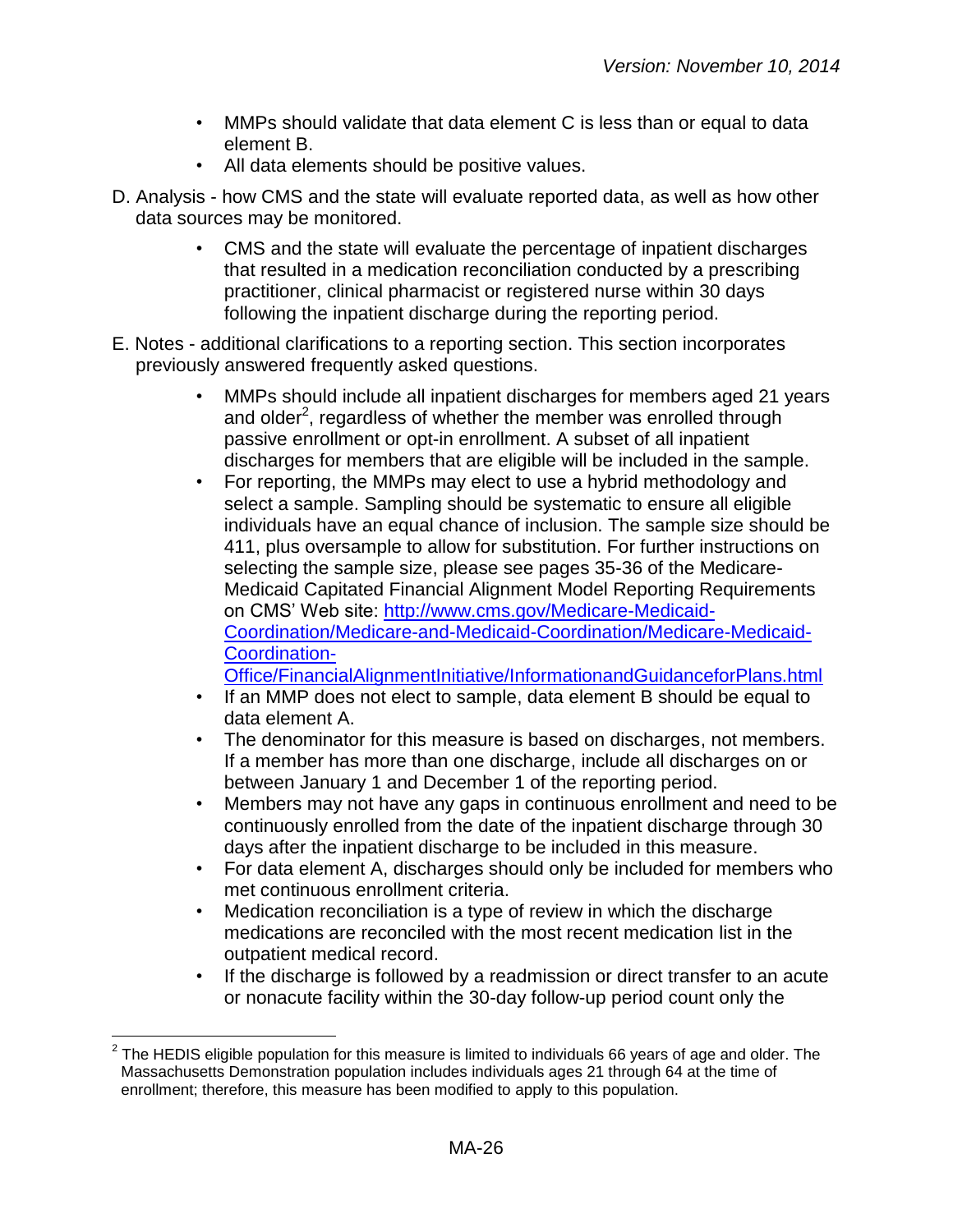readmission discharge or the discharge from the facility to which the member was transferred.

- Exclude both the initial discharge and the readmission/direct transfer discharge if the readmission/direct transfer discharge occurs after December 1 of the reporting period.
- If a member remains in an acute or nonacute facility through December 1 of the reporting period, a discharge is not included in the measure for this member. However, the MMP must have a method for identifying the member's status for the remainder of the reporting period, and may not assume the member remained in the facility based only on the absence of a discharge before December 1.

#### **Administrative Specifications**

If the MMP elects to only use administrative data, please refer to the HEDIS® Medication Reconciliation Value Set codes provided in Table MA-1 to identify numerator positive hits when using administrative data.

#### **Hybrid Specifications**

- If the MMP elects to use hybrid sampling, refer to the *Administrative Specifications* to identify positive numerator hits from administrative data.
- When reviewing a member's medical record, any of the following evidence should be documented in the medical record to meet criteria for this measure:
	- o Notation that the medications prescribed or ordered upon discharge were reconciled with the current medications (in the outpatient record) by the appropriate practitioner type; or
	- $\circ$  A medication list in a discharge summary that is present in the outpatient chart and evidence of a reconciliation with the current medications conducted by an appropriate practitioner type (the MMP must be able to distinguish between the members discharge medications and the members current medications); or
	- o Notation that no medications were prescribed or ordered upon discharge.
- Only documentation in the outpatient chart meets the intent of the measure, but an outpatient visit is not required.

| <b>Table MA-1: Codes to Identify Medication Reconciliation</b> |
|----------------------------------------------------------------|
| <b>CPT</b>                                                     |
| 99495, 99496, 1111F                                            |

- F. Data Submission how MMPs will submit data collected to CMS and the state.
	- MMPs will submit data collected for this measure in the above specified format through a secure data collection site established by CMS. This site can be accessed at the following web address: [https://Financial-](https://financial-alignment-initiative.norc.org/)[Alignment-Initiative.NORC.org](https://financial-alignment-initiative.norc.org/)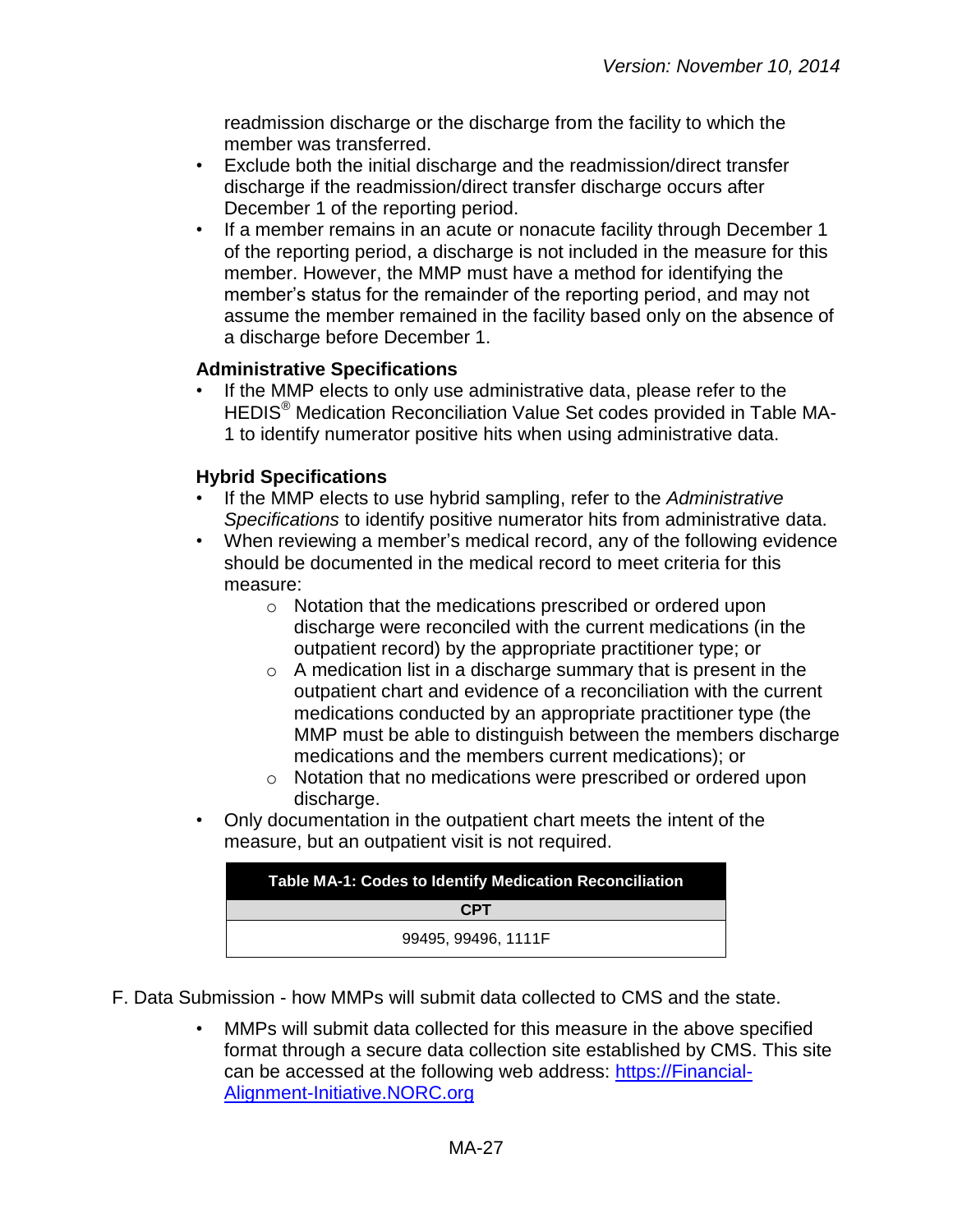## MA4.5 Care for Adults

| <b>CONTINUOUS REPORTING</b>                    |                                      |          |                                   |                                                                                       |
|------------------------------------------------|--------------------------------------|----------|-----------------------------------|---------------------------------------------------------------------------------------|
| <b>Reporting</b><br><b>Section</b>             | <b>Reporting</b><br><b>Frequency</b> | Level    | <b>Reporting</b><br><b>Period</b> | <b>Due Date</b>                                                                       |
| MA4. Performance<br>and Quality<br>Improvement | Annually                             | Contract | <b>Calendar Year</b>              | By the end of the sixth<br>month following the last<br>day of the reporting<br>period |

| <b>Element</b><br><b>Letter</b> | <b>Element Name</b>                                                                                                                                                                                                                                                                                                                 | <b>Definition</b>                                                                                                                                                                                                                                                                                                                                          | <b>Allowable Values</b>                        |
|---------------------------------|-------------------------------------------------------------------------------------------------------------------------------------------------------------------------------------------------------------------------------------------------------------------------------------------------------------------------------------|------------------------------------------------------------------------------------------------------------------------------------------------------------------------------------------------------------------------------------------------------------------------------------------------------------------------------------------------------------|------------------------------------------------|
| Α.                              | Total numbers of<br>members<br>continuously enrolled<br>that were currently<br>enrolled on the last<br>day of the reporting<br>period.                                                                                                                                                                                              | Total numbers of<br>members continuously<br>enrolled that were<br>currently enrolled on the<br>last day of the reporting<br>period.                                                                                                                                                                                                                        | Field type: Numeric                            |
| <b>B.</b>                       | Total number of<br>members sampled<br>that met inclusion                                                                                                                                                                                                                                                                            | Of the total reported in A,<br>the number of members<br>sampled that met inclusion                                                                                                                                                                                                                                                                         | Field type: Numeric<br>Note: Is a subset of A  |
|                                 | criteria.                                                                                                                                                                                                                                                                                                                           | criteria.                                                                                                                                                                                                                                                                                                                                                  |                                                |
| C.                              | Total number of<br>members who had<br>both of the following<br>completed on the<br>same date of service<br>during the reporting<br>period:<br>1. At least one<br>medication review<br>conducted by a<br>prescribing<br>practitioner or<br>clinical pharmacist.<br>2. The presence of a<br>medication list in<br>the medical record. | Of the total reported in B,<br>the number of members<br>who had both of the<br>following completed on the<br>same date of service<br>during the reporting<br>period:<br>1. At least one medication<br>review conducted by a<br>prescribing practitioner<br>or clinical pharmacist.<br>The presence of a<br>2.<br>medication list in the<br>medical record. | Field Type: Numeric<br>Note: Is a subset of B. |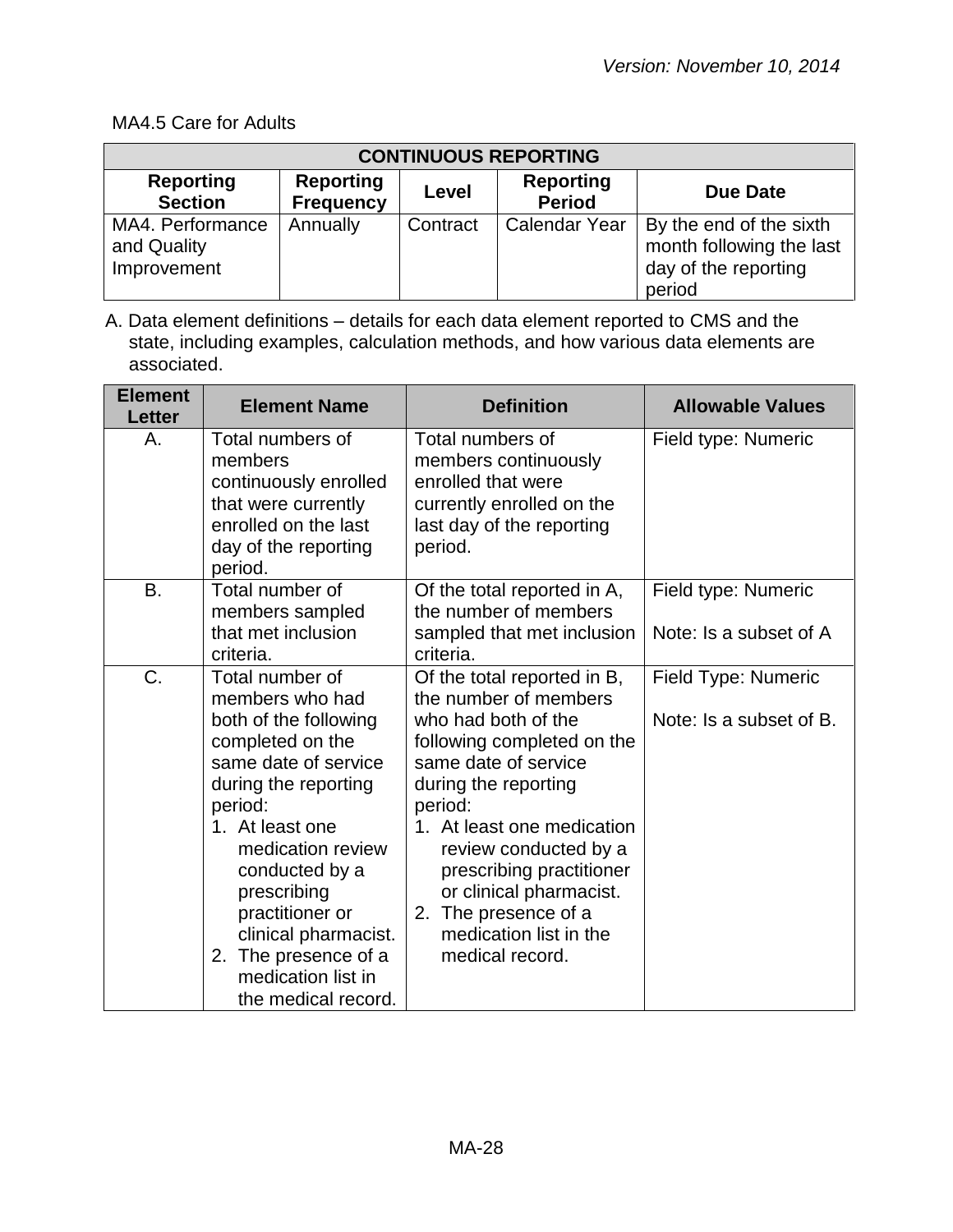| <b>Element</b><br><b>Letter</b> | <b>Element Name</b>   | <b>Definition</b>           | <b>Allowable Values</b> |
|---------------------------------|-----------------------|-----------------------------|-------------------------|
| D.                              | Total number of       | Of the total reported in B, | Field Type: Numeric     |
|                                 | members who had       | the number of members       |                         |
|                                 | one functional status | who had one functional      | Note: Is a subset of B. |
|                                 | assessment            | status assessment           |                         |
|                                 | completed during the  | completed during the        |                         |
|                                 | reporting period.     | reporting period.           |                         |
| Е.                              | Total number of       | Of the total reported in B, | Field Type: Numeric     |
|                                 | members who had at    | the number of members       |                         |
|                                 | least one pain        | who had at least one pain   | Note: Is a subset of B. |
|                                 | screening or pain     | screening or pain           |                         |
|                                 | management plan       | management plan             |                         |
|                                 | completed during the  | completed during the        |                         |
|                                 | reporting period.     | reporting period.           |                         |

- B. QA Checks/Thresholds procedures used by CMS and the state to establish benchmarks in order to identify outliers or data that are potentially erroneous.
	- CMS and the state will perform an outlier analysis.
	- As data are received from MMPs over time, CMS and the state will apply threshold checks.
- C. Edits and Validation Checks validation checks that should be performed by each MMP prior to data submission.
	- Confirm those data elements listed above as subsets of other elements.
	- MMPs should validate that data element B is less than or equal to data element A.
	- MMPs should validate that data elements C, D, and E are less than or equal to data element B.
	- All data elements should be positive values.
- D. Analysis how CMS and the state will evaluate reported data, as well as how other data sources may be monitored. CMS and the state will evaluate the percentage of members who had each of the following completed during the reporting period:
	- Medication review.
	- Functional status assessment.
	- Pain assessment.
- E. Notes additional clarifications to a reporting section. This section incorporates previously answered frequently asked questions.
	- MMPs should include all members aged 21 years and older<sup>3</sup>, regardless of whether the member was enrolled through passive enrollment or opt-in

 3 The HEDIS eligible population for this measure is limited to individuals 66 years of age and older. The Massachusetts Demonstration population includes individuals ages 21 through 64 at the time of enrollment; therefore, this measure has been modified to apply to this population.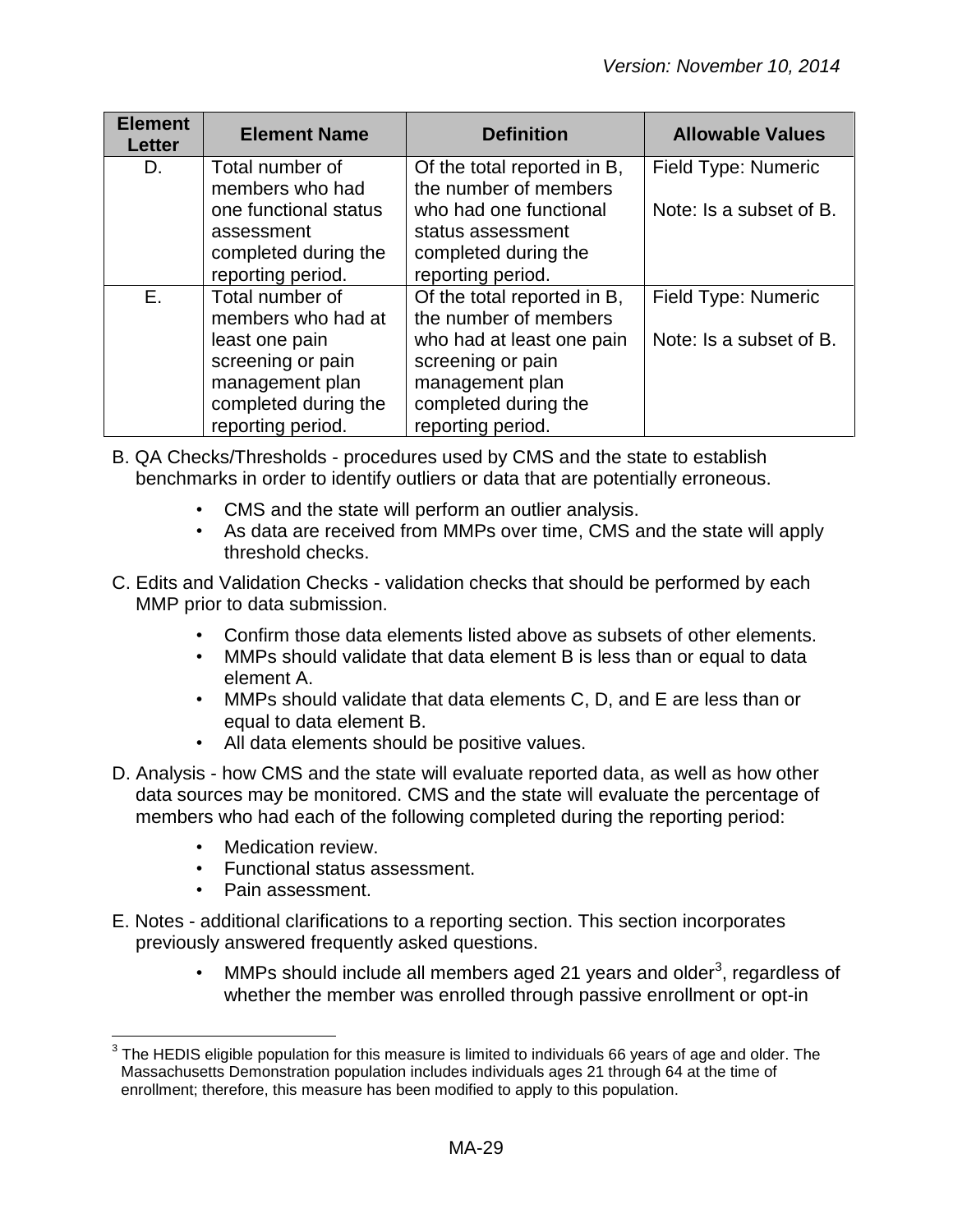enrollment. A subset of all members that are eligible will be included in the sample. Medicaid-only members should not be included.

• For reporting, the MMPs may elect to use a hybrid methodology and select a sample. Sampling should be systematic to ensure all eligible individuals have an equal chance of inclusion. The sample size should be 411, plus oversample to allow for substitution. For further instructions on selecting the sample size, please see pages 35-36 of the Medicare-Medicaid Capitated Financial Alignment Model Reporting Requirements on CMS' Web site: [http://www.cms.gov/Medicare-Medicaid-](http://www.cms.gov/Medicare-Medicaid-Coordination/Medicare-and-Medicaid-Coordination/Medicare-Medicaid-Coordination-Office/FinancialAlignmentInitiative/InformationandGuidanceforPlans.html)[Coordination/Medicare-and-Medicaid-Coordination/Medicare-Medicaid-](http://www.cms.gov/Medicare-Medicaid-Coordination/Medicare-and-Medicaid-Coordination/Medicare-Medicaid-Coordination-Office/FinancialAlignmentInitiative/InformationandGuidanceforPlans.html)[Coordination-](http://www.cms.gov/Medicare-Medicaid-Coordination/Medicare-and-Medicaid-Coordination/Medicare-Medicaid-Coordination-Office/FinancialAlignmentInitiative/InformationandGuidanceforPlans.html)

[Office/FinancialAlignmentInitiative/InformationandGuidanceforPlans.html](http://www.cms.gov/Medicare-Medicaid-Coordination/Medicare-and-Medicaid-Coordination/Medicare-Medicaid-Coordination-Office/FinancialAlignmentInitiative/InformationandGuidanceforPlans.html)

- If an MMP does not elect to sample, data element B should be equal to data element A.
- Members may not have more than one gap in continuous enrollment of up to 45 days during the reporting period.
- A medication list is a list of the member's medications in the medical record. The medication list may include medication names only or may include medication names, dosages and frequency, over-the-counter (OTC) medications and herbal or supplemental therapies.
- A medication review is a review of all a member's medications, including prescription medications, OTC medications, and herbal or supplemental therapies.
- A clinical pharmacist is a pharmacist with extensive education in the biomedical, pharmaceutical, sociobehavioral and clinical sciences. Clinical pharmacists are experts in the therapeutic use of medications and are a primary source of scientifically valid information and advice regarding the safe, appropriate and cost-effective use of medications. Most clinical pharmacists have a Doctor of Pharmacy (PharmD) degree and many have completed one or more years of post-graduate training (e.g., a general and/or specialty pharmacy residency). In some states, clinical pharmacists have prescriptive authority.
- A prescribing practitioner is a practitioner with prescribing privileges, including nurse practitioners, physician assistants and other non-MDs who have the authority to prescribe medications.

#### **Administrative Specifications**

*Medication Review*

If the MMP elects to only use administrative data to identify members with a medication review completed (data element C), please refer to the HEDIS® Medication Review Value Set and Medication List Value Set codes provided in Table MA-2 to identify numerator positive hits when using administrative data. To be included in data element C, members must have had both completed on the same date of service during the reporting period.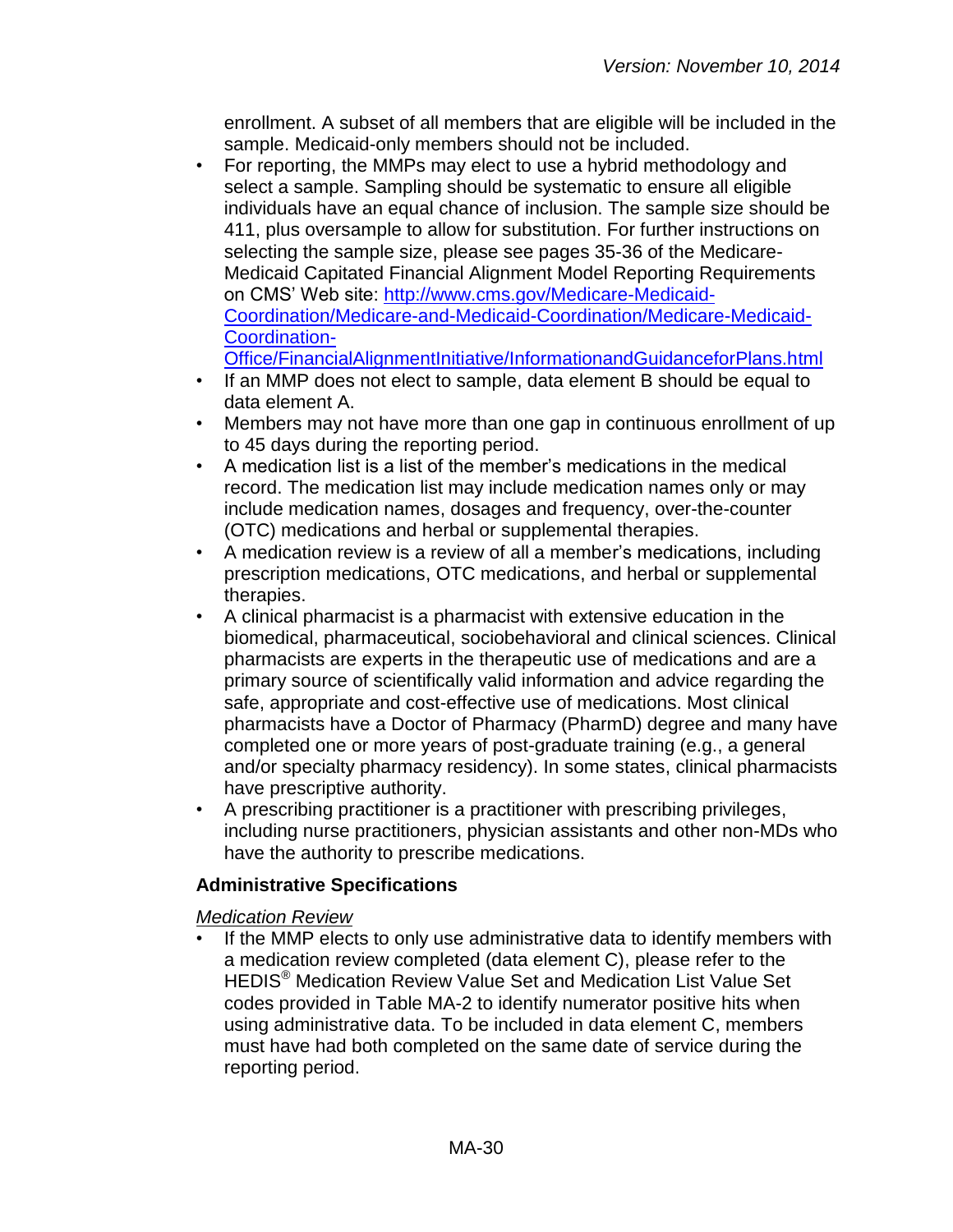| Table MA-2: Codes to Identify Medication Review<br>and Presence of Medication List |            |              |
|------------------------------------------------------------------------------------|------------|--------------|
|                                                                                    | <b>CPT</b> |              |
| 90862, 90863, 99605, 99606, 1160F                                                  |            |              |
| <b>AND</b>                                                                         |            |              |
| <b>CPT</b>                                                                         |            | <b>HCPCS</b> |
| 1159F                                                                              | OR         |              |

#### *Functional Status Assessment*

If the MMP elects to only use administrative data to identify members with a functional status assessment completed (data element D), please refer to the HEDIS<sup>®</sup> Functional Status Assessment Value Set codes provided in Table MA-3 to identify numerator positive hits when using administrative data.

| Table MA-3: Codes to Identify Functional Status Assessment |
|------------------------------------------------------------|
| <b>CPT</b>                                                 |
| 1170F                                                      |

#### *Pain Assessment*

If the MMP elects to only use administrative data to identify members with a pain assessment completed (data element E), please refer to the HEDIS® Pain Assessment Value Set codes provided in Table MA-4 to identify numerator positive hits when using administrative data.

| <b>Table MA-4: Codes to Identify Pain Assessment</b> |  |
|------------------------------------------------------|--|
| <b>CPT</b>                                           |  |
| 1125F. 1126F                                         |  |

#### **Hybrid Specifications**

• If the MMP elects to use hybrid sampling, refer to the *Administrative Specifications* to identify positive numerator hits from administrative data.

*Medication Review*

- When reviewing a member's medical record, documentation must come from the same medical record and must include the following:
	- o A medication list in the medical record, **and** evidence of a medication review by a prescribing practitioner or clinical pharmacist and the date when it was performed.
	- o Notation that the member is not taking any medication and the date when it was noted.
- A review of side effects for a single medication at the time of prescription alone is not sufficient.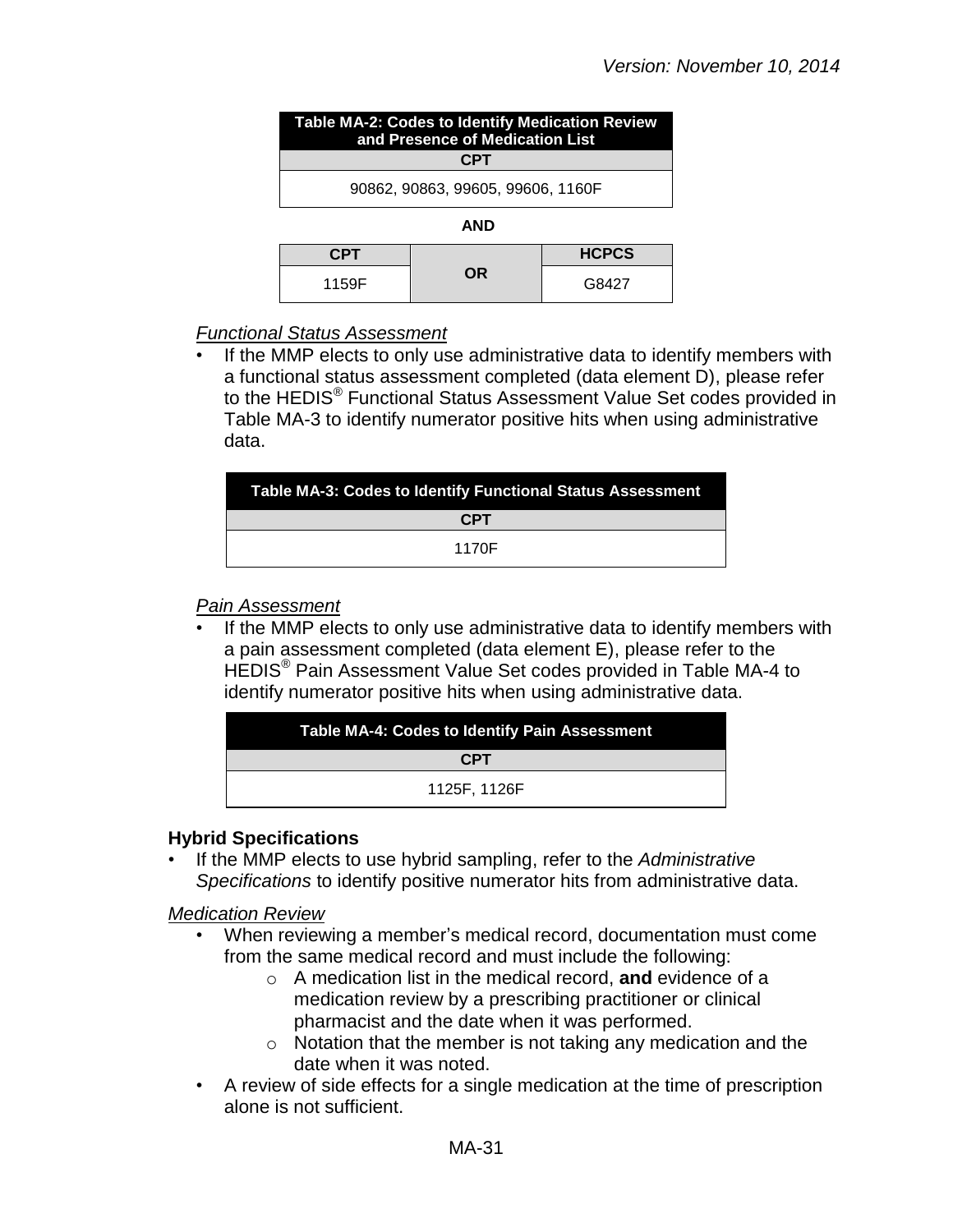• An outpatient visit is not required to meet criteria.

## *Functional Status Assessment*

- When reviewing a member's medical record, documentation must include evidence of a complete functional assessment and the date when it was performed.
- Notations for a complete functional status assessment must include one of the following:
	- o Notation that Activities of Daily Living (ADL) were assessed (includes bathing, dressing, eating, transferring [e.g., getting in and out of chairs], using toilet, walking).
	- o Notation that Instrumental Activities of Daily Living (IADL) were assessed (includes shopping for groceries, driving or using public transportation, using the telephone, meal preparation, housework, home repair, laundry, taking medications, handling finances).
	- o Result of assessment using a standardized functional status assessment tool, not limited to:
		- 1.  $SF-36^{\circ}$ .
		- 2. Assessment of Living Skills and Resources (ALSAR).
		- 3. Barthel ADL Index Physical Self-Maintenance (ADLS) Scale.
		- 4. Bayer Activities of Daily Living (B-ADL) Scale.
		- 5. Barthel Index.
		- 6. Extended Activities of Daily Living (EADL) Scale.
		- 7. Independent Living Scale (ILS).
		- 8. Katz Index of Independence in Activities of Daily Living.
		- 9. Kenny Self-Care Evaluation.
		- 10.Klein-Bell Activities of Daily Living Scale.
		- 11.Kohlman Evaluation of Living Skills (KELS).
		- 12.Lawton & Brody's IADL scales.
	- o Notation that at least three of the following four components were assessed:
		- 1. Cognitive status.
		- 2. Ambulation status.
		- 3. Sensory ability (including hearing, vision and speech).
		- 4. Other functional independence (e.g., exercise, ability to perform job).
- A functional status assessment limited to an acute or single condition, event or body system (e.g., lower back, leg) does not meet criteria for a comprehensive functional status assessment. The components of the functional status assessment numerator may take place during separate visits within the reporting period.

*Pain Assessment*

- When reviewing a member's medical record, documentation in the medical record must include evidence of a pain assessment and the date when it was performed.
- Notations for a pain assessment must include one of the following: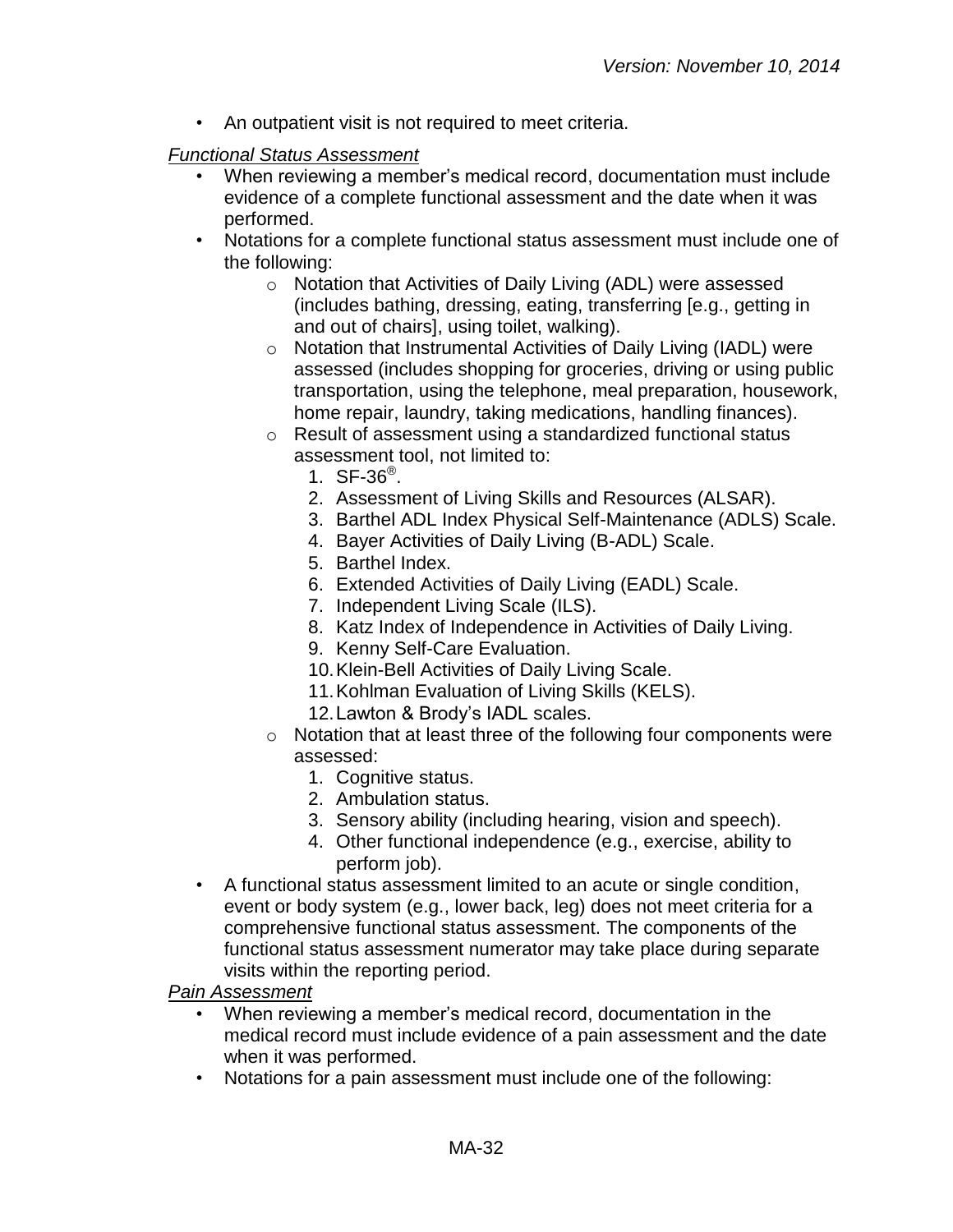- o Documentation that the patient was assessed for pain (which may include positive or negative findings for pain).
- o Result of assessment using a standardized pain assessment tool, not limited to:
	- 1. Numeric rating scales (verbal or written)
	- 2. Face, Legs, Activity, Cry, Consolability (FLACC) scale.
	- 3. Verbal descriptor scales (5–7 Word Scales, Present Pain Inventory).
	- 4. Pain Thermometer.
	- 5. Pictorial Pain Scales (Faces Pain Scale, Wong-Baker Pain Scale).
	- 6. Visual analogue scale.
	- 7. Brief Pain Inventory.
	- 8. Chronic Pain Grade.
	- 9. PROMIS Pain Intensity Scale.
	- 10.Pain Assessment in Advanced Dementia (PAINAD) Scale.
- Notation of a pain management plan alone does not meet criteria.
- Notation of a pain treatment plan alone does not meet criteria.
- Notation of screening for chest pain alone or documentation of chest pain alone does not meet criteria.
- F. Data Submission how MMPs will submit data collected to CMS and the state.
	- MMPs will submit data collected for this measure in the above specified format through a secure data collection site established by CMS. This site can be accessed at the following web address: [https://Financial-](https://financial-alignment-initiative.norc.org/)[Alignment-Initiative.NORC.org](https://financial-alignment-initiative.norc.org/)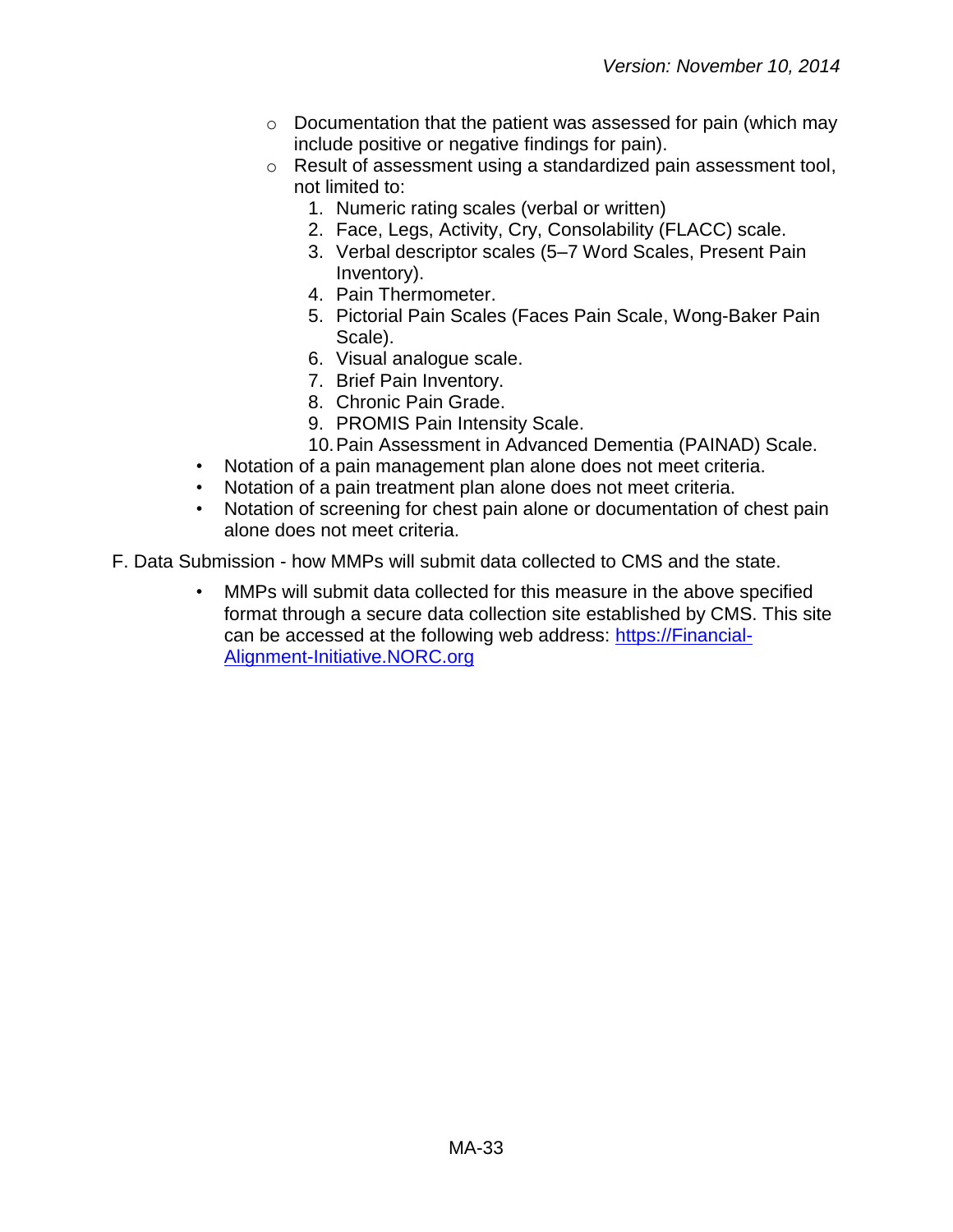# <span id="page-33-0"></span>**Section MAV. Systems**

| <b>IMPLEMENTATION</b>              |                                      |          |                                             |                                                                                        |
|------------------------------------|--------------------------------------|----------|---------------------------------------------|----------------------------------------------------------------------------------------|
| <b>Reporting</b><br><b>Section</b> | <b>Reporting</b><br><b>Frequency</b> | Level    | <b>Reporting</b><br><b>Period</b>           | Due Date                                                                               |
| MA5. Systems                       | Monthly                              | Contract | <b>Current Month</b><br>Ex:<br>$1/1 - 1/31$ | By the end of the month<br>following the last day of<br>the reporting period           |
| <b>ONGOING</b>                     |                                      |          |                                             |                                                                                        |
| <b>Reporting</b><br><b>Section</b> | <b>Reporting</b><br><b>Frequency</b> | Level    | <b>Reporting</b><br><b>Period</b>           | <b>Due Date</b>                                                                        |
| MA5. Systems                       | Annually                             | Contract | <b>Calendar Year</b>                        | By the end of the second<br>month following the last<br>day of the reporting<br>period |

## MA5.1 ICO Centralized Enrollee Record.

| <b>Element</b><br>Letter | <b>Element Name</b>                                                                                                                               | <b>Definition</b>                                                                                                                                                                      | <b>Allowable Values</b> |
|--------------------------|---------------------------------------------------------------------------------------------------------------------------------------------------|----------------------------------------------------------------------------------------------------------------------------------------------------------------------------------------|-------------------------|
| А.                       | Total number of<br>members whose race<br>data are collected and<br>maintained in the ICO<br><b>Centralized Enrollee</b><br>Record.                | Total number of members<br>enrolled at the end of the<br>reporting period whose<br>race data are collected and<br>maintained in the ICO<br><b>Centralized Enrollee</b><br>Record.      | Field Type: Numeric     |
| B.                       | Total number of<br>members whose<br>ethnicity data are<br>collected and<br>maintained in the ICO<br><b>Centralized Enrollee</b><br>Record.        | Total number of members<br>enrolled at the end of the<br>reporting period whose<br>ethnicity data are collected<br>and maintained in the ICO<br><b>Centralized Enrollee</b><br>Record. | Field Type: Numeric     |
| C.                       | Total number of<br>members whose<br>primary language data<br>are collected and<br>maintained in the ICO<br><b>Centralized Enrollee</b><br>Record. | Total number of members<br>enrolled at the end of the<br>reporting period whose<br>primary language data are<br>collected and maintained in<br>the ICO Centralized<br>Enrollee Record. | Field Type: Numeric     |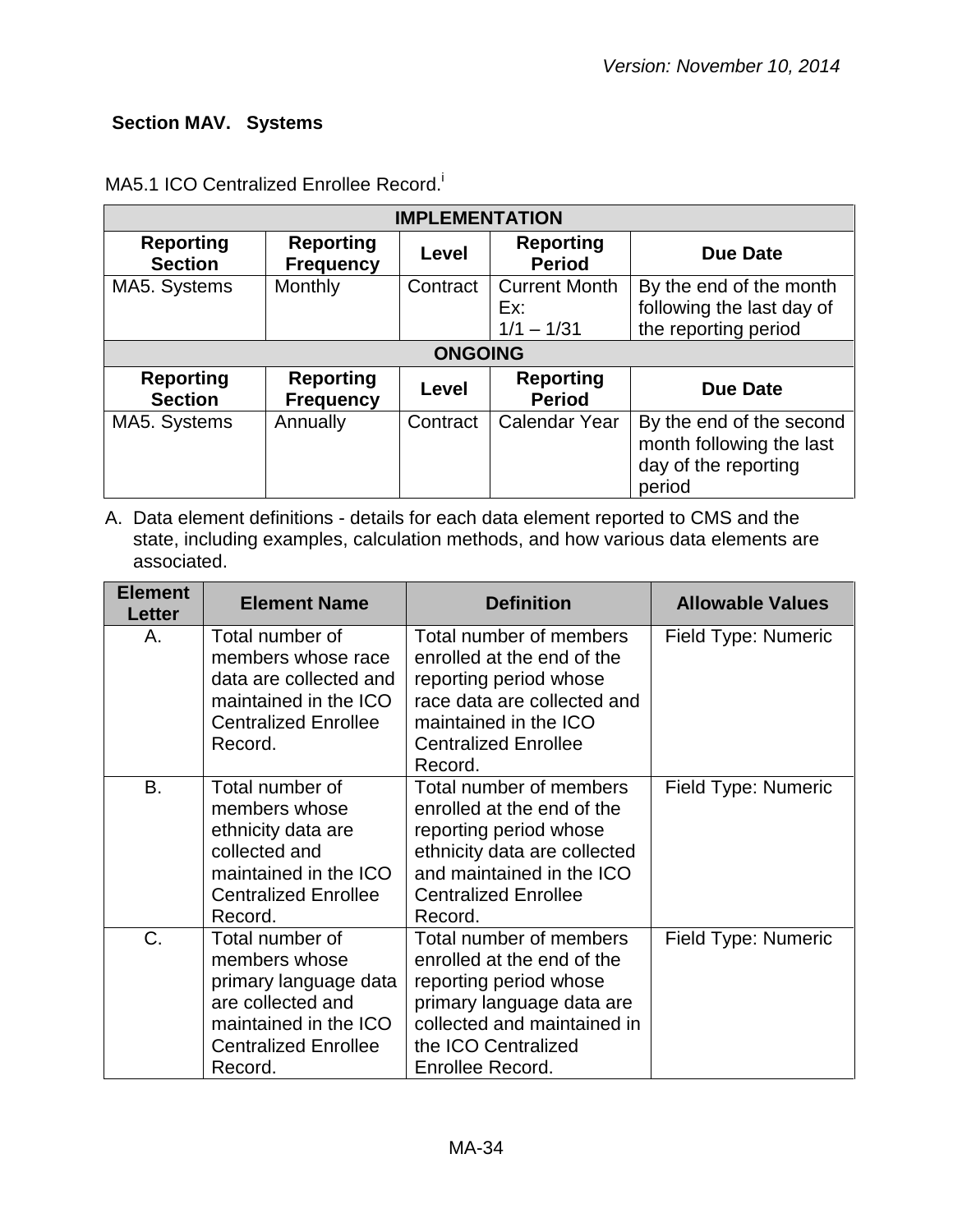| <b>Element</b><br><b>Letter</b> | <b>Element Name</b>                                                                                                                              | <b>Definition</b>                                                                                                                                                                     | <b>Allowable Values</b> |
|---------------------------------|--------------------------------------------------------------------------------------------------------------------------------------------------|---------------------------------------------------------------------------------------------------------------------------------------------------------------------------------------|-------------------------|
| D.                              | Total number of<br>members whose<br>homelessness data<br>are collected and<br>maintained in the ICO<br><b>Centralized Enrollee</b><br>Record.    | Total number of members<br>enrolled at the end of the<br>reporting period whose<br>homelessness data are<br>collected and maintained in<br>the ICO Centralized<br>Enrollee Record.    | Field Type: Numeric     |
| Е.                              | Total number of<br>members whose<br>disability type data are<br>collected and<br>maintained in the ICO<br><b>Centralized Enrollee</b><br>Record. | Total number of members<br>enrolled at the end of the<br>reporting period whose<br>disability type data are<br>collected and maintained in<br>the ICO Centralized<br>Enrollee Record. | Field Type: Numeric     |

B. QA Checks/Thresholds - procedures used by CMS and the state to establish benchmarks in order to identify outliers or data that are potentially erroneous.

- CY 2013: Timely reporting of all required data elements consistent with specifications.
- CY 2014: Percentage achieved by highest scoring ICO minus 10 points. Note: For withhold purposes, the measure is calculated as follows:
	- o Denominator: Total number of members at the end of the reporting period times five (five is the number of required data elements).
- C. Edits and Validation Checks validation checks that should be performed by each MMP prior to data submission.
	- All data elements should be positive values.
- D. Analysis how CMS and the state will evaluate reported data, as well as how other data sources may be monitored. CMS and the state will obtain enrollment information and evaluate the percentage of members whose:
	- Race data are collected and maintained in the ICO Centralized Enrollee Record.
	- Ethnicity data are collected and maintained in the ICO Centralized Enrollee Record.
	- Primary language data are collected and maintained in the ICO Centralized Enrollee Record.
	- Homelessness data are collected and maintained in the ICO Centralized Enrollee Record.
	- Disability type data are collected and maintained in the ICO Centralized Enrollee Record.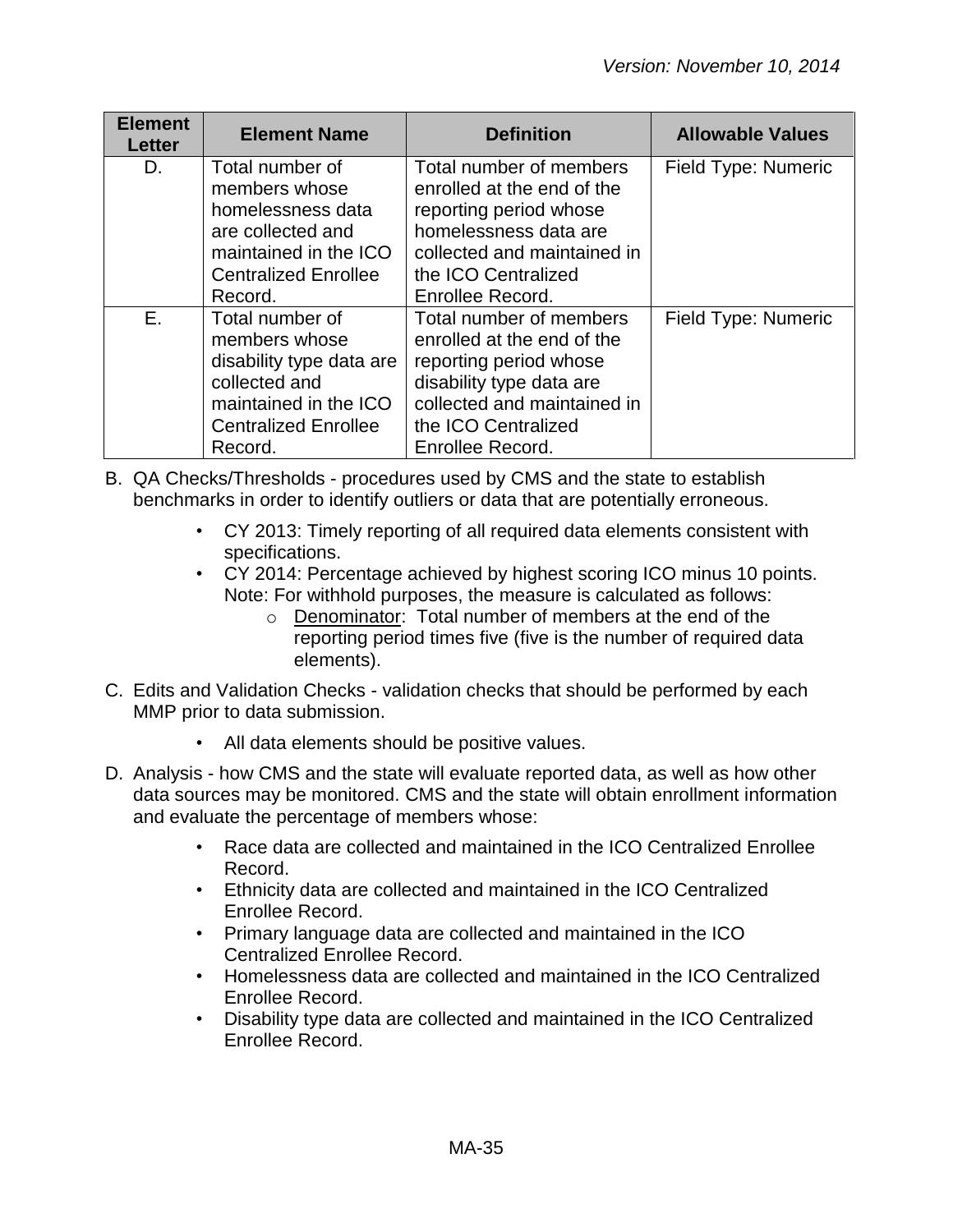- E. Notes additional clarifications to a reporting section. This section incorporates previously answered frequently asked questions.
	- MMPs should include all members regardless of whether the member was enrolled through passive enrollment or opt-in enrollment. Medicaid-only members should not be included.
	- For all data elements, please include the total number of members whose status is documented in the ICO Centralized Enrollee Record, regardless of the value.
		- o For example, data element D captures the number of members whose homelessness data are collected and maintained in the ICO Centralized Enrollee Record. MMPs should report the total number of members who have this information documented, even if the member is not homeless. The number reported should not simply represent the number of documented homeless members.
- F. Data Submission how MMPs will submit data collected to CMS and the state.
	- MMPs will submit data collected for this measure in the above specified format through a secure data collection site established by CMS. This site can be accessed at the following web address: [https://Financial-](https://financial-alignment-initiative.norc.org/)[Alignment-Initiative.NORC.org](https://financial-alignment-initiative.norc.org/)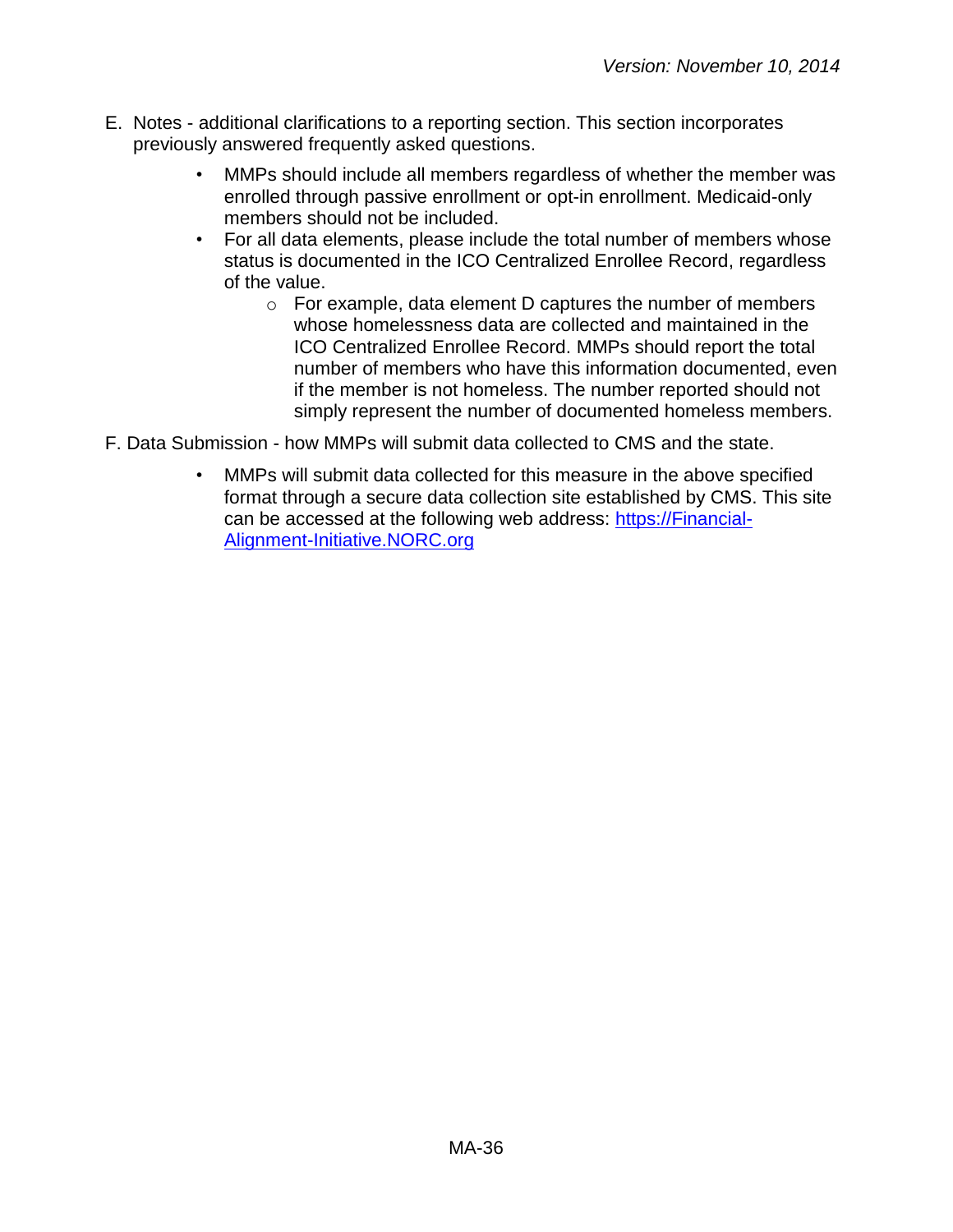#### <span id="page-36-0"></span>**Section MAVI. Utilization**

| <b>CONTINUOUS REPORTING</b>        |                                      |          |                                                                                                     |                                                                                       |
|------------------------------------|--------------------------------------|----------|-----------------------------------------------------------------------------------------------------|---------------------------------------------------------------------------------------|
| <b>Reporting</b><br><b>Section</b> | <b>Reporting</b><br><b>Frequency</b> | Level    | <b>Reporting</b><br><b>Periods</b>                                                                  | Due Date                                                                              |
| MA6. Utilization                   | Quarterly                            | Contract | Current<br>Calendar<br>Quarter<br>Ex:<br>$1/1 - 3/31$<br>$4/1 - 6/30$<br>$7/1 - 9/30$<br>10/1-12/31 | By the end of the sixth<br>month following the last<br>day of the reporting<br>period |

MA6.1 Chronic obstructive pulmonary disease (COPD) or asthma in older adults admission rate.

| <b>Element</b><br><b>Letter</b> | <b>Element Name</b>                                                                                                                                   | <b>Definition</b>                                                                                                                                                                    | <b>Allowable Values</b>                                                                                                                                    |
|---------------------------------|-------------------------------------------------------------------------------------------------------------------------------------------------------|--------------------------------------------------------------------------------------------------------------------------------------------------------------------------------------|------------------------------------------------------------------------------------------------------------------------------------------------------------|
| А.                              | Total number of<br>member months for<br>members age 40 and<br>older.                                                                                  | Total number of<br>member months during<br>the reporting period for<br>members age 40 and<br>older.                                                                                  | Field Type: Numeric                                                                                                                                        |
| Β.                              | Total number of non-<br>maternal discharges<br>with an ICD-9-CM<br>principal diagnosis<br>code for COPD or<br>asthma for members<br>age 40 and older. | Total number of non-<br>maternal discharges<br>with an ICD-9-CM<br>principal diagnosis code<br>for COPD or asthma for<br>members age 40 and<br>older during the<br>reporting period. | Field Type: Numeric<br>Note: Select codes<br>appearing in the primary<br>diagnosis position must be<br>accompanied by a<br>secondary diagnosis of<br>COPD. |

- B. QA Checks/Thresholds procedures used by CMS and the state to establish benchmarks in order to identify outliers or data that are potentially erroneous.
	- CMS and the state will perform an outlier analysis.
	- As data are received from MMPs over time, CMS and the state will apply threshold checks.
- C. Edits and Validation Checks validation checks that should be performed by each MMP prior to data submission.
	- All data elements should be positive values.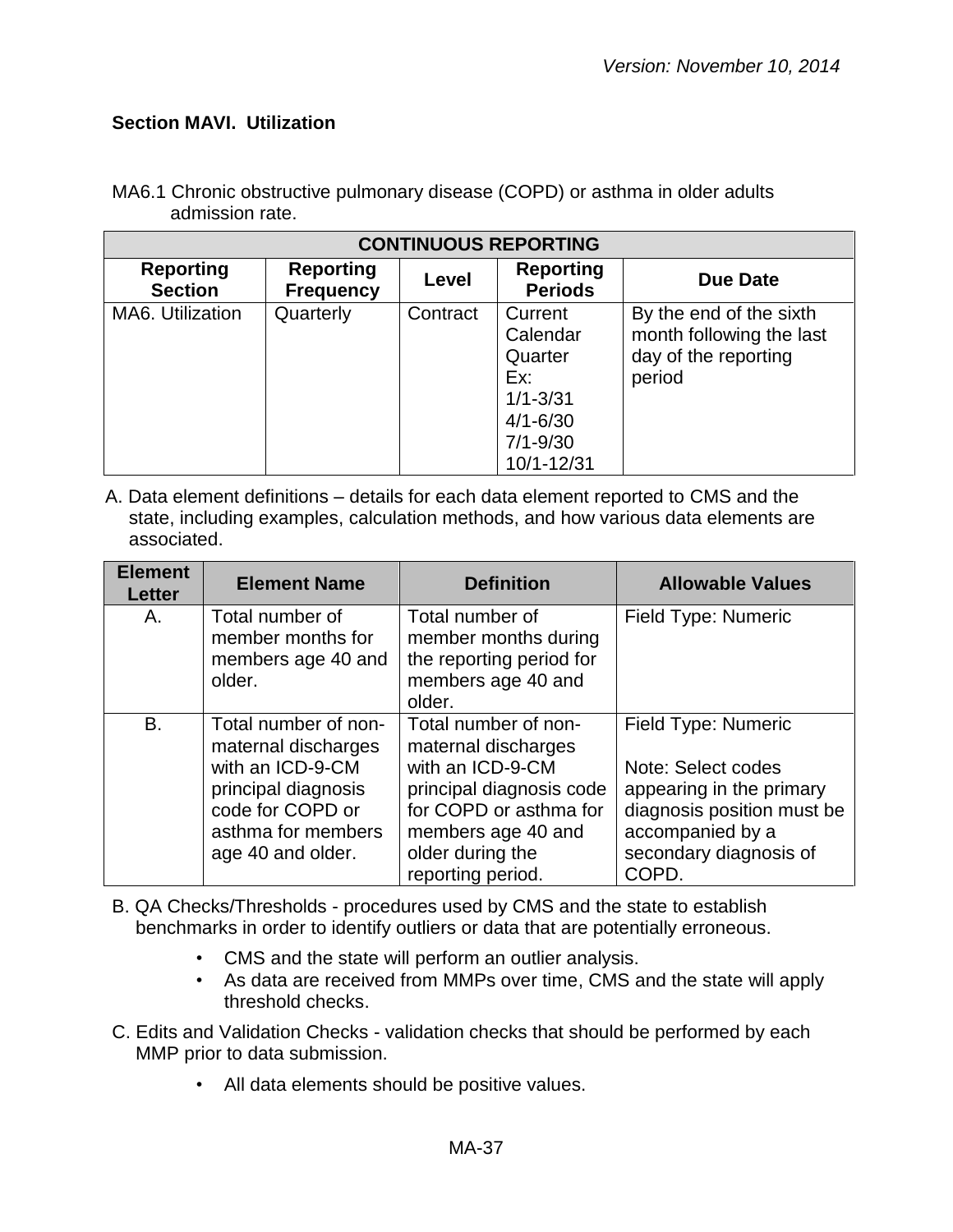- D. Analysis how CMS and the state will evaluate reported data, as well as how other data sources may be monitored.
	- CMS and the state will evaluate the number of discharges with a primary diagnosis of COPD or asthma per 100,000 member months for members age 40 and older.
- E. Notes additional clarifications to a reporting section. This section incorporates previously answered frequently asked questions.
	- MMPs should include all members regardless of whether the member was enrolled through passive enrollment or opt-in enrollment. Medicaid-only members should not be included.
	- MMPs should include all member months for members who meet the criteria outlined in Element A, regardless if they are disenrolled as of the end of the reporting period (i.e., include all members regardless if they are currently enrolled or disenrolled as of the last day of the reporting period).
	- MMPs should refer to pages 40-43 of the CMS Technical Specifications and Resource Manual for Federal Fiscal Year 2014 related to the Initial Core Set of Health Care Quality Measures for Adults Enrolled in Medicaid (Medicaid Adult Core Set) for further details on this measure: [http://www.medicaid.gov/Medicaid-CHIP-Program-Information/By-](http://www.medicaid.gov/Medicaid-CHIP-Program-Information/By-Topics/Quality-of-Care/Downloads/Medicaid-Adult-Core-Set-Manual.pdf)[Topics/Quality-of-Care/Downloads/Medicaid-Adult-Core-Set-Manual.pdf](http://www.medicaid.gov/Medicaid-CHIP-Program-Information/By-Topics/Quality-of-Care/Downloads/Medicaid-Adult-Core-Set-Manual.pdf)
	- To identify all non-maternal discharges with an ICD-9-CM principal diagnosis code for COPD, please refer to Table MA-5. Codes with an asterisk must be accompanied by a secondary diagnosis code of COPD. Please refer to Table MA-6 for diagnosis codes for Asthma.
	- Member months refers to the number of months each Medicare-Medicaid member was enrolled in the MMP in the year. Each member should have a member month value between 1 and 12. A value greater than 12 is not acceptable. Determine member months using the 1st of the month. This date must be used consistent from member to member, month to month and from year to year. For example, if Ms. X is enrolled in the organization on January 1, Ms. X contributes one member month in January.
	- For data element A, use the members' age on the specified day of each month to determine the age group to which member months will be contributed. For example, if an MMP tallies members on the 1st of each month and Ms. X turns 40 on April 3 and is enrolled for the entire year, then she contributes nine months to the 40 and older age group category.
	- For data element B, age is based on the date of admission.
	- MMPs should exclude:
		- o Transfer from a hospital (different facility).
		- o Transfer from a skilled Nursing Facility (SNF) or Intermediate Care Facility (ICF).
		- o Transfer from another health care facility.
		- o MDC 14 (pregnancy, childbirth, and puerperium).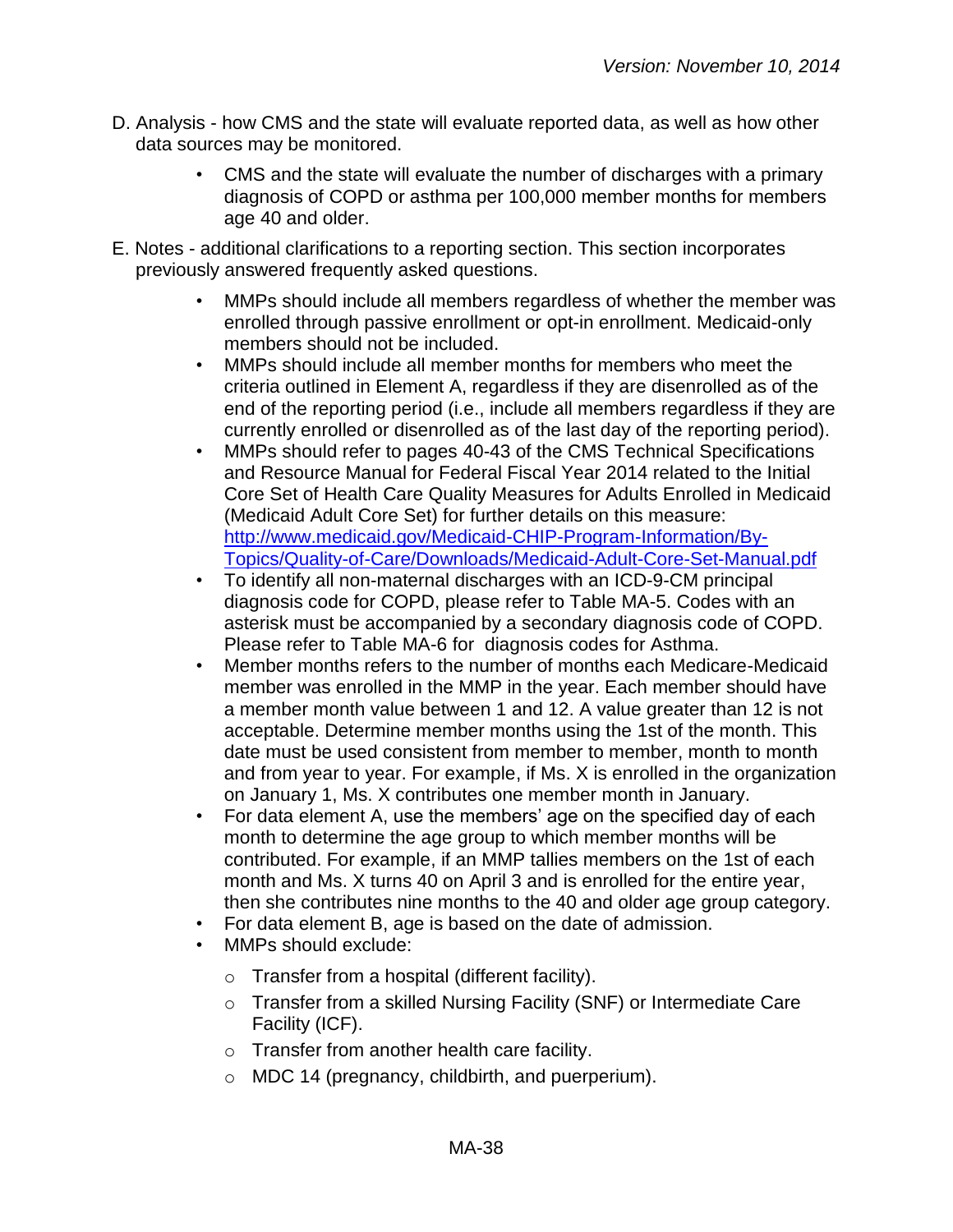o ICD-9-CM diagnosis codes for cystic fibrosis and anomalies of the respiratory system. Codes to identify cystic fibrosis and anomalies of the respiratory system are provided in Table MA-7.

| Table MA-5: Codes to Identify Chronic Obstructive Pulmonary<br><b>Disease</b> |
|-------------------------------------------------------------------------------|
| ICD-9-CM                                                                      |
| 4660*, 490*, 4910, 4911, 49120, 49121, 4918, 4919, 4920, 4828, 4940,          |
| 4941, 496                                                                     |
| *Must be accompanied by a secondary diagnosis of COPD                         |
| Table MA-6: Codes to Identify Asthma                                          |

**ICD-9-CM**  49300, 49301, 49302, 49310, 49311, 49312, 49320, 49321, 49322, 49381, 49382, 49390, 49391, 49392

# **Table MA-7: Codes to Identify Cystic Fibrosis and Anomalies of the Respiratory System ICD-9-CM**

27700, 27701, 27702, 27703, 27709, 51661, 51662, 51663, 51664, 51669, 74721, 7483, 7484, 7485, 74860, 74861, 74869, 7488, 7489, 7503, 7593, 7707

- F. Data Submission how MMPs will submit data collected to CMS and the state.
	- MMPs will submit data collected for this measure in the above specified format through a secure data collection site established by CMS. This site can be accessed at the following web address: [https://Financial-](https://financial-alignment-initiative.norc.org/)[Alignment-Initiative.NORC.org](https://financial-alignment-initiative.norc.org/)

| MA6.2 Congestive heart failure (CHF) admission rate. |  |  |
|------------------------------------------------------|--|--|
|                                                      |  |  |

| <b>CONTINUOUS REPORTING</b>        |                                      |          |                                                                                                         |                                                                                    |  |
|------------------------------------|--------------------------------------|----------|---------------------------------------------------------------------------------------------------------|------------------------------------------------------------------------------------|--|
| <b>Reporting</b><br><b>Section</b> | <b>Reporting</b><br><b>Frequency</b> | Level    | <b>Reporting</b><br><b>Periods</b>                                                                      | Due Date                                                                           |  |
| MA6. Utilization                   | Quarterly                            | Contract | Current<br>Calendar<br>Quarter<br>Ex:<br>$1/1 - 3/31$<br>$4/1 - 6/30$<br>$7/1 - 9/30$<br>$10/1 - 12/31$ | By the end of the sixth<br>month following the last<br>day of the reporting period |  |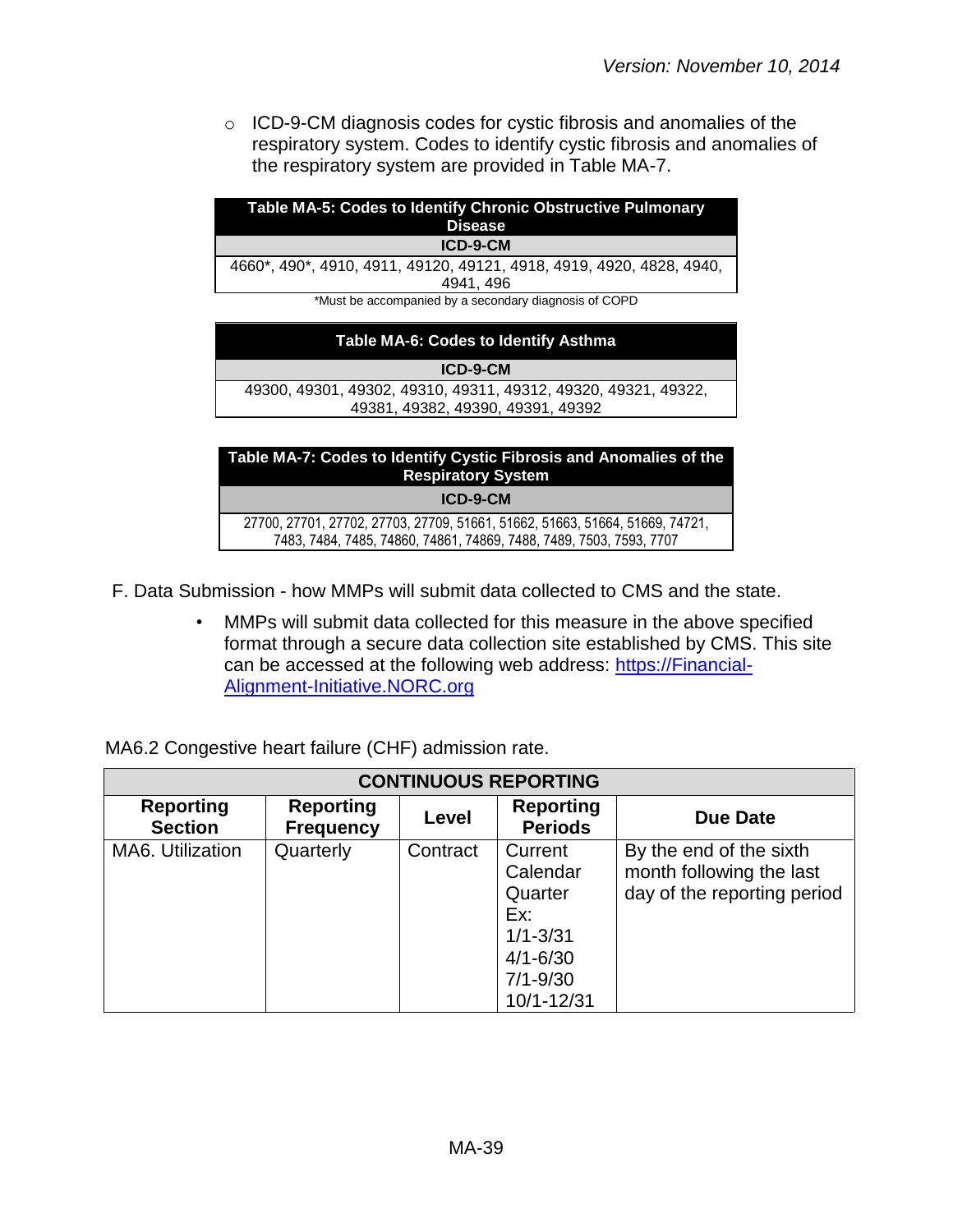| <b>Element</b><br><b>Letter</b> | <b>Element Name</b>                                                                                     | <b>Definition</b>                                                                                                                   | <b>Allowable Values</b> |
|---------------------------------|---------------------------------------------------------------------------------------------------------|-------------------------------------------------------------------------------------------------------------------------------------|-------------------------|
| А.                              | Total number of<br>member months for<br>members age 18 and<br>older.                                    | Total number of member<br>months during the<br>reporting period for<br>members age 18 and<br>older.                                 | Field Type: Numeric     |
| B.                              | Total number of non-<br>maternal discharges<br>with an ICD-9-CM<br>principal diagnosis code<br>for CHF. | Total number of non-<br>maternal discharges with<br>an ICD-9-CM principal<br>diagnosis code for CHF<br>during the reporting period. | Field Type: Numeric     |

- B. QA Checks/Thresholds procedures used by CMS and the state to establish benchmarks in order to identify outliers or data that are potentially erroneous.
	- CMS and the state will perform an outlier analysis.
	- As data are received from MMPs over time, CMS and the state will apply threshold checks.
- C. Edits and Validation Checks validation checks that should be performed by each MMP prior to data submission.
	- All data elements should be positive values.
- D. Analysis how CMS and the state will evaluate reported data, as well as how other data sources may be monitored.
	- CMS and the state will evaluate the number of discharges with a primary diagnosis of CHF per 100,000 member months for members age 18 and older.
- E. Notes additional clarifications to a reporting section. This section incorporates previously answered frequently asked questions.
	- MMPs should include all members aged 18 years and older<sup>4</sup>, regardless of whether the member was enrolled through passive enrollment or opt-in enrollment. Medicaid-only members should not be included.
	- MMPs should include all member months for members who meet the criteria outlined in Element A, regardless if they are disenrolled as of the end of the reporting period (i.e., include all members regardless if they are currently enrolled or disenrolled as of the last day of the reporting period).
	- MMPs should refer to pages 44-50 of the CMS Technical Specifications and Resource Manual for Federal Fiscal Year 2014 related to the Initial

 $\overline{a}$  $<sup>4</sup>$  Massachusetts Demonstration population includes individuals ages 21 through 64 at the time of</sup> enrollment; therefore, all members will be 18 years and older.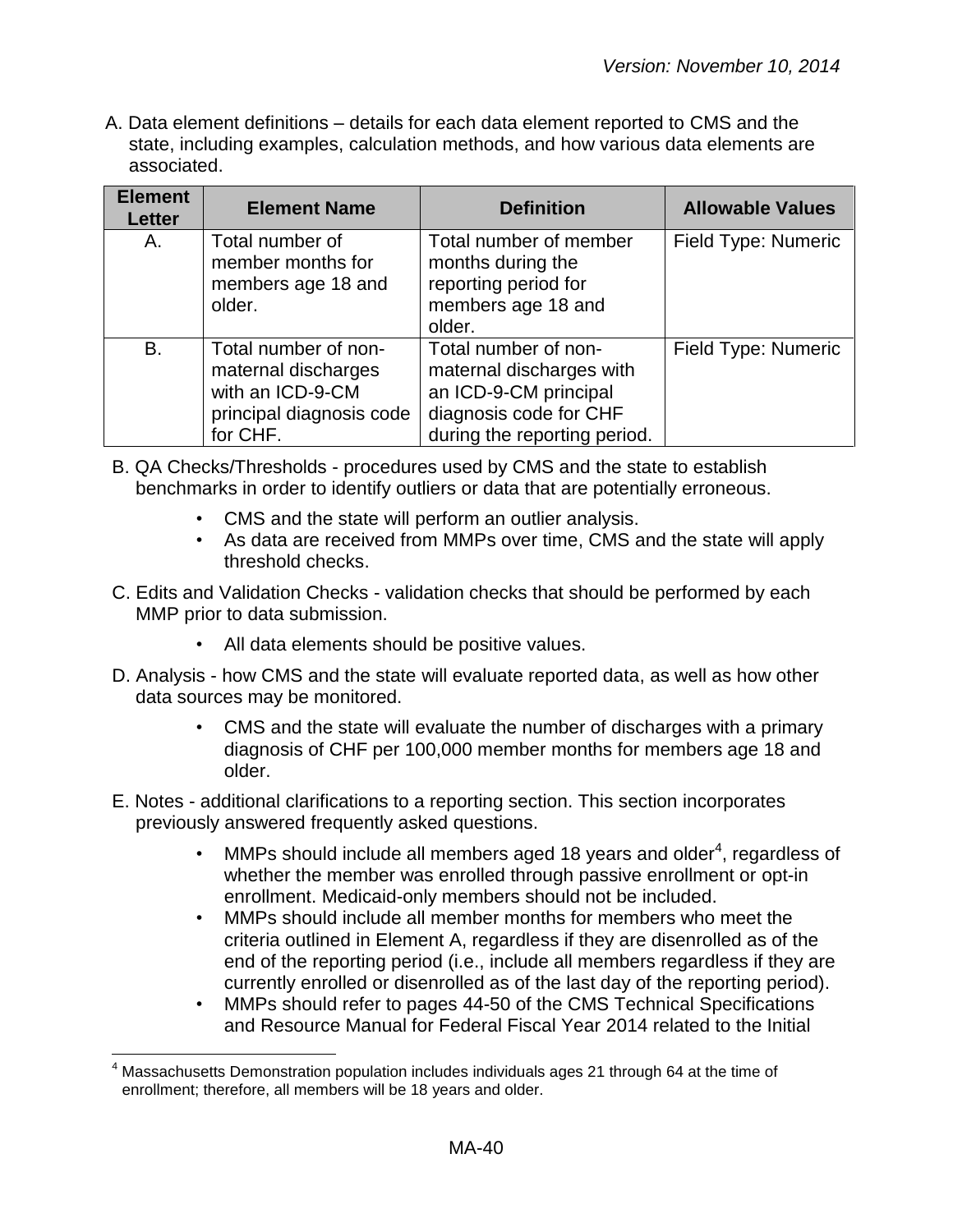Core Set of Health Care Quality Measures for Adults Enrolled in Medicaid (Medicaid Adult Core Set) for further details on this measure: [http://www.medicaid.gov/Medicaid-CHIP-Program-Information/By-](http://www.medicaid.gov/Medicaid-CHIP-Program-Information/By-Topics/Quality-of-Care/Downloads/Medicaid-Adult-Core-Set-Manual.pdf)[Topics/Quality-of-Care/Downloads/Medicaid-Adult-Core-Set-Manual.pdf](http://www.medicaid.gov/Medicaid-CHIP-Program-Information/By-Topics/Quality-of-Care/Downloads/Medicaid-Adult-Core-Set-Manual.pdf)

- To identify all non-maternal discharges with an ICD-9-CM principal diagnosis code for CHF, please refer to Table MA-8.
- Member months refers to the number of months each Medicare-Medicaid member was enrolled in the MMP in the year. Each member should have a member month value between 1 and 12. A value greater than 12 is not acceptable. Determine member months using the 1st of the month. This date must be used consistent from member to member, month to month and from year to year. For example, if Ms. X is enrolled in the organization on January 1, Ms. X contributes one member month in January.
- Age is based on date of admission.
- MMPs should exclude:
	- o Transfer from a hospital (different facility).
	- o Transfer from a skilled Nursing Facility (SNF) or Intermediate Care Facility (ICF).
	- o Transfer from another health care facility.
	- o MDC 14 (pregnancy, childbirth, and puerperium).
	- o ICD-9-CM procedure codes for cardiac procedure. Codes to identify cardiac procedure are provided in Table MA-9.

#### **Table MA-8: Codes to Identify Congestive Heart Failure**

#### **ICD-9-CM**

39891, 4280, 4281, 42820, 42821, 42822, 42823, 42830, 42831, 42832, 42833, 42840, 42841, 42842, 42843, 4289

| <b>Table MA-9: Codes to Identify Cardiac Procedure</b>                          |  |  |  |  |
|---------------------------------------------------------------------------------|--|--|--|--|
| ICD-9-CM                                                                        |  |  |  |  |
| 50, 51, 52, 53, 54, 56, 57, 66, 1751, 1752, 1755, 3500, 3501, 3502, 3503, 3504, |  |  |  |  |
| 3505, 3506, 3507, 3508, 3509, 3510, 3511, 3512, 3513, 3514, 3520, 3521,         |  |  |  |  |
| 3522, 3523, 3524, 3525, 3526, 3527, 3528, 3531, 3532, 3533, 3534, 3535,         |  |  |  |  |
| 3539, 3541, 3542, 3550, 3551, 3552, 3553, 3582, 3583, 3584, 3591, 3592,         |  |  |  |  |
| 3593, 3594, 3595, 3596, 3597, 3598, 3599, 3601, 3602, 3603, 3604, 3605,         |  |  |  |  |
| 3606, 3607, 3609, 3610, 3611, 3612, 3613, 3614, 3615, 3616, 3617, 3619, 362,    |  |  |  |  |
| 363, 3631, 3632, 3633, 3634, 3639, 3691, 3699, 3731, 3732, 3733, 3734, 3735,    |  |  |  |  |
| 3736, 3737, 3741, 375, 3554, 3555, 3560, 3561, 3562, 3563, 3570, 3571, 3572,    |  |  |  |  |
| 3573, 3581, 3766, 0, 3770, 3771, 3772, 3773, 3774, 3775, 3776, 3777, 3778,      |  |  |  |  |
| 3779, 3780, 3781, 3751, 3752, 3753, 3754, 3755, 3760, 3761, 3762, 3763,         |  |  |  |  |
| 3764, 3765, 3782, 0, 3783, 3785, 3786, 3787, 3789, 3794, 3795, 3796, 3797,      |  |  |  |  |
| 3798, 3826                                                                      |  |  |  |  |

- F. Data Submission how MMPs will submit data collected to CMS and the state.
	- MMPs will submit data collected for this measure in the above specified format through a secure data collection site established by CMS. This site